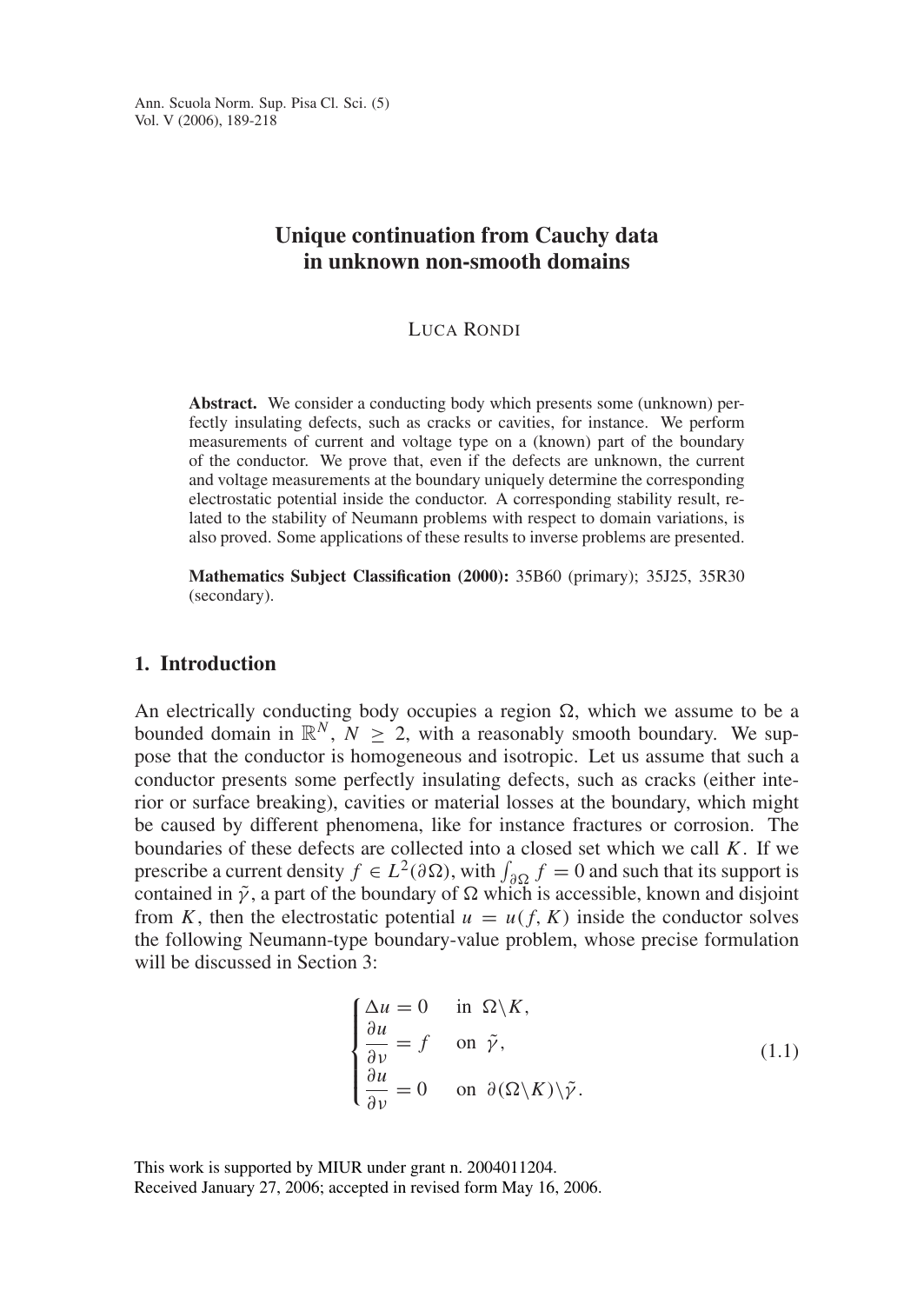## 190 LUCA RONDI

The motivation of our work relies in the following kind of inverse problem. Assuming that the defect *K* is unknown, we might wish to determine it by performing boundary measurements of voltage and current type. That is, we prescribe one or more currents *f* and we measure on  $\gamma$ , an accessible and known part of  $\partial \Omega$ , the value of the corresponding potentials *u*. Through these measurements we obtain additional information with which we would like to recover the unknown defect *K*. For what concerns the determination of cracks we refer to the recent review paper [5], where uniqueness, stability and reconstruction procedures, in two and three dimensions, are discussed. For the determination of other defects, such as cavities or material losses at the boundary, we refer to the following papers and to the references therein. The uniqueness and stability issues are treated in [21], for the two-dimensional case, and in [1], for the higher-dimensional case.

A two-step procedure is usually employed to deal with these kinds of inverse problems, see for instance [11] and [3]. In the first step, the potential is recovered from the boundary measurements of voltage and current type. Subsequently, in the second step, features of the potential such as singularities, level sets or critical points are used to determine the unknown defect *K*. For instance, in our case, that is when the defects are perfectly insulating, the jump set  $S(u)$  of *u* is contained in *K*. Thus  $S(u)$  would identify at least a part of our defect. Repeating the procedure for different and suitable choices of *f* , the union of the jump sets of the corresponding potentials would cover the whole *K*. The uniqueness results which are available in the literature give us information on how many and which kind of measurements we need to take in order to identify uniquely, at least in a suitable class of admissible defects, the unknown *K*. Here we limit ourselves to notice that in many interesting cases a finite number (usually one or two) of suitably chosen measurements is enough. However, in dimesion higher than 2, for what concerns insulating cracks, still a general uniqueness result with a finite number of measurements is missing, as the only available result, [3], deals with planar cracks only.

In this paper we investigate the first step of the previous scheme. Let us suppose that *K* is the unknown defect. Fixed a current density *f*, we measure  $g =$  $u(f, K)|_{\gamma}$ , where  $u(f, K)$  solves (1.1). Given f and g, we ask whether the potential inside the conductor is uniquely identified by the Cauchy data (*g*, *f* ). In other words, we ask when the following result holds: whenever another defect  $K_1$  gives rise to the same boundary measurement *g*, that is we have  $u(f, K)|_{\gamma} = u(f, K_1)|_{\gamma}$ , then  $u(f, K) = u(f, K_1)$  in  $\Omega$ . Such a unique continuation result is relatively easy to prove if we assume *K* and  $K_1$  smooth. However, when the unknown defect *K* is very irregular, various technical difficulties arise. The aim of our work is to show that uniqueness holds for a very large class of admissible defects.

The main result is the following. When *K* is formed, up to a set of zero capacity, by Lipschitz hypersurfaces and  $K_1$  has finite  $(N - 1)$ -dimensional Hausdorff measure, then  $u(f, K)|_{\gamma} = u(f, K_1)|_{\gamma}$  implies  $u(f, K) = u(f, K_1)$  in  $\Omega$ , see Theorem 3.3. The proof is strongly based on harmonic analysis techniques on Lipschitz domains, in particular for what concerns the Neumann problem. In fact, see [15], a Lipschitz condition on the boundary allows us to pass from a weak formulation of the Neumann datum to a pointwise formulation, through the nontangential max-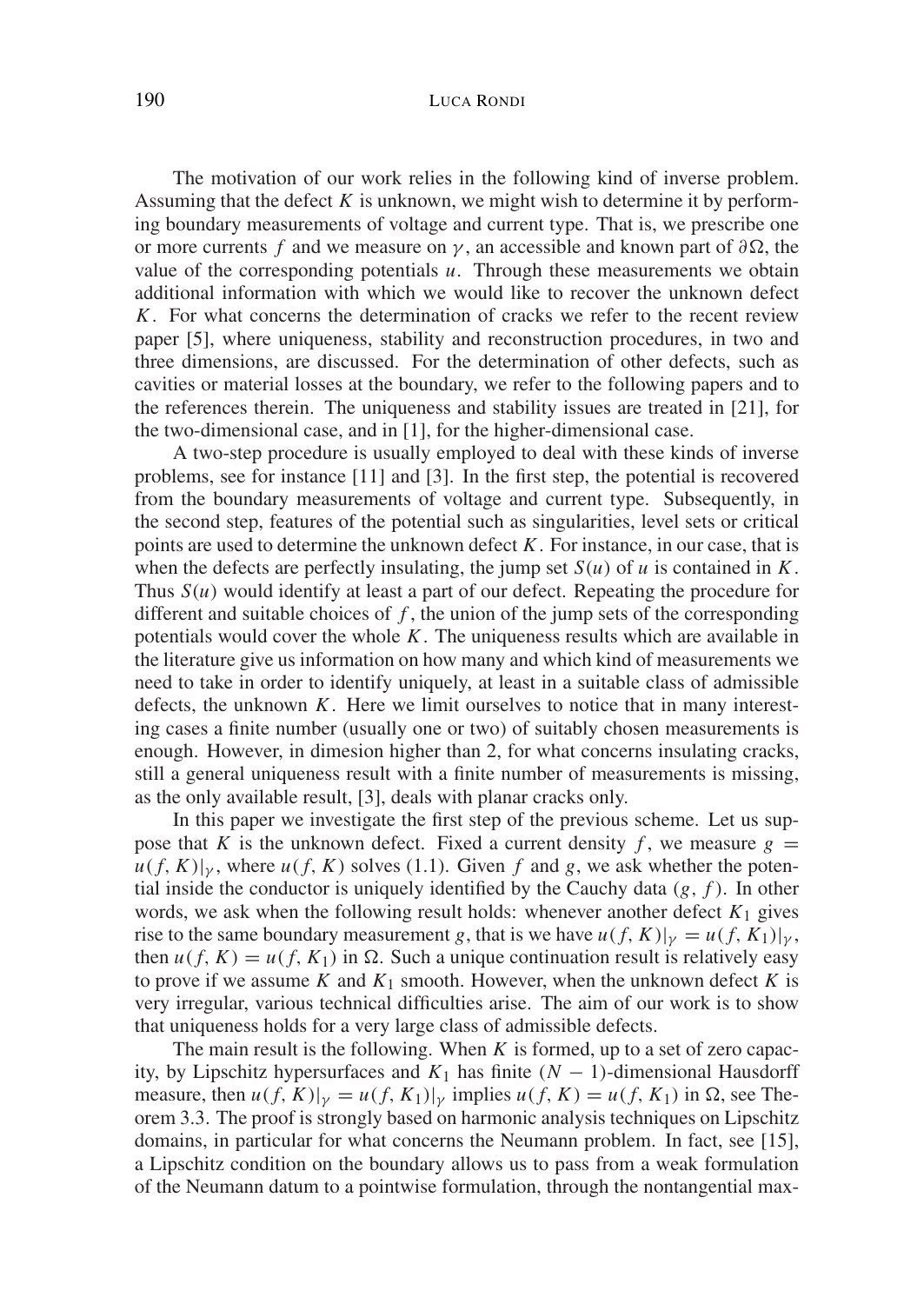imal function and the nontangential limit. This procedure allows us to deal with the weak smoothness of *K*. In order to deal with the roughness of *K*1, we use another key ingredient, namely the Gauss-Green formula for sets of finite perimeter. Furthermore, in two dimensions, we may take advantage of the duality provided by the use of harmonic conjugates, thus other kinds of unique continuation results may be proved, see Theorem 3.4.

As a first application of our unique continuation results to inverse problems, we deduce uniqueness with a single measurement for the inverse problem of determining cavities or material losses at the boundary, see Theorem 3.6. On the other hand it is well known that a single measurement is not enough, in general, to determine cracks, see for instance [11].

In order to implement the reconstruction procedure of (a part of) *K* from the Cauchy data (*g*, *f*), through the determination of the potential  $u = u(f, K)$  and of its jump set  $S(u)$ , we might set the problem into the following least-square formulation. We look for

$$
\min_{\tilde{K}} \|u(f, \tilde{K})\|_{\gamma} - g\|_{L^{2}(\gamma)},
$$
\n(1.2)

where  $\tilde{K}$  varies in a suitable class of admissible defects. The minimum is zero and is obviously reached for  $\tilde{K} = K$ . Although other  $\tilde{K}$  may be minimizers, the previous uniqueness results imply that for any minimizer  $\tilde{K}$  we have  $u(f, \tilde{K}) =$  $u(f, K)$ . However, one usually has to deal with noisy measurements, that is  $f$ , the prescribed current density, and in particular *g*, the measured potential at the boundary, are known up to some noise which is due to the errors the measurements are subject to. Hence, we need to investigate the stability of the unique continuation results described before. We require at least a qualitative type of stability, that is convergence in a suitable sense to the looked-for potential when the noise goes to zero. We prove two kinds of, strictly related, stability results, under minimal assumptions of regularity on the admissible defects, whose main features are that we treat the three dimensional case and that the admissible defects may include cracks.

First, in Theorem 6.2, we show stability of the direct problem (1.1) under the variation of  $K$ , with respect to the Hausdorff distance, which corresponds to the stability of Neumann problem under domain variations. We refer to [6] and to [12], and their references, for a detailed account on this problem, in two dimensions and in dimensions higher than 2, respectively. Although our approach and proof are different, our result is quite similar to the one obtained in [12]. On the other hand, in dimension 2, again by making use of duality arguments, stronger results have been proved, see again [6] and its references.

Then, in Theorem 6.3, we prove stability of the unique continuation in  $\Omega$  of *u* from the Cauchy data. As an application to inverse problems of Theorems 6.2 and 6.3, we show in Theorem 6.6 that, in the class of admissible defects for which stability holds, the least-square problem (1.2) is stable with respect to noise on the Cauchy data.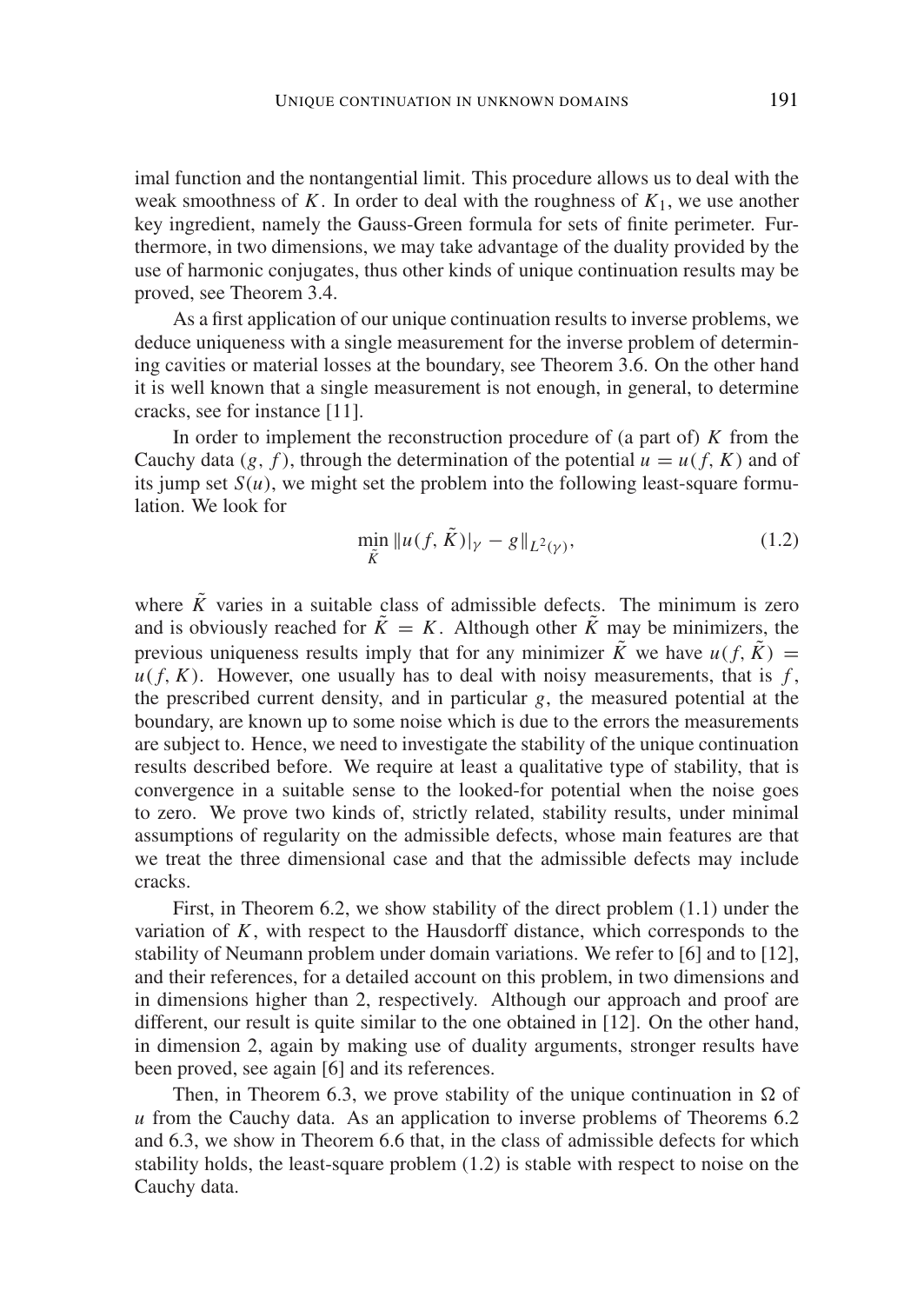## 192 LUCA RONDI

We observe that the difficulty of proving such stability results is due to the illposedness of these unique continuations from the Cauchy data. We remark that the ill-posedness of the inverse boundary-value problems we are considering is strictly linked to the one of the unique continuation problem. We recall that, however, under stronger assumptions on the admissible defects, quantitative stability results for the inverse problems have been obtained, see for instance [21] and, for what concerns cracks, [22] for the two-dimensional case, and [1] for cavities and material losses in higher dimensions. Although such quantitative estimates of stability are very weak, indeed of logarithmic type, they are essentially optimal, since these kinds of inverse problems are severely ill-posed, as shown for instance in [8].

An interesting prosecution of this work would be to develop a numerical procedure for the determination of the potential, and in particular of its jump set, from the Cauchy data, by variational methods, for instance in  $SBV(\Omega)$ , the space of special functions of bounded variation to which the potential *u* belongs. Such a numerical method should take into account the noise of the data, the conditions under which stability occurs and the fact that the jump sets of *SBV* functions are quite difficult to handle from a numerical point of view. For example, a quite natural attempt would be to use a modification of the so-called Mumford-Shah functional which has been introduced in [18, 19] as an image segmentation method. This paper may be also seen as a first step in this direction. However such an issue requires further investigation and it will be the subject of future research. We also recall that the Mumford-Shah functional has been already used, from a different point of view, in the context of inverse problems as a regularization term for the determination of discontinuous conductivities, see [23].

The plan of the paper is as follows. In Section 2 we recall some arguments of geometric measure theory which will be used in the sequel. In Section 3, first we consider problem (1.1) and prove some properties of its solution. Then we state the main results of unique continuation, Theorem 3.3 and Theorem 3.4, and discuss the applications to inverse problems, Theorem 3.6. Section 4 and Section 5 are devoted to the proofs of Theorem 3.3 and Theorem 3.4, respectively. Finally, Section 6 contains the stability results, Theorem 6.2 and Theorem 6.3, their proofs and their applications to inverse problems, Theorem 6.6.

### **2. Preliminaries**

Throughout the paper the integer  $N \geq 2$  will denote the dimension of the space. For every  $\bar{x} \in \mathbb{R}^N$ , we shall set  $\bar{x} = (x', x_N)$ , where  $x' \in \mathbb{R}^{N-1}$  and  $x_N \in \mathbb{R}$ , and, for any  $r > 0$ , we shall denote by  $B_r(x)$  and  $B'_r(x')$ , respectively, the open ball in  $\mathbb{R}^N$ centred at *x* of radius *r* and the open ball in  $\mathbb{R}^{N-1}$  centred at *x'* of radius *r*. Usually we shall write  $B_r$  and  $B'_r$  instead of  $B_r(0)$  and  $B'_r(0)$ , respectively. Furthermore, for any  $r > 0$  and  $t > 0$ , we set  $Q'_r(x') = \prod_{i=1}^{N-1} (x_i - r, x_i + r) \subset \mathbb{R}^{N-1}$  and  $Q_{r,t}(x) = \{y = (y', y_N) \in \mathbb{R}^N : y' \in Q'_r(x'), y_N \in (x_N - t, x_N + t)\}.$  Again,  $Q'_r$ and  $Q_{r,t}$  shall denote  $Q'_r(0)$  and  $Q_{r,t}(0)$ , respectively.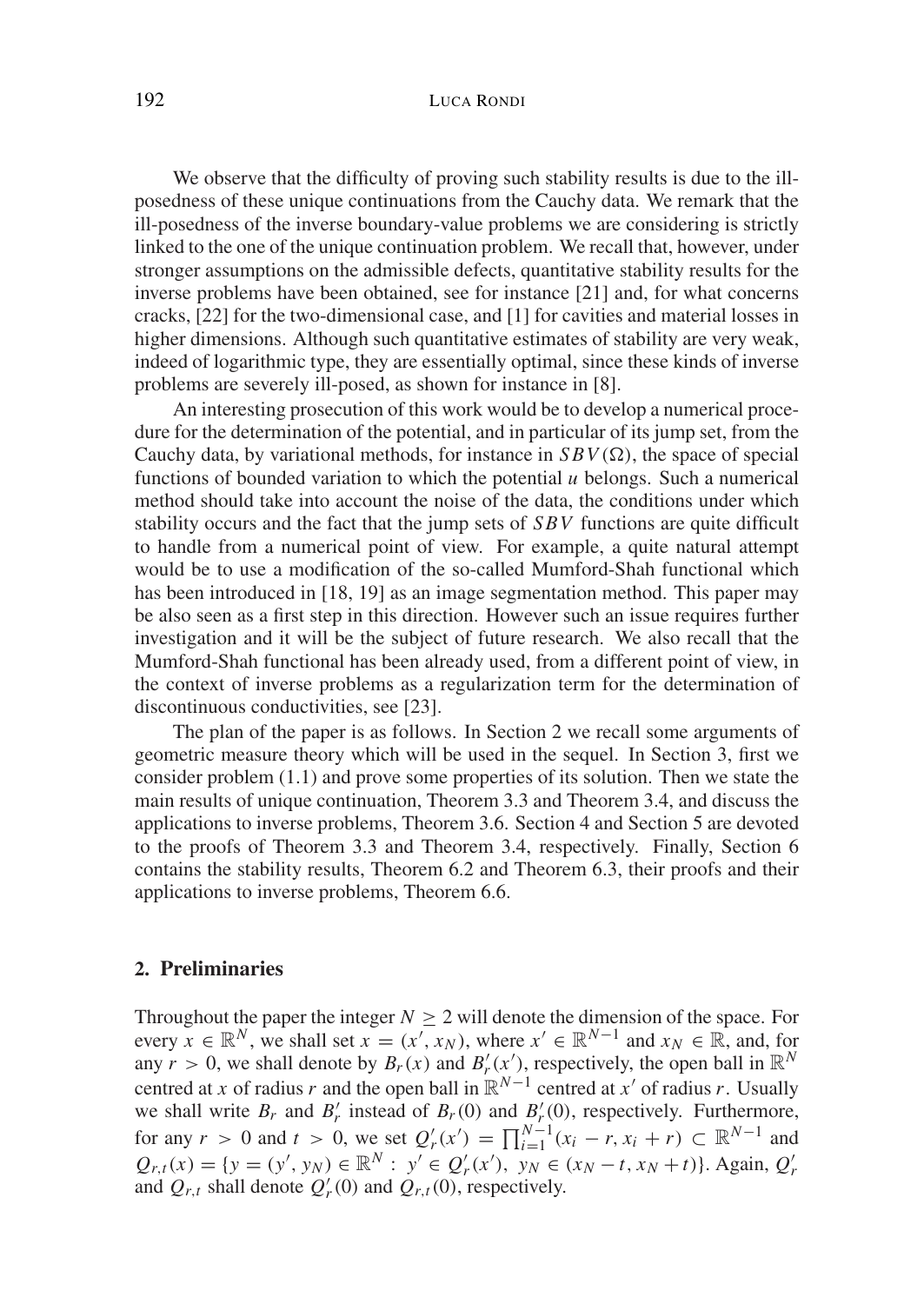For any non negative integer k we denote by  $\mathcal{H}^k$  the k-dimensional Hausdorff measure, see [10] for a definition and for its main properties. We recall that for Borel subsets of  $\mathbb{R}^N$  the *N*-dimensional Hausdorff measure coincides with  $\mathcal{L}^N$ , the *N*-dimensional Lebesgue measure. Furthermore, if  $\gamma \subset \mathbb{R}^N$  is a smooth manifold of dimension *k*, then  $\mathcal{H}^k$  restricted to  $\gamma$  coincides with its *k*-dimensional surface measure. For any Borel  $E \subset \mathbb{R}^N$  we let  $|E| = \mathcal{L}^N(E)$  and  $[E] = \mathcal{H}^{N-1}(E)$ .

We recall that a bounded domain  $\Omega \in \mathbb{R}^N$  is said to have a *Lipschitz boundary* if for every *x* ∈  $\partial \Omega$  there exist a Lipschitz function  $\varphi : \mathbb{R}^{N-1} \to \mathbb{R}$  and a positive constant *r* such that for any  $y \in B_r(x)$  we have, up to a rigid transformation,

$$
y \in \Omega
$$
 if and only if  $y_N < \varphi(y')$ .

We say that a function  $\varphi : A \to B$ , *A* and *B* being metric spaces, is *bi-Lipschitz* if it is invertible and  $\varphi$  and  $\varphi^{-1}$  :  $\varphi(A) \to A$  are both Lipschitz functions. If both the Lipschitz constants of  $\varphi$  and  $\varphi^{-1}$  are bounded by  $L > 0$ , then we say that  $\varphi$  is *bi-Lipschitz* with constant *L*.

We also recall some basic notation and properties of functions of bounded variation and sets of finite perimeter. For a more comprehensive treatment of these subjects see, for instance, [4, 9, 10, 13].

Given an open bounded set  $\Omega \subset \mathbb{R}^N$ , we denote by  $BV(\Omega)$  the Banach space of *functions of bounded variation*. We recall that  $u \in BV(\Omega)$  if and only if  $u \in$  $L^1(\Omega)$  and its distributional derivative *Du* is a bounded vector measure. We endow  $BV(\Omega)$  with the standard norm as follows. Given  $u \in BV(\Omega)$ , we denote by  $|Du|$ the total variation of its distributional derivative and we set  $||u||_{BV(\Omega)} = ||u||_{L^1(\Omega)} +$  $|Du|$  (Ω). We say that a sequence of *BV*(Ω) functions  ${u_h}_{h=1}^\infty$  converges *weakly*<sup>∗</sup> in  $BV(\Omega)$  if and only if  $u_h$  converges to  $u$  in  $L^1(\Omega)$  and  $Du_h$  weakly<sup>\*</sup> converges to  $Du$  in  $\Omega$ , that is

$$
\lim_{h \to \infty} \int_{\Omega} v \, dDu_h = \int_{\Omega} v \, dDu \quad \text{for any } v \in C_0(\Omega). \tag{2.1}
$$

We denote by  $SBV(\Omega)$  the space of *special functions of bounded variation* that is the space of functions  $u \in BV(\Omega)$  so that *Du* has a singular part, with respect to the *N*-dimensional Lebesgue measure, concentrated on  $S(u)$ ,  $S(u)$  being the *approximate discontinuity set* (or *jump set*) of *u*. The density of the absolutely continuous part of *Du* with respect to the *N*-dimensional Lebesgue measure will be denoted by ∇*u*, the *approximate gradient* of *u*.

The special functions of bounded variation satisfy the following compactness and semicontinuity theorem.

**Theorem 2.1 (SBV Compactness and Semicontinuity).** *For any fixed p,*  $1 < p <$  $+∞$ *, if* {*u<sub>h</sub>*} $_{h=1}^∞$  *is a sequence of functions belonging to SBV(* $Ω$ *) satisfying for a given constant*  $C > 0$ 

$$
||u_h||_{BV(\Omega)} \le C, \quad \text{for any } h,
$$
\n(2.2)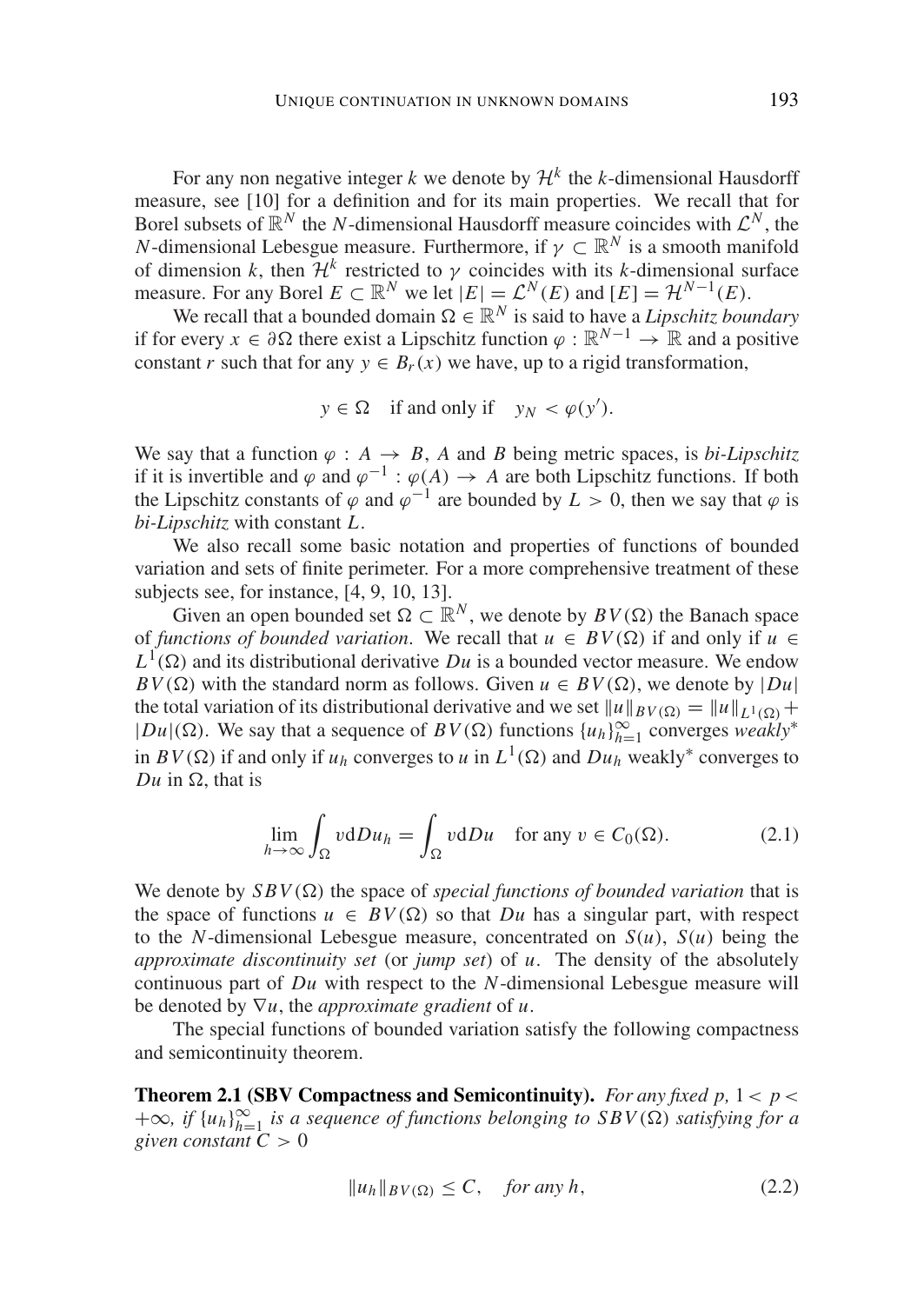*and*

$$
\int_{\Omega} |\nabla u_h|^p + [S(u_h)] \le C, \quad \text{for any } h,
$$
\n(2.3)

*then we may extract a subsequence, which we relabel*  ${u_k}_{k=1}^{\infty}$ , *such that*  $u_k$  *converges weakly<sup>\*</sup> in BV(* $\Omega$ *) to a function*  $u \in SBV(\Omega)$  *and the following lower semicontinuity properties hold*

$$
[S(u)] \le \liminf_{k} [S(u_k)]; \quad \int_{\Omega} |\nabla u|^p \le \liminf_{k} \int_{\Omega} |\nabla u_k|^p. \tag{2.4}
$$

*Proof.* See for instance [4, Theorem 4.7 and Theorem 4.8].

**Remark 2.2.** In the previous theorem the uniform  $BV(\Omega)$  norm bound (2.2) can be replaced by the following uniform  $L^{\infty}(\Omega)$  norm bound

$$
||u_h||_{L^{\infty}(\Omega)} \le C, \quad \text{for any } h. \tag{2.5}
$$

 $\Box$ 

The following remark can also be useful. Let  $u \in BV(\Omega)$ . If *a*, *b* are two real numbers so that  $a < b$  and we denote  $v = (u \wedge b) \vee a = \max\{\min\{u, b\}, a\}$ , then  $v \in BV(\Omega)$  and

$$
|\nabla v| \le |\nabla u| \quad \text{a.e. in } \Omega; \quad [S(v) \setminus S(u)] = 0; \quad |Dv|(\Omega) \le |Du|(\Omega).
$$

Note that if  $u \in SBV(\Omega)$  then also  $v \in SBV(\Omega)$ .

Let *E* be a bounded Borel set contained in  $\mathbb{R}^N$  and let  $r > 0$  be such that *E* is compactly contained in  $B_r$ . We say that *E* is a *set of finite perimeter* if its characteristic function  $\chi_E$  belongs to  $BV(B_r)$  and we call the number  $P(E)$  =  $|D\chi_F|(B_r)$  its *perimeter*.

For any set *E* of finite perimeter, let ∂∗*E* be the *reduced boundary* in the De Giorgi sense, that is the set of  $x \in \mathbb{R}^N$  such that  $|D\chi_E|(B_0(x)) > 0$  for any  $\rho > 0$ and there exists  $v(x)$  with  $|v(x)| = 1$  such that

$$
\lim_{\rho \to 0^+} \frac{D\chi_E(B_\rho(x))}{|D\chi_E|(B_\rho(x))} = -\nu(x).
$$

We call the function  $v : \partial^* E \to \mathbb{S}^{N-1}$  the *exterior normal* to *E*. Let us also note that  $\partial^* E \subset \partial \tilde{E}$  for any  $\tilde{E}$  such that  $\chi_{\tilde{E}} = \chi_E$  almost everywhere.

The following Gauss-Green formula holds true for sets of finite perimeter.

**Theorem 2.3.** *Let E be a bounded Borel set of finite perimeter. Then*  $\partial^* E$  *is*  $\mathcal{H}^{N-1}$ *measurable with* [∂∗*E*] *finite and*

$$
\int_{E} \operatorname{div}(f) = \int_{\partial^* E} f \cdot \nu \, d\mathcal{H}^{N-1} \quad \text{for any } f \in C_0^1(\mathbb{R}^N, \mathbb{R}^N). \tag{2.6}
$$

*Proof.* See for instance [10, Theorem 4.5.6] or [9, Section 5.8, Theorem 1].  $\Box$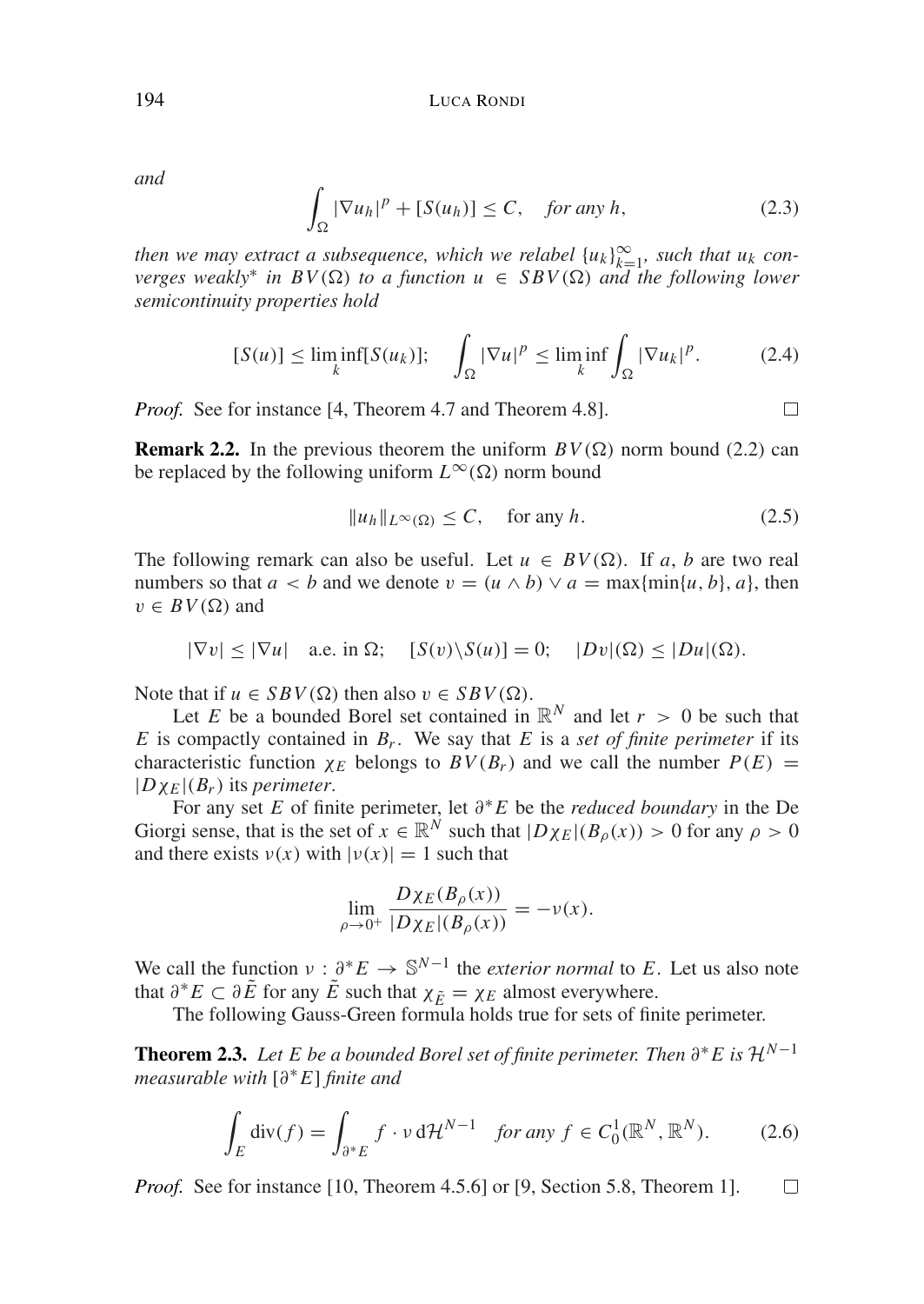Let us further remark that the intersection of two sets of finite perimeter is still a set of finite perimeter. Moreover, whenever *E* is open and  $\lceil \partial E \rceil$  is finite, then *E* is a set of finite perimeter, see for instance [9, Section 5.11, Theorem 1].

We shall make use of the notion of capacity. For any bounded domain  $\Omega \subset \mathbb{R}^N$ and any  $E \subset \Omega$  we define the *capacity* of the *condenser*  $(E, \Omega)$  as

$$
cap(E, \Omega) = \inf_{u \in S(E, \Omega)} \int_{\Omega} |\nabla u|^2
$$

where

 $S(E, \Omega) = \{u \in H_0^1(\Omega) : u = 1 \text{ a.e. in an open set containing } E\}.$ 

If  $S(E, \Omega)$  is empty we set cap( $E, \Omega$ ) =  $\infty$ . We remark that if *K* is a compact set contained in  $\Omega$ , then we have

$$
\operatorname{cap}(K,\Omega)=\inf_{u\in S(E,\Omega)\cap C_0^{\infty}(\Omega)}\int_{\Omega}|\nabla u|^2.
$$

For basic properties of the capacity of condensers we refer to [14, Chapter 2]. Here we simply recall that the capacity is countably subadditive, that is if  $(E_i)_{i=1}^{\infty}$ is a sequence of sets contained in  $\Omega$  and  $E = \bigcup_{i=1}^{\infty} E_i$ , then

$$
\operatorname{cap}(E, \Omega) \le \sum_{i=1}^{\infty} \operatorname{cap}(E_i, \Omega).
$$

We say that  $E \subset \mathbb{R}^N$  has zero capacity if  $cap(E \cap \Omega, \Omega) = 0$  for any  $\Omega$  open and bounded subset of  $\mathbb{R}^N$ . By the subadditivity, a countable union of sets with zero capacity is still a set with zero capacity. Furthermore, *E*, a bounded subset of  $\mathbb{R}^N$ , has zero capacity if and only if there exists an open, bounded neighbourhood of *E* such that cap( $E, \Omega$ ) = 0.

We have that the image of a bounded subset with zero capacity through a bi-Lipschitz function is still a set with zero capacity. The following relationships hold between the Hausdorff measure and capacity. Let  $E \subset \mathbb{R}^{\bar{N}}$  be such that  $\mathcal{H}^{N-2}(E) < \infty$ , then *E* has zero capacity. On the other hand, if  $E \subset \mathbb{R}^N$  has zero capacity, then  $\mathcal{H}^{N-2+\varepsilon}(E) = 0$  for any  $\varepsilon > 0$ .

# **3. Uniqueness results**

Let  $\Omega$  be a bounded domain contained in  $\mathbb{R}^N$ ,  $N > 2$ , with Lipschitz boundary ∂ $\Omega$ . We observe that  $\lceil \partial \Omega \rceil < +\infty$ . Let us fix a number  $p > 2$  such that  $p > N - 1$ . For  $N = 2$ , *p* can be clearly chosen to be equal to 2. We assume that  $\Omega$  and *p* are fixed throughout the paper.

Let us fix  $\gamma$ , a nonempty open subset of  $\partial \Omega$ , and  $f \in L^p(\partial \Omega)$  such that  $\int_{\partial\Omega} f = 0$  and  $f \neq 0$ .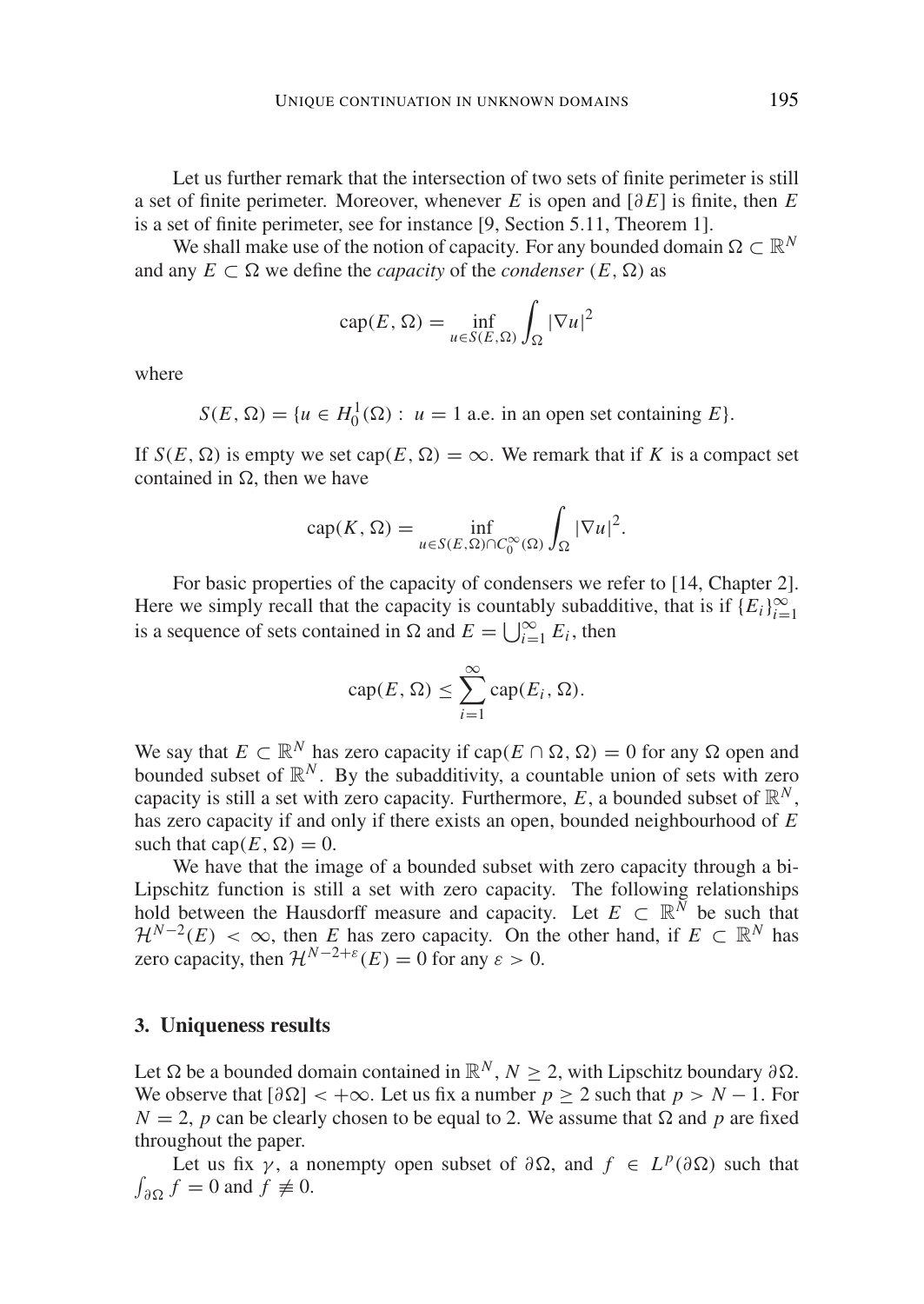196 LUCA RONDI

Let *K* be an *admissible defect*, that is *K* is a compact set contained in  $\overline{\Omega}$  satisfying the following compatibility condition. We require that there exists a domain  $\tilde{\Omega}_1 \subset \Omega$  such that  $\overline{\gamma} \cup \text{supp}(f)$  is contained in the interior of  $\partial \Omega \cap \partial \overline{\Omega}_1$ , and  $dist(K, \overline{\tilde{\Omega}}_1) > 0$ . Without loss of generality, we can assume that  $\tilde{\Omega}_1$  has a Lipschitz boundary and that we can find another domain  $\Omega_1 \subset \tilde{\Omega}_1$  such that  $\Omega_1$  has a Lipschitz boundary,  $\overline{\gamma} \cup \text{supp}(f)$  is contained in the interior of  $\partial \Omega \cap \partial \Omega_1$  and  $dist(\overline{\Omega}_1, \partial \overline{\Omega}_1 \cap \Omega) > 0$ . We denote with  $G_K$  the connected component of  $\Omega \backslash K$ such that supp( $f$ )  $\subset \partial G_K$ . By the compatibility condition, we have that  $\tilde{\Omega}_1$  is contained in  $G_K$ , therefore  $\gamma \subset \partial G_K$  as well. Let us call, for the time being,  $\tilde{\gamma}$  the support of  $f$ . Then, the geometric configuration is illustrated in Figure 1. We observe that the grey-coloured parts correspond to the connected components of  $\Omega \backslash K$ which are different from  $G_K$ .



Figure 1. Geometric configuration.

The domain  $\tilde{\Omega}_1$  can be seen, from a practical point of view, as a part of the body which is known to be safe (the defects *K* do not intersect it) and whose exterior boundary is accessible, therefore we can prescribe current densities and perform voltage measurements there. From a technical point of view, we require some distance between the region where the current density is different from zero and Dirichlet data are available and the one where *K* lies. The use of the domain  $\Omega_1$ and the fact that the support of  $f$  and  $\gamma$  are compactly contained in the interior of  $\partial\Omega \cap \partial\Omega_1$  are due to technical reasons, for instance they allow us to prove some regularity estimates upon  $u$ , the solution to  $(1.1)$ , which depend on  $K$  only through the domains  $\Omega_1$ ,  $\Omega_1$ , the support of *f* and *γ*, see Proposition 3.1.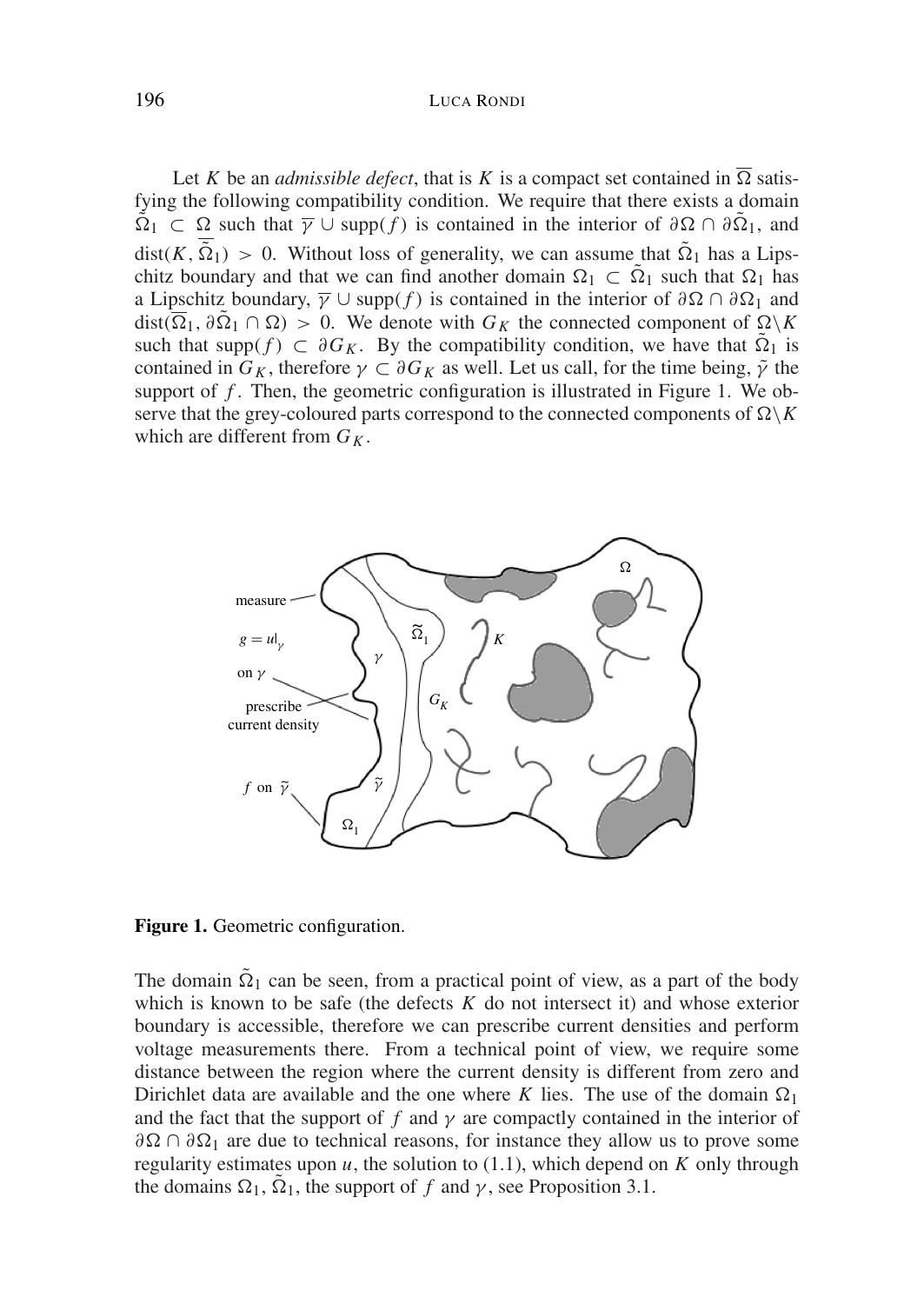For any bounded open set  $D \subset \mathbb{R}^N$ , we set  $L^{1,2}(D)$  as the following *Deny*-*Lions space*

$$
L^{1,2}(D) = \{ u \in L^2_{loc}(D) : \nabla u \in L^2(D, \mathbb{R}^N) \}. \tag{3.1}
$$

For basic properties of Deny-Lions spaces we refer to [7] and [16]. As a convention, we identify two elements  $u_1$  and  $u_2$  of  $L^{1,2}(D)$  whenever  $\nabla u_1 = \nabla u_2$  almost everywhere in *D*. We point out that if *D* is bounded with Lipschitz boundary then any  $v \in L^{1,2}(D)$  belongs to  $H^1(D)$  and, obviously, viceversa. Finally, we notice that the set  $\{\nabla u : u \in L^{1,2}(D)\}\$  is a closed subspace of  $L^2(D, \mathbb{R}^N)$ .

Let *K* be an admissible defect, then there exists a function  $u = u(f, K) \in$  $L^{1,2}(\Omega \backslash K)$  such that

$$
\int_{\Omega \setminus K} \nabla u \cdot \nabla v = \int_{\partial \tilde{\Omega}_1 \cap \partial \Omega} f v \quad \text{for every } v \in L^{1,2}(\Omega \setminus K). \tag{3.2}
$$

Such a function is unique in the sense that the gradients of any two solutions to (3.2) coincide almost everywhere in  $\Omega \backslash K$ . We always take as *u* the solution satisfying the following two normalization conditions. First,

$$
\int_{\gamma} u = 0,\tag{3.3}
$$

and, second, since *u* is constant on any connected component of  $\Omega \backslash K$  different from  $G_K$ , we pose

$$
u = 0 \quad \text{almost everywhere in } \Omega \backslash G_K. \tag{3.4}
$$

In such a way,  $u$  is defined almost everywhere in  $\Omega$  and is the unique solution of  $(3.2)$ - $(3.3)$ - $(3.4)$ .

We wish to remark that  $(3.2)$  is the weak formulation of the following Neumann type boundary-value problem

$$
\begin{cases}\n\Delta u = 0 \text{ in } \Omega \backslash K, \\
\frac{\partial u}{\partial \nu} = f \text{ on } \partial \tilde{\Omega}_1 \cap \partial \Omega, \\
\frac{\partial u}{\partial \nu} = 0 \text{ on } \partial(\Omega \backslash K) \backslash (\partial \tilde{\Omega}_1 \cap \partial \Omega).\n\end{cases}
$$
\n(3.5)

Here  $\Omega \backslash K$  might represent an electrostatic conductor in which some perfectly insulating defects, given by *K*, are present. In such a case *u* represents the electrostatic potential if the current density *f* is applied on the boundary of the conductor. The electrostatic potential  $u = u(f, K)$  strongly depends on *K*, apart from clearly depending on  $\Omega$  and  $f$ .

In the next proposition, we state some basic properties of *u*.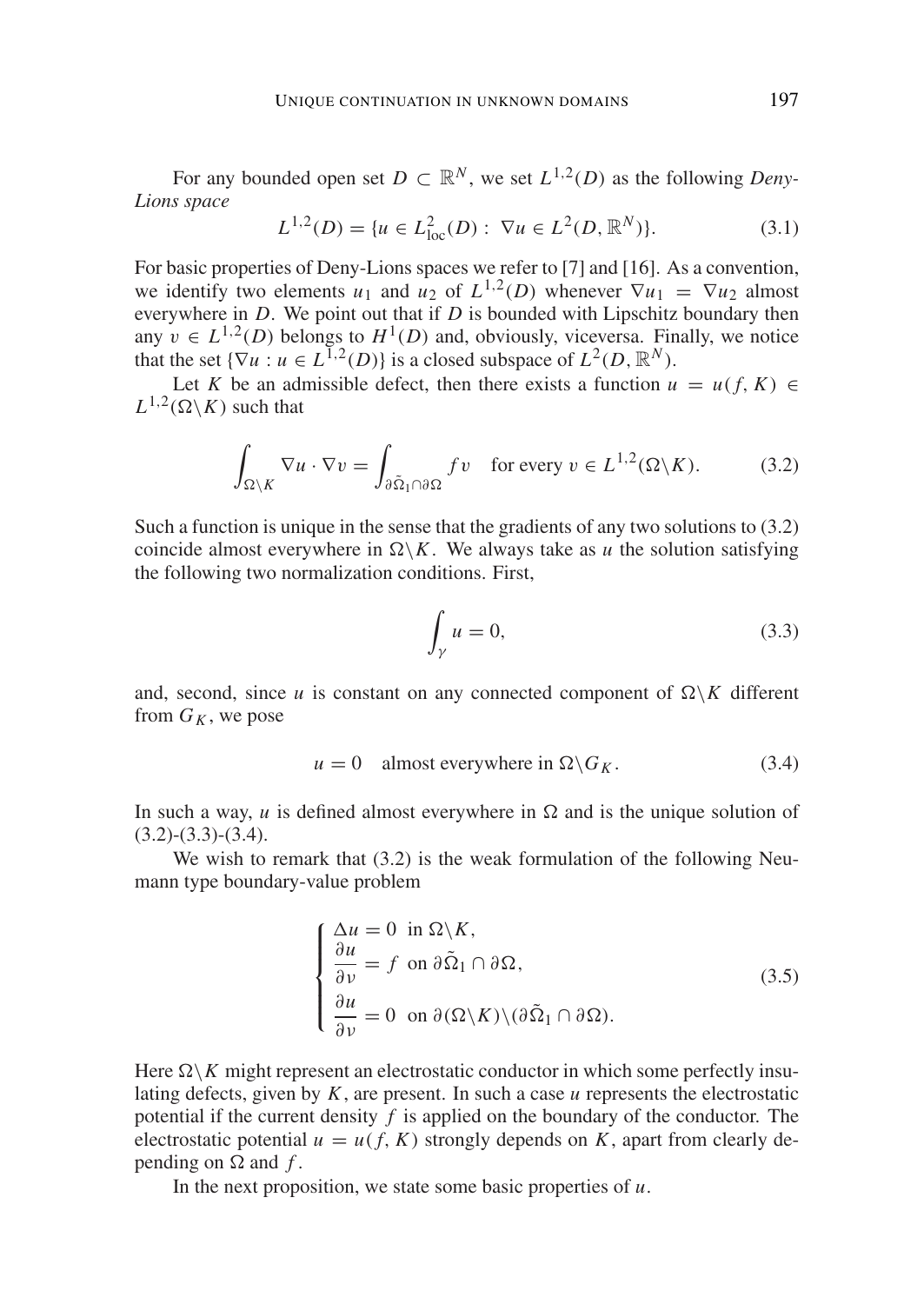**Proposition 3.1.** *Under the previous assumptions, let K be an admissible defect and let u be the solution to* (3.2)*-*(3.3)*-*(3.4)*.*

*Then there exists a constant*  $C_1 > 0$ , *depending on p,*  $\Omega$ *, y, supp(f) and K only, such that*

$$
\|\nabla u\|_{L^2(\Omega\backslash K)} \le C_1 \|f\|_{L^2(\partial\Omega)},\tag{3.6}
$$

$$
||u||_{L^{\infty}(\Omega)} \leq C_1 ||f||_{L^p(\partial \Omega)}.
$$
\n(3.7)

*Proof.* We begin with the following observation. We have that there exists a constant  $C_2$ , depending on  $\tilde{\Omega}_1$ ,  $\Omega$  and  $\gamma$  only, such that the following Poincaré type inequality holds

$$
\int_{\tilde{\Omega}_1} v^2 + \int_{\partial \tilde{\Omega}_1 \cap \partial \Omega} v^2 \le C_2 \int_{\tilde{\Omega}_1} |\nabla v|^2 \text{ for any } v \in H^1(\tilde{\Omega}_1) \text{ such that } \int_{\gamma} v = 0. \tag{3.8}
$$

Then, by (3.2), we infer that

$$
\int_{\Omega\setminus K}|\nabla u|^2\leq \|f\|_{L^2(\partial\tilde{\Omega}_1\cap\partial\Omega)}\|u\|_{L^2(\partial\tilde{\Omega}_1\cap\partial\Omega)}.
$$

Hence (3.6) immediately follows from (3.8).

Next, we show that the following estimate holds

$$
||u||_{L^{\infty}(\overline{\Omega}_1)} \leq C_3 ||f||_{L^p(\partial \Omega)},
$$
\n(3.9)

where  $C_3$  depends on  $\Omega_1$ ,  $\tilde{\Omega}_1$ ,  $\Omega$ ,  $\gamma$  and  $p$  only.

We denote by  $\tilde{u} \in H^1(\tilde{\Omega}_1)$  the weak solution to the following boundary-value problem

$$
\begin{cases}\n\Delta \tilde{u} = 0 \text{ in } \tilde{\Omega}_1, \\
\frac{\partial \tilde{u}}{\partial \nu} = f \text{ on } \partial \tilde{\Omega}_1 \cap \partial \Omega, \\
\frac{\partial \tilde{u}}{\partial \nu} = 0 \text{ on } \partial \tilde{\Omega}_1 \cap \Omega,\n\end{cases}
$$
\n(3.10)

with the normalization condition

$$
\int_{\gamma} \tilde{u} = 0. \tag{3.11}
$$

By standard global regularity estimates, for instance by a simple modification of arguments in [20], we can show that there exists  $C_4$ , depending on  $\tilde{\Omega}_1$ ,  $\gamma$  and  $p$ only, such that  $\tilde{u}$ , solution to (3.10)-(3.11), satisfies

$$
\|\tilde{u}\|_{L^{\infty}(\tilde{\Omega}_1)} \le C_4 \|f\|_{L^p(\partial \Omega)}.
$$
\n(3.12)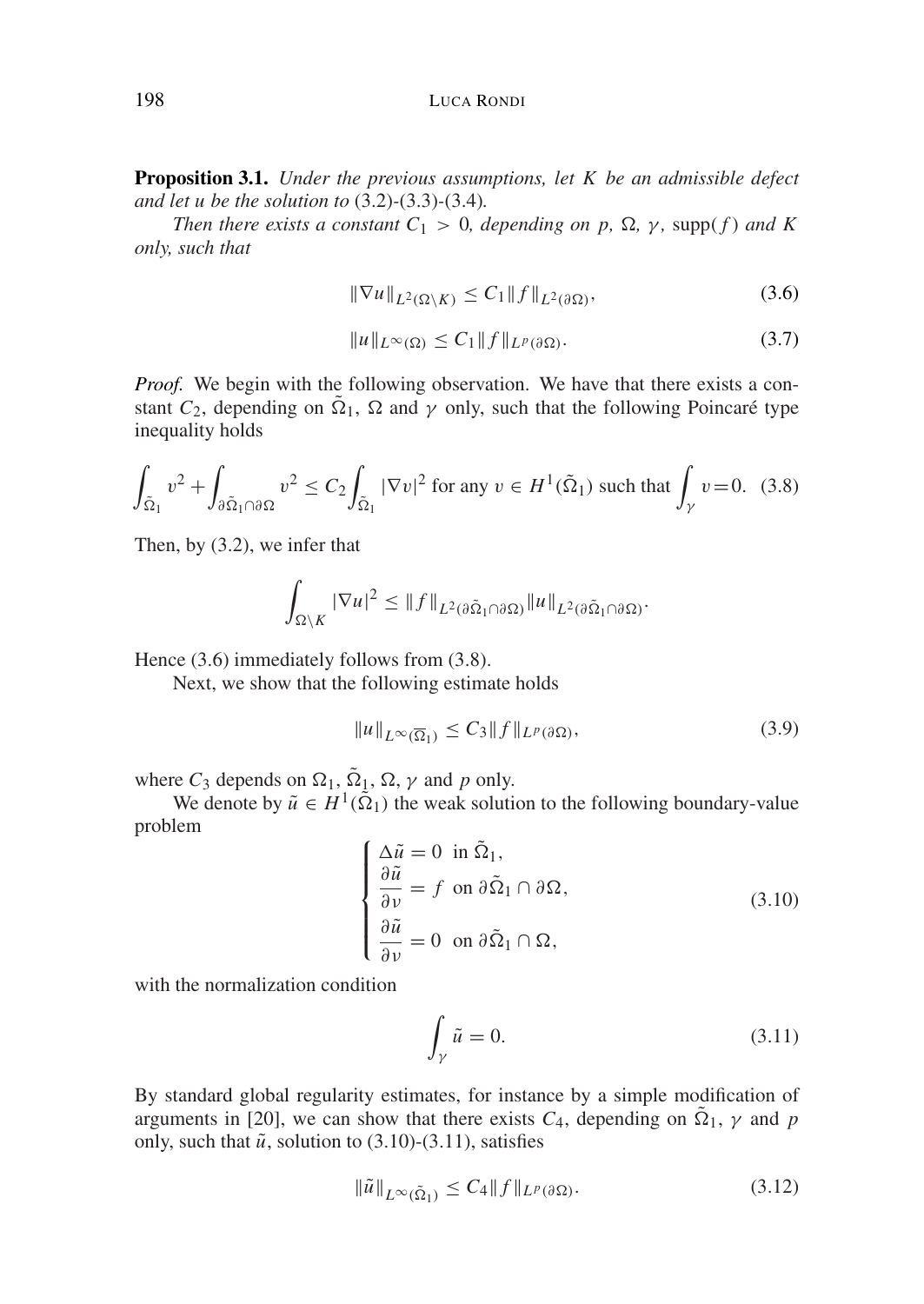The function  $\hat{u} = u - \tilde{u}$  satisfies

$$
\begin{cases} \Delta \hat{u} = 0 \text{ in } \tilde{\Omega}_1, \\ \frac{\partial \hat{u}}{\partial v} = 0 \text{ on } \partial \tilde{\Omega}_1 \cap \partial \Omega, \end{cases}
$$

and furthermore, by the weak formulation of (3.10), by (3.8) and (3.6), we have that

$$
\|\hat{u}\|_{H^1(\tilde{\Omega}_1)} \le C_5 \|f\|_{L^2(\partial \Omega)},
$$

where  $C_5$  depends on  $\tilde{\Omega}_1$ ,  $\Omega$  and  $\gamma$  only. Standard regularity estimates up to the boundary imply that there exist  $\beta_1$ ,  $0 < \beta_1 < 1$ , and  $C_6$ , depending on  $\Omega_1$ ,  $\tilde{\Omega}_1$ ,  $\Omega$ and  $\gamma$  only, such that

$$
\|\hat{u}\|_{C^{\beta_1}(\overline{\Omega}_1)} \le C_6 \|f\|_{L^2(\partial \Omega)}.
$$
\n(3.13)

Hence, estimate (3.9) immediately follows from (3.12) and (3.13).

Finally, we show that  $(3.7)$  is a consequence of  $(3.9)$ . In fact, we have that *u* is the unique solution (up to equivalence in  $L^{1,2}(\Omega \backslash K)$ ) of the following problem

$$
\min_{\substack{v \in L^{1,2}(\Omega \setminus K) \\ v|_{\Omega_1} = u|_{\Omega_1}}} \int_{\Omega \setminus K} |\nabla v|^2.
$$

So, by a truncation argument, we can infer that  $||u||_{L^{\infty}(\Omega \setminus K)} \le ||u||_{L^{\infty}(\Omega_1)}$  and the proof is concluded proof is concluded.

We wish to notice that the constant  $C_1$  in the previous proposition depends on *K* and supp(*f*) only via the two sets  $\Omega_1$  and  $\tilde{\Omega}_1$ .

We remark that, in view of (3.7), *u* actually belongs to  $H^1(\Omega \backslash K)$ . Furthermore, under the additional assumption that  $[K] < +\infty$ , or equivalently that  $\lceil \partial G_K \rceil$  $+\infty$ , we have that *u* belongs to *SBV*( $\Omega$ ), its approximate discontinuity set *S*(*u*) satisfies  $[S(u)\setminus \partial G_K] = 0$  and, finally,  $\nabla u$ , the weak derivative of *u* in  $\Omega \setminus K$ , coincides almost everywhere in  $\Omega$  with the approximate gradient of *u*, see for instance [4, Proposition 4.4].

Our aim is to recover the potential  $u$  through the measurement of its value on γ. The first question that arises in a natural way is the following: given  $f$ , does  $g = u|_{v}$  determine uniquely the potential *u*? In other words, we need a unique continuation property from the Cauchy data (*g*, *f* ) for harmonic functions inside a conductor with (unknown) insulating defects.

In order to obtain such a unique continuation result, we need to restrict our attention to a class of admissible defects satisfying a minimal regularity assumption.

**Definition 3.2.** Let  $A$  be the set of all admissible defects  $K$  satisfying the following property.

There exists a closed set  $\kappa \subset \partial G_K$  with zero capacity such that for every  $x \in \partial G_K \backslash \kappa$  there exist a Lipschitz function  $\varphi : \mathbb{R}^{N-1} \to \mathbb{R}$  and a positive constant *r* such that we have, up to a rigid transformation,

$$
\partial G_K \cap B_r(x) = \{ y = (y', y_N) \in B_r(x) : y_N = \varphi(y') \}.
$$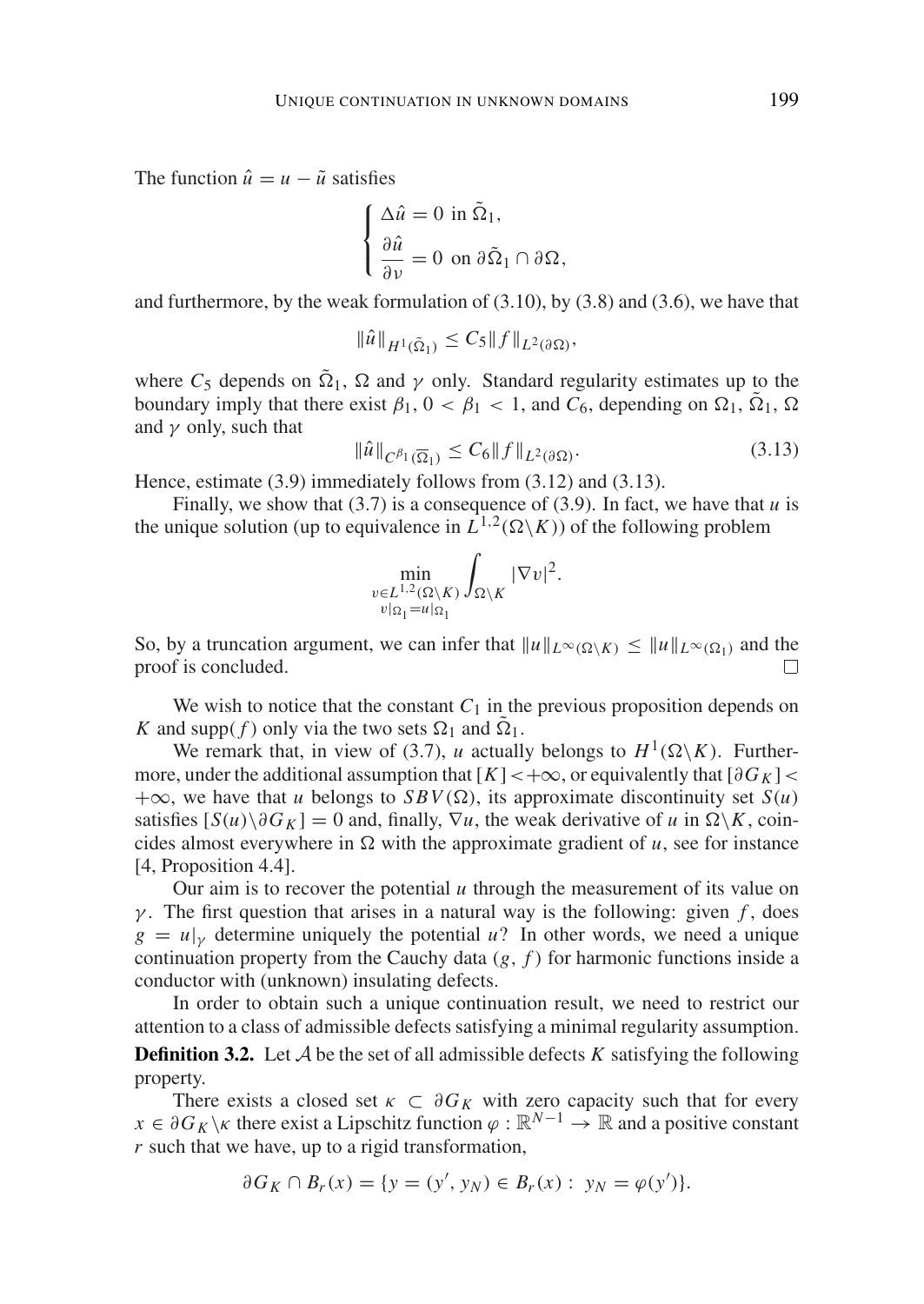By our assumptions on  $\partial\Omega$ , we immediately infer that the empty set belongs to A. As an example of *K* belonging to A, we may think of *K* such that  $\partial G_K$  is composed by the finite union of sets  $\gamma_i$ ,  $i = 1, \ldots, n$ , where each  $\gamma_i$  is a Lipschitz (*N* − 1)-manifold whose boundary has zero capacity (for instance the boundary of  $\gamma_i$  is an  $(N - 2)$ -manifold) and the  $\gamma_i$  are pairwise internally disjoint. In such a way we may model the simultaneous presence of defects such as cracks, cavities, surface breaking cracks and material losses at the boundary.

The following global unique continuation property provides the unique determination of the potential by measuring it on a suitable part of the boundary.

**Theorem 3.3.** *Let*  $K_1$  *belong to*  $A$  *and*  $K_2$  *be an admissible defect such that*  $[\partial G_{K_2}]$ *is finite.*

*Let*  $u_1 = u(f, K_1)$  *and*  $u_2 = u(f, K_2)$  *be the solutions to* (3.2)-(3.3)-(3.4) *with K* replaced by  $K_1$  *and*  $K_2$ *, respectively. If*  $u_1 = u_2$  *in the trace sense on*  $\gamma$ *, then*  $u_1 = u_2$  *almost everywhere in*  $\Omega$ .

In two dimensions, other unique continuation results of this kind may be obtained. Let us consider  $N = 2$  and let us assume that supp $(f) \subset \tilde{\gamma}_0$ , where  $\tilde{\gamma}_0$ is an open connected subset of  $\partial\Omega$ , that is an open subarc of  $\partial\Omega$ . We say that an admissible defect *K* is *compatible* with  $\tilde{\gamma}_0$  if  $\tilde{\gamma}_0 \subset \partial \Omega_1 \cap \partial \Omega$ .

We recall that a *continuum* is a connected set which is not reduced to a single  $\bigcup_{i=0}^{n} \gamma_i$ , where  $\gamma_i$ ,  $i=0,1,\ldots,n$ , are pairwise disjoint closed continua. Then the point. Let *B* be the set of admissible defects *K* compatible with  $\tilde{\gamma}_0$  such that  $\partial G_K =$ following result holds.

**Theorem 3.4.** Let  $N = 2$  and let us assume that supp(f)  $\subset \tilde{\gamma}_0$ , where  $\tilde{\gamma}_0$  is an *open connected subset of* ∂*. Let K*<sup>1</sup> *belong to* B *and K*<sup>2</sup> *be an admissible defect such that either*  $K_2$  *belongs to*  $\beta$  *or*  $[\partial G_K]$  *is finite.* 

*Let*  $u_1 = u(f, K_1)$  *and*  $u_2 = u(f, K_2)$  *be the solutions to* (3.2)-(3.3)-(3.4) *with K* replaced by  $K_1$  *and*  $K_2$ *, respectively. If*  $u_1 = u_2$  *in the trace sense on*  $\gamma$ *, then*  $u_1 = u_2$  *almost everywhere in*  $\Omega$ .

We postpone the proof of Theorem 3.3 to Section 4 and the proof of Theorem 3.4 to Section 5. We conclude this section with the applications to inverse problems. We begin with the following corollary.

**Corollary 3.5.** *Under the same assumptions either of Theorem* 3.3 *or of Theorem* 3.4*, if*  $u_1 = u_2$  *in the trace sense on*  $\gamma$ *, then the symmetric difference between*  $G_{K_1}$  *and*  $G_{K_2}$  *has Lebesgue measure zero.* 

*Proof.* It follows immediately from the fact that any harmonic function which is zero on a set of positive Lebesgue measure must be zero. П

We remark that we do not obtain that  $G_{K_1}$  and  $G_{K_2}$  are equal, we only obtain that their reduced boundaries are equal. Therefore, they may differ for instance by the presence of some cracks. In order to have that  $u|_V$  uniquely identifies  $G_K$ , we need to impose further restrictions on  $G_K$ . For example, let  $A'$  be the class of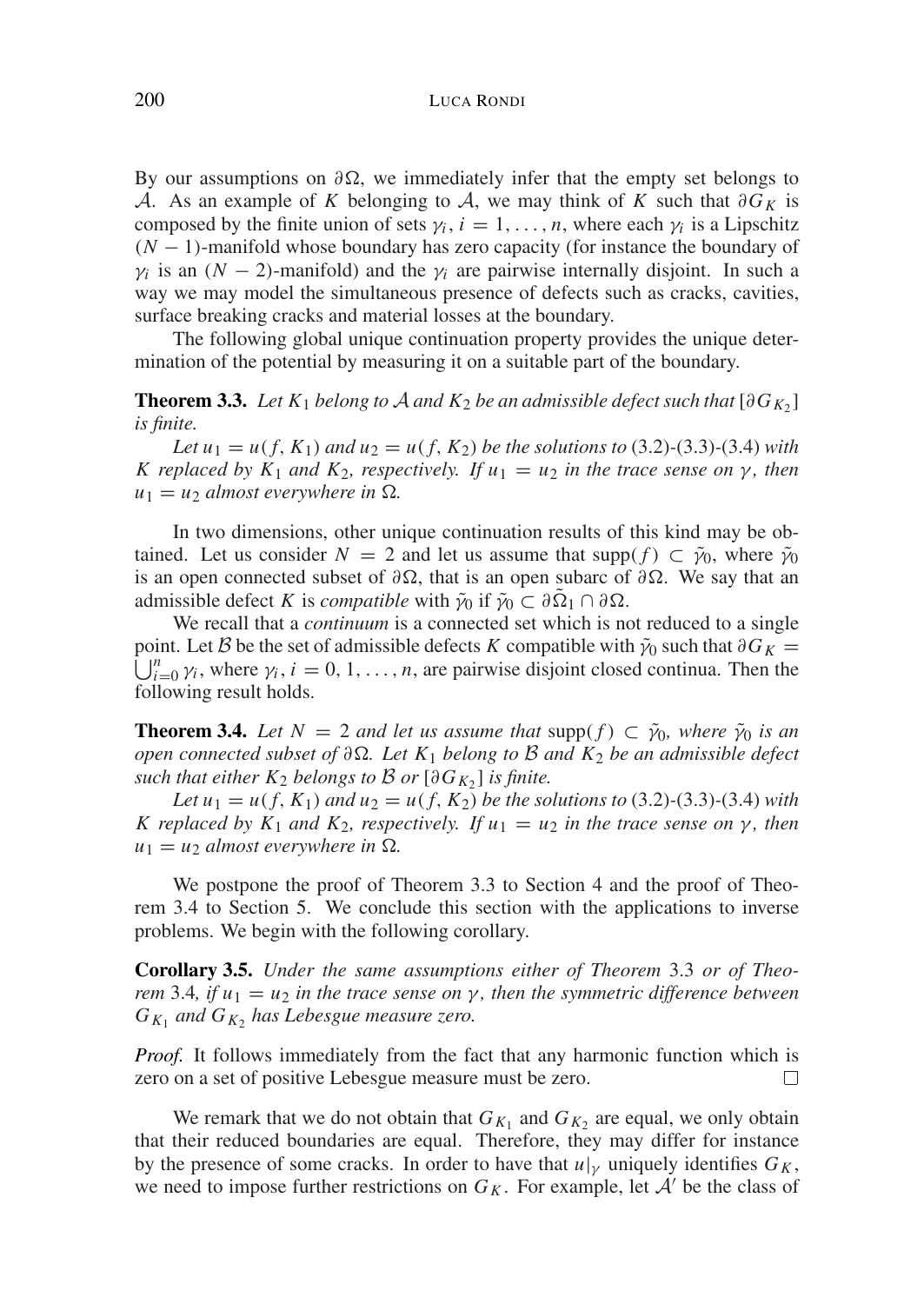admissible defects *K* such that  $K \in \mathcal{A}$ ,  $\lceil \partial G_K \rceil$  is finite and  $G_K$  is the interior set of its own closure. In practice, we require that  $K \in \mathcal{A}'$  does not contain any crack and is formed by cavities and material losses at the boundary, only. Analogously, for *N* = 2 and when supp( $f$ ) ⊂  $\tilde{\gamma}_0$ , where  $\tilde{\gamma}_0$  is an open connected subset of  $\partial\Omega$ , we say that  $K \in \mathcal{B}'$  if  $K \in \mathcal{B}$  and  $G_K$  is the interior set of its own closure. Then we have the following uniqueness result, which is an immediate consequence of Corollary 3.5.

**Theorem 3.6.** *Let*  $K_1$  *and*  $K_2$  *either belong to*  $A'$  *or, if*  $N = 2$  *and* supp(*f*) ⊂  $\tilde{\gamma}_0$ *, where*  $\tilde{\gamma}_0$  *is an open connected subset of*  $\partial \Omega$ *, to*  $\tilde{\beta}'$ *. Let*  $u_1 = u(f, K_1)$  *and*  $u_2 = u(f, K_2)$  *be the solutions to* (3.2)-(3.3)-(3.4) *with K replaced by K<sub>1</sub> and K<sub>2</sub>, respectively. If*  $u_1 = u_2$  *in the trace sense on*  $\gamma$ *, then*  $G_{K_1} = G_{K_2}$ *.* 

## **4. Proof of Theorem 3.3**

We observe that we can find two domains  $\Omega_1$  and  $\tilde{\Omega}_1$  such that both have Lipschitz boundary and  $\Omega_1 \subset \overline{\Omega}_1 \subset \Omega$  satisfying the following properties. First,  $\overline{\gamma} \cup \text{supp}(f)$ is contained in the interior of  $\partial \Omega \cap \partial \Omega_1$ , second, dist(*K*<sub>1</sub>∪*K*<sub>2</sub>,  $\tilde{\Omega}_1$ ) > 0, and, finally,  $dist(\overline{\Omega}_1, \partial \Omega_1 \cap \Omega) > 0.$ 

We note that the Cauchy data of  $u_1$  and  $u_2$  coincide on  $\gamma$ , which is an open portion of  $\partial \Omega$ . Thus, the unique continuation property for harmonic functions implies that  $u_1 = u_2$  in *G* where *G* is the connected component of  $\Omega \setminus (K_1 \cup K_2)$  such that  $\gamma \subset \partial G$ . We remark that *G* contains  $\tilde{\Omega}_1$  and, consequently,  $\partial G$  contains also the support of *f* .

Let us remark that  $\int_{\Omega \setminus K_i} |\nabla u_i|^2 = \int_{\text{supp}(f)} f u_i$ , for any  $i = 1, 2$ . We need to prove that

$$
\int_{G} |\nabla u_{1}|^{2} = \int_{\text{supp}(f)} f u_{1}.
$$
\n(4.1)

In fact, in such a case, we would have that  $\nabla u_1 = 0$  almost everywhere in  $(\Omega \setminus K_1)\setminus G$ . Since  $u_1$  is a non-constant harmonic function in  $G_{K_1}$ , its critical set in  $G_{K_1}$  cannot have positive measure, therefore  $|G_{K_1} \backslash G| = 0$ . Since  $u_1 = u_2$  in *G* and on supp(f), we have that  $\int_G |\nabla u_2|^2 = \int_{\text{supp}(f)} fu_2$ , as well. Hence,  $\nabla u_2 = 0$  almost everywhere in  $(\Omega \backslash K_2)\backslash G$  and  $|G_{K_2}\backslash G| = 0$ .

If (4.1) holds, we have that  $|G_K \backslash G| = 0$  for any  $i = 1, 2$ . Since we know that  $u_1 = u_2$  almost everywhere in *G* and, for any  $i = 1, 2, u_i$  is equal to 0 almost everywhere outside  $G_{K_i}$ , it follows immediately that  $u_1 = u_2$  almost everywhere in  $\Omega$ .

Let us fix a cutoff function  $\chi$  such that  $\chi \in C_0^{\infty}(\mathbb{R}^N)$ ,  $0 \le \chi \le 1$ ,  $\chi \equiv 1$  on a neighbourhood of  $\overline{\Omega}_1$  and  $\chi \equiv 0$  on  $\Omega \setminus \tilde{\Omega}_1$ . Then, we have that

$$
\int_G |\nabla u_1|^2 = \int_G \nabla u_1 \cdot \nabla(\chi u_1) + \int_G \nabla u_1 \cdot \nabla((1 - \chi)u_1)
$$
  
= 
$$
\int_{\text{supp}(f)} fu_1 + \int_G \nabla u_1 \cdot \nabla((1 - \chi)u_1).
$$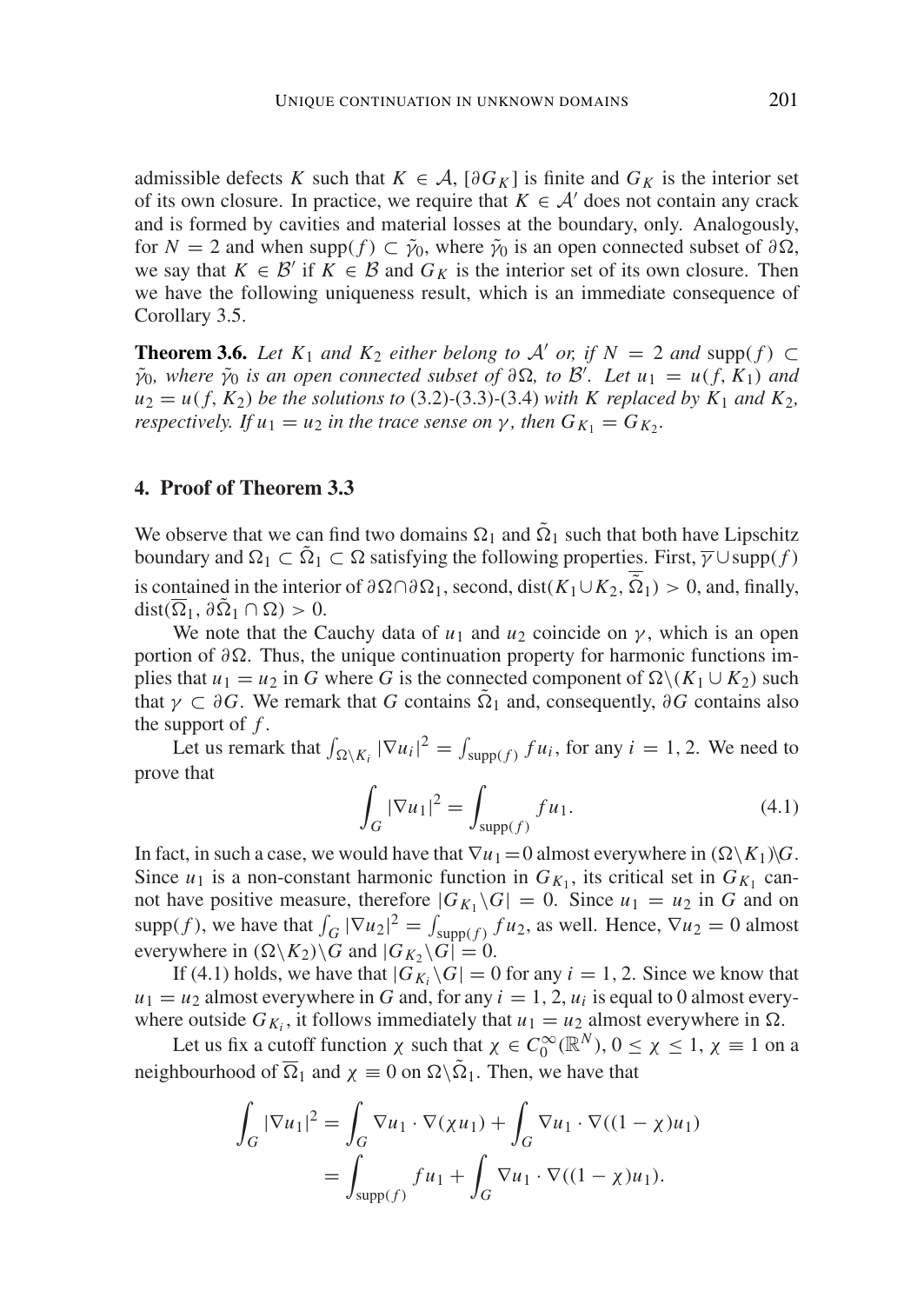Thus, in order to prove (4.1), we need to show that  $\int_G \nabla u_1 \cdot \nabla ((1 - \chi)u_1) = 0$ .

Let  $\kappa_1$  be the set with zero capacity associated to  $K_1$  satisfying the properties stated in the definition of the class A. Then, there exists a sequence of  $C_0^{\infty}(\mathbb{R}^N)$ functions  $v_m$ ,  $m \in \mathbb{N}$ , satisfying the following properties. First,  $0 \le v_m \le 1$ ,  $v_m$ is identically equal to 1 in  $U_m$ , an open neighbourhood of  $\kappa_1$ , and  $v_m$  is identically equal to 0 outside  $B_{1/m}(\kappa_1) = \bigcup_{x \in \kappa_1} B_{1/m}(x)$ . Second,

$$
\lim_{m \to \infty} \int_{\mathbb{R}^N} |\nabla v_m|^2 = 0. \tag{4.2}
$$

We infer also that  $v_m$  converges to zero almost everywhere in  $\mathbb{R}^N$  and also in the  $H^1(\mathbb{R}^N)$  norm. Then, we have that

$$
\int_G \nabla u_1 \cdot \nabla ((1-\chi)u_1) = \int_G \nabla u_1 \cdot \nabla ((1-\chi)v_m u_1) + \int_G \nabla u_1 \cdot \nabla ((1-\chi)(1-v_m)u_1).
$$

By  $(4.2)$ ,  $(3.7)$ , and the dominated convergence theorem, we have

$$
\lim_{m \to \infty} \int_G \nabla u_1 \cdot \nabla ((1 - \chi) v_m u_1) = 0,
$$

hence our aim is to prove that

$$
\lim_{m \to \infty} \int_{G} \nabla u_1 \cdot \nabla ((1 - \chi)(1 - v_m)u_1) = 0.
$$
 (4.3)

Let us fix  $m \in \mathbb{N}$  and let us consider the following localization procedure. Let  $U'_m$ be an open neighbourhood of  $\overline{\Omega}_1 \cup \kappa_1$  such that  $(1 - \chi)(1 - v_m)$  is identically zero on  $U'_m$ .

For any  $P \in \partial G_{K_1} \backslash U'_m$ , we can find a Cartesian coordinate system, positive constants *r* and *r*<sub>1</sub> and a Lipschitz function  $\varphi : \mathbb{R}^{N-1} \to \mathbb{R}$  such that

$$
\partial G_{K_1} \cap Q_{r,r_1}(P) = \{x = (x', x_N) \in Q_{r,r_1}(P) : x_N = \varphi(x')\}.
$$

For such constants *r* and  $r_1$ , which may depend on *P*, we set  $Q(P) = Q_{r,r_1}(P)$ . Without loss of generality, we can assume that  $Q(P)$  lies at a positive distance from  $\overline{\Omega}_1 \cup \kappa_1$  and that, for any  $x' \in Q'_r(P')$  we have that  $|\varphi(x') - P_N| \le r_1/2$ . Let us call  $Q^+(P) = \{x = (x', x_N) \in Q(P) : x_N > \varphi(x')\}$  and  $Q^-(P) = \{x = (x', x_N) \in Q(P)\}$  $Q(P)$ : *x<sub>N</sub>* <  $\varphi$ (*x*')}. Then, two possibilities arise. Either both  $Q^+(P)$  and  $Q^-(P)$ are contained in  $G_{K_1}$  or only one between these two sets is contained in  $G_{K_1}$ . In this second case, we can suppose, up to changing the coordinate system, that such a set is  $Q^{-}(P)$ .

If  $Q^{-}(P) \subset G_{K_1}$ , then, by a reflection argument, since  $\nabla u_1 \cdot v = 0$  on {*x* =  $(x', x_N) \in Q(P)$ :  $x_N = \varphi(x')$ ,  $u_1$  can be extended by continuity onto the whole  $Q(P)$ , in such a way that such an extension belongs to  $H^1(Q(P))$ . Therefore, by using Fubini's theorem, we can choose, without loss of generality, *r* and *r*<sup>1</sup>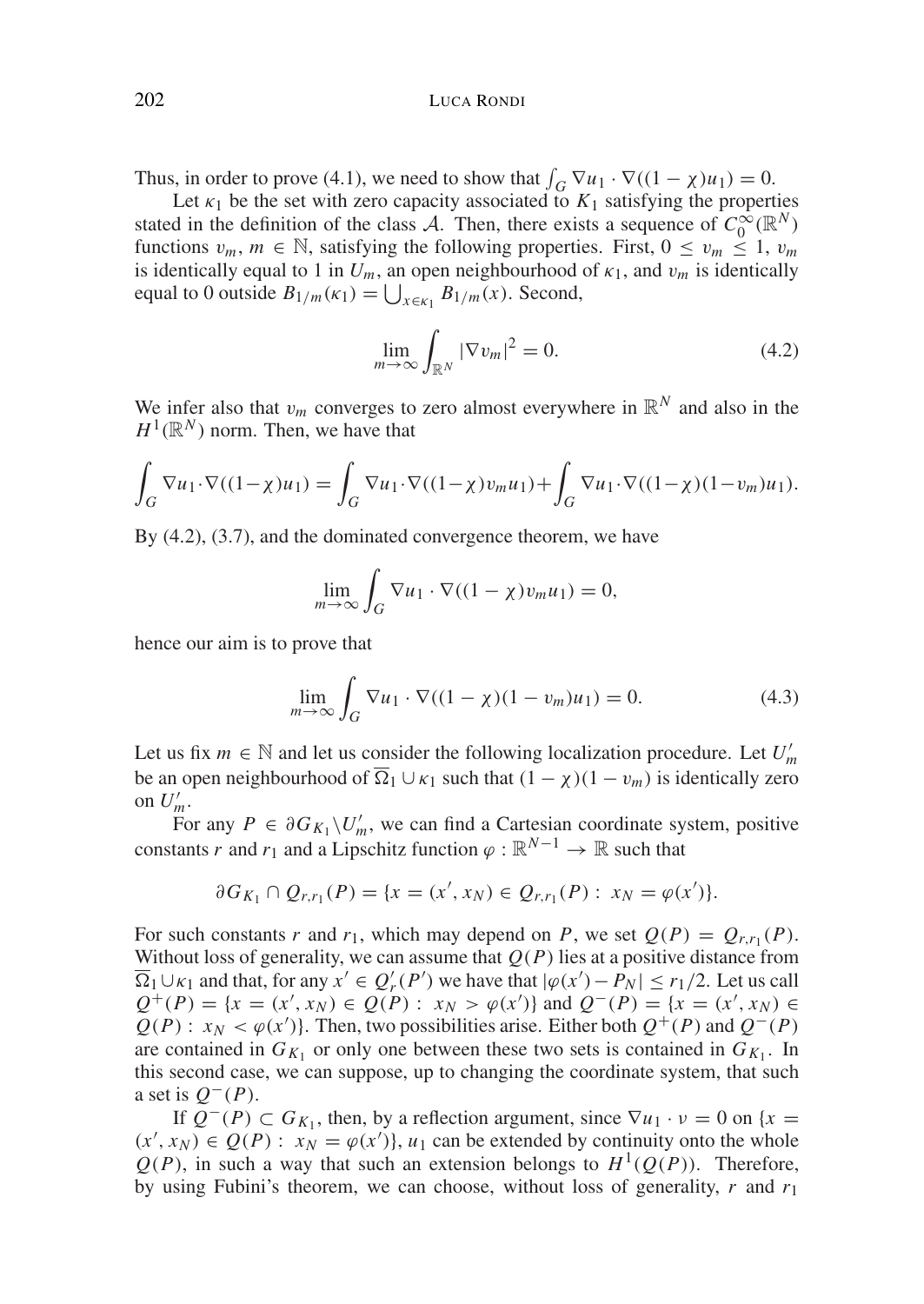in such a way that  $|\nabla u_1|$  belongs to  $L^2(\partial Q^-(P)\setminus \partial G_{K_1})$ . If also  $Q^+(P)$  were contained in  $G_{K_1}$ , then we can assume that  $|\nabla u_1|$  belongs, at the same time, to *L*<sup>2</sup>(∂ *Q*<sup>−</sup>(*P*)\∂*G<sub>K<sub>1</sub>*</sub>) and to *L*<sup>2</sup>(∂ *Q*<sup>+</sup>(*P*)\∂*G<sub>K<sub>1</sub></sub>*). The positive constants *r*, *r*<sub>1</sub> and the orientation of the cube for which all the previous properties are satisfied clearly depend on *P*. We shall assume in the sequel that the cube  $O(P)$  satisfies all the previously stated assumptions.

By the compactness of  $\partial G_{K_1} \backslash U'_m$ , we can find a finite number of points *P<sub>i</sub>*,  $i = 1, \ldots, n$ , such that  $\bigcup_{i=1}^{n} Q(P_i) = U_m^{\prime\prime}$  covers  $\partial G_{K_1} \setminus U_m^{\prime\prime}$ . Let  $U_m^{\prime\prime\prime}$  be an open neighbourhood of  $G_{K_1} \setminus (U_m' \cup U_m'')$  compactly contained in  $G_{K_1}$ .

Thus,  $V_0 = U'_m$ ,  $V_i = Q(P_i)$ ,  $i = 1, ..., n$ , and  $V_{n+1} = U''_m$  are an open covering of  $\overline{G}_{K_1}$ . Let  $\chi_i \in C_0^{\infty}(V_i)$ ,  $i = 0, ..., n + 1$ , be a partition of unity over  $\overline{G}_{K_1}$ , that is each  $\chi_i$  is nonnegative,  $\sum_{i=0}^{n+1} \chi_i(x) \leq 1$  for any  $x \in \mathbb{R}^N$  and  $\sum_{i=0}^{n+1} \chi_i(x) = 1$  for any  $x \in \overline{G}_{K_1}$ .

Then,

$$
\int_G \nabla u_1 \cdot \nabla ((1 - \chi)(1 - v_m)u_1) = \sum_{i=0}^{n+1} \int_G \nabla u_1 \cdot \nabla ((1 - \chi)(1 - v_m) \chi_i u_1).
$$

Let us treat each of the integrals on the right-hand side separately.

Since  $(1 - \chi)(1 - v_m)\chi_0 u_1$  is identically equal to zero, then obviously  $\int_G \nabla u_1$ .  $\nabla((1 - \chi)(1 - v_m)\chi_0u_1) = 0.$ 

For what concerns  $i = n + 1$ , we notice that  $(1 - \chi)(1 - v_m)\chi_{n+1}u_1$  belongs to  $C_0^{\infty}(V_{n+1})$ , where  $V_{n+1}$  is compactly contained in  $G_{K_1}$ . Let us consider the function w so defined. Let w be equal to  $(1 - \chi)(1 - v_m)\chi_{n+1}u_1$  inside  $G \cap V_{n+1}$ and let  $w$  be equal to zero everywhere else. We have that such a function  $w$  belongs to  $H^1(\Omega \backslash K_2)$  and is equal to zero on supp(f). Therefore

$$
0 = \int_{\Omega \setminus K_2} \nabla u_2 \cdot \nabla w = \int_G \nabla u_1 \cdot \nabla ((1 - \chi)(1 - v_m)\chi_{n+1}u_1).
$$

Hence, we infer that

$$
\int_{G} \nabla u_{1} \cdot \nabla ((1 - \chi)(1 - v_{m})u_{1}) = \sum_{i=1}^{n} \int_{G} \nabla u_{1} \cdot \nabla ((1 - \chi)(1 - v_{m})\chi_{i}u_{1}). \tag{4.4}
$$

We can now restrict our attention to  $i \in \{1, \ldots, n\}$ , since the other terms give no contribution. Let us fix  $i \in \{1, ..., n\}$  and let us assume that, up to a rigid tranformation, we have  $Q = Q_{r,r_1} = Q(P_i)$ , for some positive *r* and  $r_1$ . We set  $w_i = (1 - \chi)(1 - v_m)\chi_i u_1$ . Then, let  $Q^- = Q^-(P_i)$  be contained in  $G_{K_1}$  and let us evaluate  $\int_{Q^{-}\cap G} \nabla u_1 \cdot \nabla w_i$ . If also  $Q^{+} = Q^{+}(P_i)$  is contained in  $G_{K_1}$  we can treat  $\int_{Q^+\cap G} \nabla u_1 \cdot \nabla w_i$  in a completely analogous way.

Let  $\varepsilon_0$ ,  $0 < \varepsilon_0 < \min\{r/2, r_1/2\}$ , be such that  $\chi_i$  is identically equal to zero outside  $Q_{r-\epsilon_0,r_1-\epsilon_0}$ . For any  $\epsilon \ge 0$ , let  $\gamma_{\epsilon} = \{x = (x', x_N) \in Q_{r-\epsilon_0,r_1-\epsilon_0} : x_N =$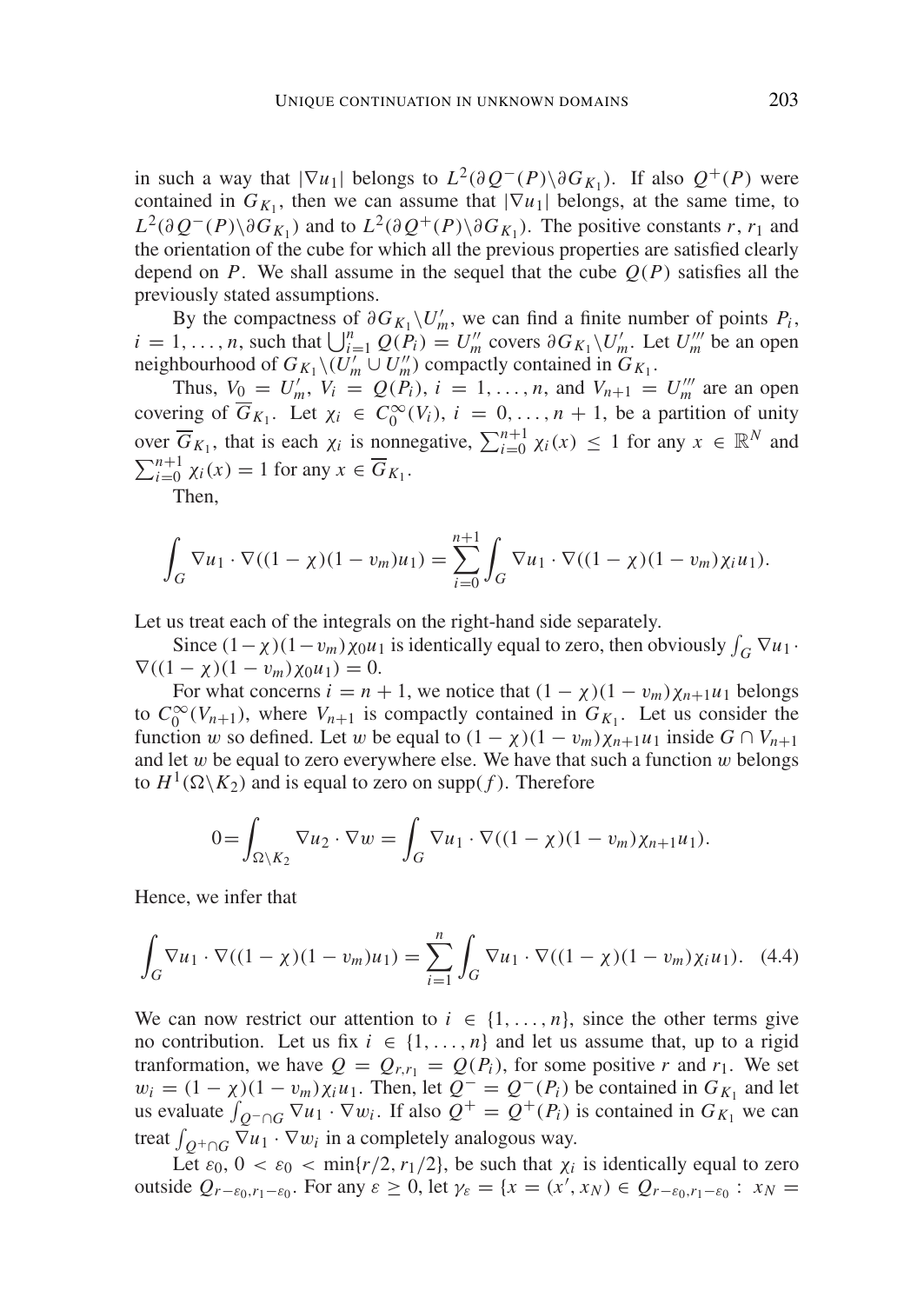$\varphi(x') - \varepsilon$  and  $D_{\varepsilon} = \{x = (x', x_N) \in Q_{r-\varepsilon_0, r_1-\varepsilon_0} : x_N < \varphi(x') - \varepsilon\}.$  We have that, for any  $\varepsilon > 0$ ,  $D_{\varepsilon}$  is an open set which is compactly contained in  $G_{K_1}$ . Furthermore, we have that

$$
\lim_{\varepsilon \to 0^+} |D_0 \backslash D_\varepsilon| = 0,\tag{4.5}
$$

hence

$$
\int_{Q^-\cap G} \nabla u_1 \cdot \nabla w_i = \lim_{\varepsilon \to 0^+} \int_{D_{\varepsilon} \cap G} \nabla u_1 \cdot \nabla w_i.
$$
\n(4.6)

The following two lemmas are crucial steps in order to continue and conclude the proof of Theorem 3.3.

**Lemma 4.1.** *Under the previous hypotheses and notation, we have that*

$$
\lim_{\varepsilon \to 0^+} \int_{\gamma_{\varepsilon}} |\nabla u_1 \cdot \nu| d\mathcal{H}^{N-1} = 0.
$$
 (4.7)

*Proof.* Let us consider the domain  $O<sup>−</sup>$ . First of all we notice that it is a domain with Lipschitz boundary and such that its complement and its boundary are connected.

Let  $M_0 > 0$  be the Lipschitz constant of  $\varphi$  and let us fix  $M_1 > \sqrt{1 + M_0^2}$ . For any *M* > 1 and any *P* ∈  $\partial$  *O*<sup>−</sup>, let

$$
C_M(P) = \{ x \in Q^- : \ |x - P| < M \text{dist}(x, \partial Q^-) \}.
$$

For any  $P \in \partial O^-$ , let the *nontangential maximal function*  $M(v)$  of a function v defined on *Q*<sup>−</sup> be given by

$$
M(v)(P) = \sup\{|v|(x) : x \in C_{M_1}(P)\}.
$$

We say that v has *nontangential limits*  $\mathcal{H}^{N-1}$ -almost everywhere on  $\partial Q^-$  if, for  $\mathcal{H}^{N-1}$ -almost every  $P \in \partial Q^-$ , we have that

$$
\lim_{\substack{x \to P \\ x \in C_M(P)}} v(x)
$$

exists and is finite for all  $M > 1$ .

Let us remark that  $u_1$  satisfies, in the weak sense, the following boundary-value problem

$$
\Delta u_1 = 0 \text{ in } Q^-, \quad \nabla u_1 \cdot \nu = \tilde{f} \text{ on } \partial Q^-, \tag{4.8}
$$

where, by the construction of  $Q^-$ ,  $\tilde{f} \in L^2(\partial Q^-)$  and  $\tilde{f} = 0$  on  $\gamma_0$ .

Then, by Theorem 2 in [15], we infer that  $M(\nabla u_1) \in L^2(\partial \Omega)$  and that  $\nabla u_1$ converges nontangentially  $\mathcal{H}^{N-1}$ -almost everywhere on  $\partial Q^-$  to a function  $\nabla u_1 \in$  $L^2(\partial Q^-)$  such that  $\nabla u_1(P) \cdot v(P) = \tilde{f}(P)$  for  $\mathcal{H}^{N-1}$ -almost every  $P \in \partial Q^-$ . For every  $x' \in Q'_{r-\epsilon_0}$ , if we take  $P = (x', \varphi(x'))$  and  $P_{\epsilon} = (x', \varphi(x') - \epsilon) =$ 

*P* −  $\varepsilon e_N$ , where  $e_N = (0', 1) \in \mathbb{R}^{N-1} \times \mathbb{R}$ , then *P* ∈  $\gamma_0$  and  $P_\varepsilon \in \gamma_\varepsilon$ . There exists  $\varepsilon_1 > 0$  such that, for every  $\varepsilon$ ,  $0 < \varepsilon < \varepsilon_1$ ,  $P_{\varepsilon} \in C_{M_1}(P)$ .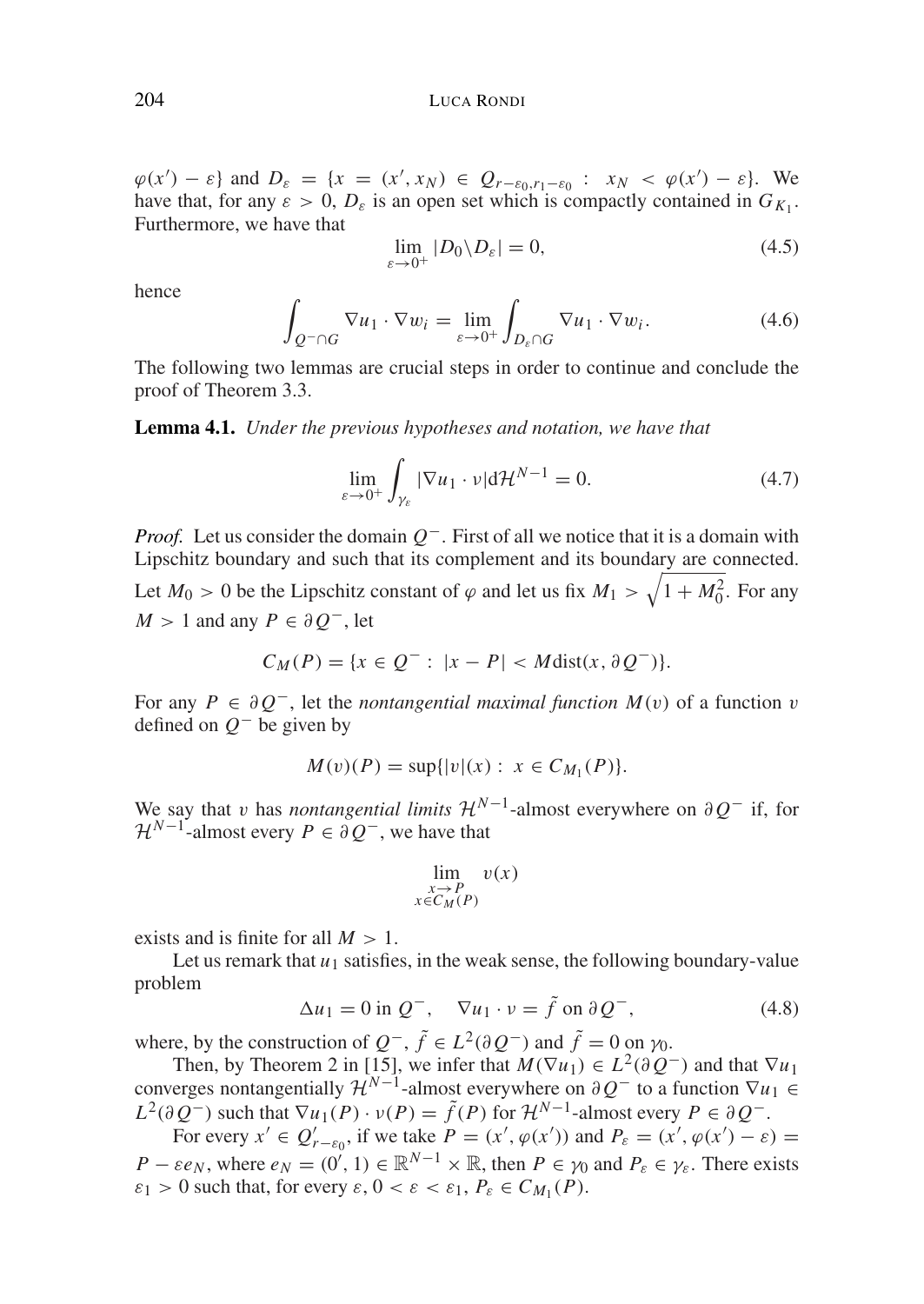Obviously, we have that

$$
\int_{\gamma_{\varepsilon}}|\nabla u_1\cdot v|^2(P_{\varepsilon})\mathrm{d}\mathcal{H}^{N-1}(P_{\varepsilon})=\int_{\gamma_0}|\nabla u_1\cdot v|^2(P-\varepsilon e_N)\mathrm{d}\mathcal{H}^{N-1}(P).
$$

Furthermore,  $P_{\varepsilon} \in C_{M_1}(P)$  implies that  $|\nabla u_1|^2(P_{\varepsilon}) \leq M^2(\nabla u)(P)$  for  $\mathcal{H}^{N-1}$ almost every  $P \in \gamma_0$ . Since  $M^2(\nabla u) \in L^1(\gamma_0)$ , and  $(\nabla u_1 \cdot v)(P - \varepsilon e_N) \to 0$ as  $\varepsilon \to 0^+$  for  $\mathcal{H}^{N-1}$ -almost every  $P \in \gamma_0$ , then by the dominated convergence theorem we infer that

$$
\int_{\gamma_{\varepsilon}} |\nabla u_1 \cdot \nu|^2 d\mathcal{H}^{N-1} \to 0, \quad \text{as } \varepsilon \to 0^+.
$$

We remark that  $[\gamma_{\varepsilon}]$  is constant, so the proof can be easily concluded using Hölder inequality inequality.

**Lemma 4.2.** *Let D be an open set compactly contained in*  $G_{K_1}$  *such that* [∂D] *is finite. Let*  $\tilde{D}$  *be the intersection of D with G. Then, for any*  $v \in C^{\infty}(G_K)$  *we have* 

$$
\int_{\partial^* \tilde{D} \setminus \partial D} (\nabla u_1 \cdot \nu) \nu d\mathcal{H}^{N-1} = 0.
$$

*Proof.* We begin by observing that, since  $\partial \tilde{D}$  is contained in  $\partial D \cup (\partial G_{K_2} \cap D)$ , we have that  $\tilde{D}$  is a set of finite perimeter. We also recall that  $u_1 = u_2$  on *G* and consequently on  $\tilde{D}$ .

Let  $\chi$  be a  $C_0^{\infty}(D)$  function. We call  $\tilde{v}$  the function which is equal to  $\chi v$  on  $\tilde{D}$  and is 0 elsewhere. We have that  $\tilde{v}$  belongs to  $H^1(\Omega \backslash K_2)$  and it is equal to 0 on  $supp(f)$ . Therefore,

$$
0 = \int_{\Omega \setminus K_2} \nabla u_2 \cdot \nabla \tilde{v} = \int_G \nabla u_1 \cdot \nabla \tilde{v} = \int_{\tilde{D}} \nabla u_1 \cdot \nabla (\chi v).
$$

Since both *u*<sub>1</sub> and  $\tilde{v}$  belong to  $C^{\infty}(\overline{\tilde{D}})$ , by Theorem 2.3 we have that

$$
\int_{\tilde{D}} \nabla u_1 \cdot \nabla (\chi v) = \int_{\partial^* \tilde{D}} (\nabla u_1 \cdot v) \chi v d\mathcal{H}^{N-1} = \int_{\partial^* \tilde{D} \setminus \partial D} (\nabla u_1 \cdot v) \chi v d\mathcal{H}^{N-1}.
$$

We have obtained that  $\int_{\partial^* \tilde{D} \setminus \partial D} (\nabla u_1 \cdot \nu) \chi \nu d\mathcal{H}^{N-1} = 0$  for any  $\chi \in C_0^{\infty}(D)$ . Using a sequence of functions  $\chi$  converging to 1 pointwise in *D*, the lemma follows immediately by the dominated convergence theorem.  $\Box$ 

Let us fix as before  $i \in \{1, \ldots, n\}$ . Under the previous notation, we recall that, see (4.6),

$$
\int_{Q^-\cap G} \nabla u_1 \cdot \nabla w_i = \lim_{\varepsilon \to 0^+} \int_{D_{\varepsilon} \cap G} \nabla u_1 \cdot \nabla w_i,
$$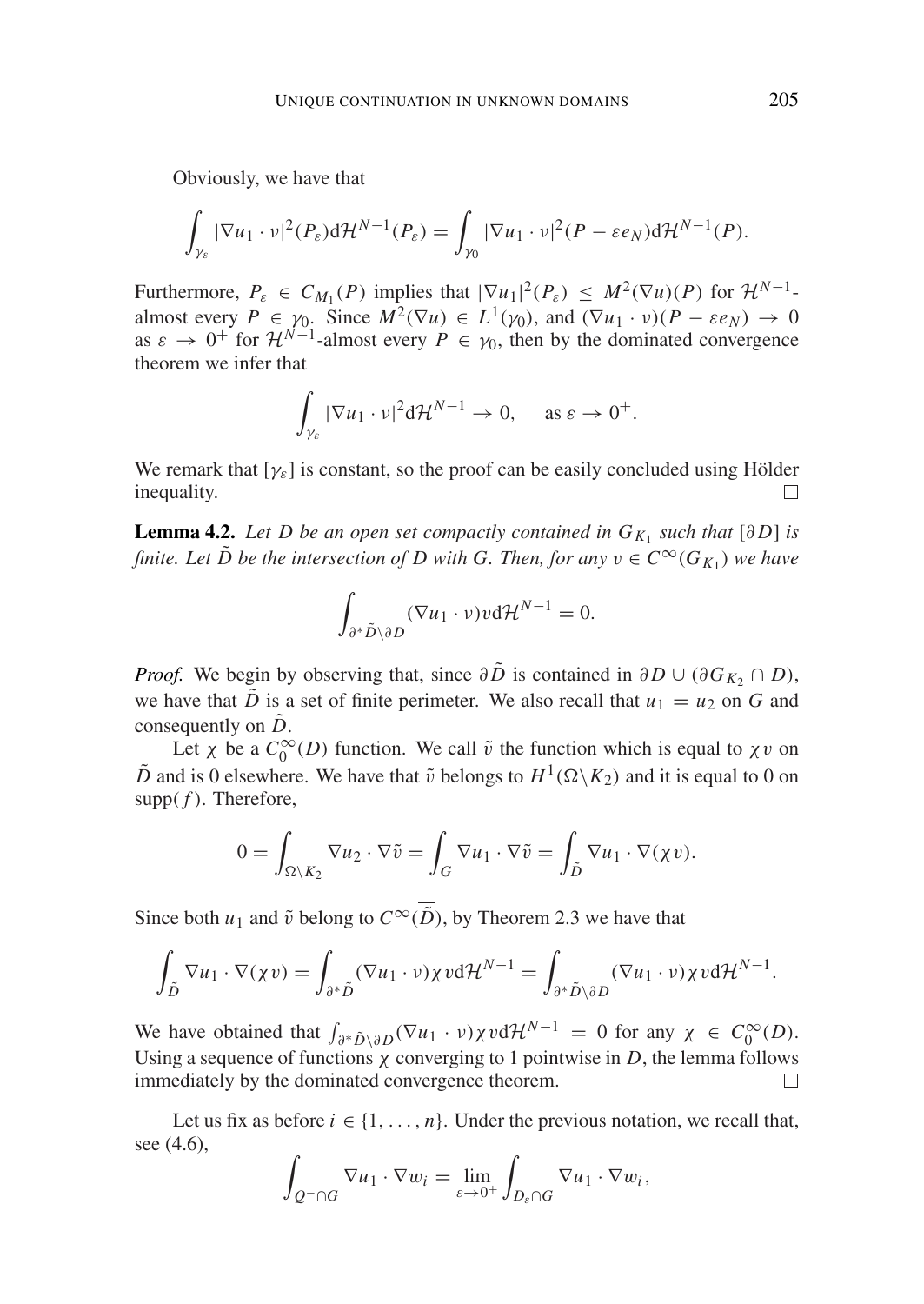206 LUCA RONDI

where  $w_i = (1 - \chi)(1 - v_m)\chi_i u_1$ . We notice that  $D_{\varepsilon}$  is compactly contained in *G* ⊂ *G<sub>K<sub>1</sub>*</sub> and, since it is a domain with Lipschitz boundary, we have that  $[∂D_{ε}]$  is finite. Then  $D_{\varepsilon} \cap G = \tilde{D}_{\varepsilon}$  is a set of finite perimeter which is compactly contained in  $G_{K_1}$ . Obviously, we have that both  $u_1$  and  $w_i$  belong to  $C^{\infty}(G_{K_1})$ , hence also to  $C^{\infty}(\overline{\tilde{D}}_s)$ . By the Gauss-Green formula for sets of finite perimeter, Theorem 2.3, we have that

$$
\int_{\tilde{D}_{\varepsilon}} \nabla u_1 \cdot \nabla w_i = \int_{\partial^* \tilde{D}_{\varepsilon}} (\nabla u_1 \cdot \nu) w_i d\mathcal{H}^{N-1}.
$$
\n(4.9)

Since  $\chi_i = 0$  on  $\partial D_{\varepsilon} \backslash \gamma_{\varepsilon}$ , and by Lemma 4.2, we obtain that

$$
\int_{\partial^*\tilde{D}_{\varepsilon}} (\nabla u_1 \cdot \nu) w_i d\mathcal{H}^{N-1} = \int_{(\partial^*\tilde{D}_{\varepsilon} \cap \gamma_{\varepsilon})} (\nabla u_1 \cdot \nu) w_i d\mathcal{H}^{N-1}.
$$

Hence,

$$
\left|\int_{\tilde{D}_{\varepsilon}}\nabla u_1\cdot\nabla w_i\right|\leq \int_{(\partial^*\tilde{D}_{\varepsilon}\cap\gamma_{\varepsilon})}|\nabla u_1\cdot\nu||u_1|\mathrm{d}\mathcal{H}^{N-1}.
$$

Obviously  $(\partial^* \tilde{D}_{\varepsilon} \cap \gamma \varepsilon)$  is contained in  $\gamma_{\varepsilon}$ . By Proposition 3.1, in particular by (3.7), we have that  $|u_1|$  is uniformly bounded by  $C_1 || f ||_{L^p(\partial \Omega)}$ . It follows that

$$
\left|\int_{\tilde{D}_{\varepsilon}}\nabla u_1\cdot\nabla w_i\right|\leq C_1\|f\|_{L^p(\partial\Omega)}\int_{\gamma_{\varepsilon}}|\nabla u_1\cdot\nu|\mathrm{d}\mathcal{H}^{N-1}.
$$

Therefore, by (4.7) and (4.6), we can conclude that  $\int_G \nabla u_1 \cdot \nabla ((1-\chi)(1-v_m)\chi_i u_1)$ 0 for any  $i \in \{1, ..., n\}$ . Then, by (4.4), we have that  $\int_G \nabla u_1 \cdot \nabla ((1 - \chi)(1$  $v_m(u_1) = 0$  for any  $m \in \mathbb{N}$ , thus (4.3) holds true and the proof is concluded.

# **5. Proof of Theorem 3.4**

In this section we briefly sketch the modifications to the proof of Theorem 3.3 which are needed to prove Theorem 3.4.

We begin with the following remark. Let *K* be an admissible defect belonging to B, with  $\partial G_K = \bigcup_{i=0}^n \gamma_i$ , where  $\gamma_i$ ,  $i = 0, \ldots, n$ , are pairwise disjoint closed continua. Without loss of generality, we may assume that  $\gamma_0$  is the continuum containing  $\tilde{\gamma}_0$ . Let  $u \in H^1(G_K)$  be the solution to (3.2). We remark that we have, in the weak sense,  $\int_{\partial \gamma_i} \nabla u_1 \cdot \nu = 0$  for any  $i = 0, 1, ..., n$ . Here, whenever a part of  $\gamma_i$ can be reached from both sides by points belonging to  $G_K$ ,  $\partial \gamma_i$  has to be intended as on either sides of  $\gamma$ *i*.

Therefore, by using arguments developed in [2], we can show that there exists a single-valued harmonic function  $v$  conjugate to  $u$  on the whole  $G_K$ , that is there exists  $v \in H^1(G_K)$  such that

$$
\nabla v = \begin{bmatrix} 0 & -1 \\ 1 & 0 \end{bmatrix} \nabla u \quad \text{in } G_K.
$$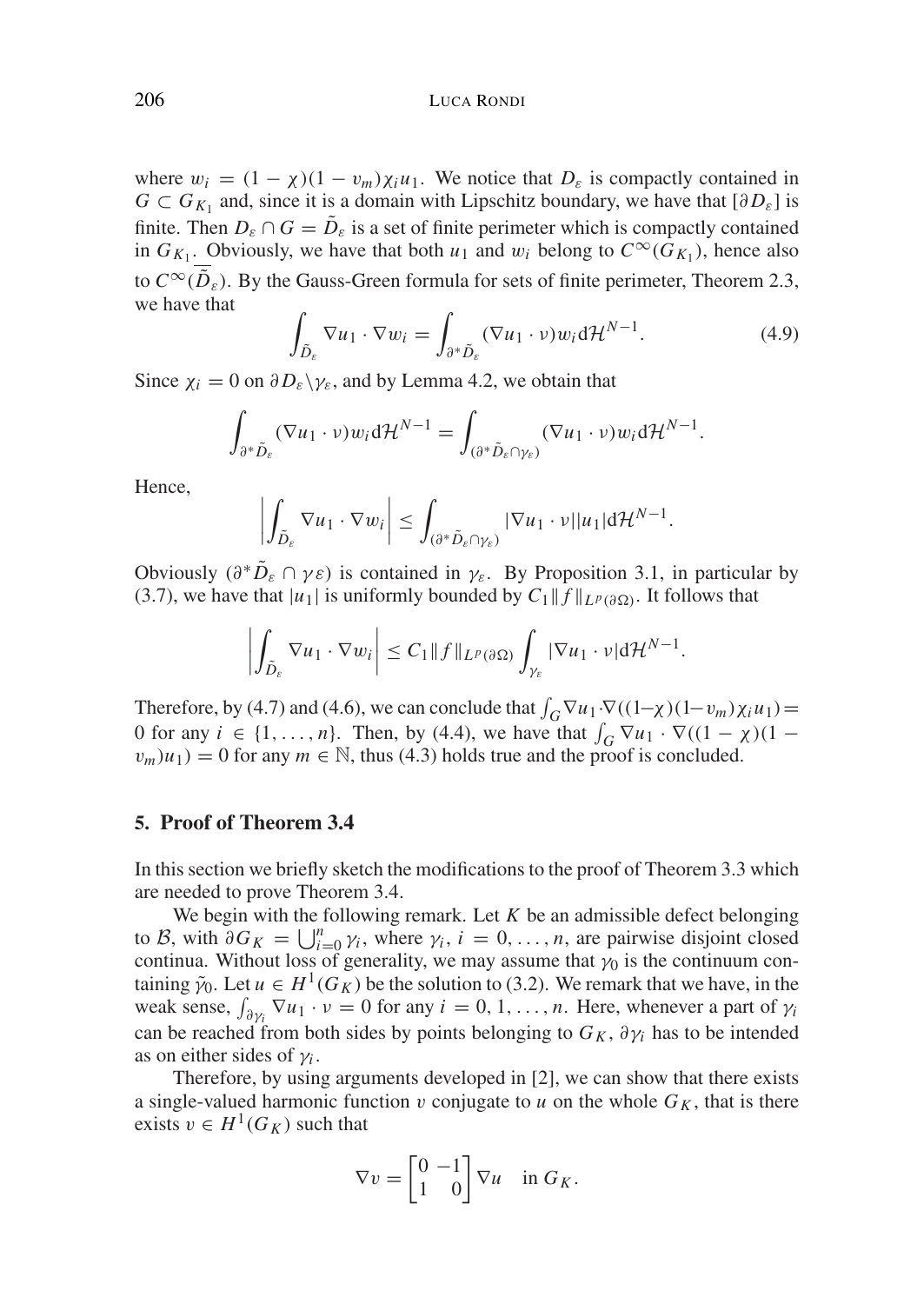Such a harmonic function  $v$ , which is defined up to an additive constant, satisfies a Dirichlet type boundary condition on  $\partial G_K$ , namely we have the following properties. For any  $i \neq 0$ ,  $v|_{\gamma_i} = c_i$ , whereas  $v|_{\gamma_0 \setminus \tilde{\gamma}_0} = c_0$ , where  $c_i$ ,  $i = 0, \ldots, n$ , are not prescribed constants. On  $\tilde{\gamma}_0$ , we have  $v = F$  where  $F = \int f(s) ds$  is an antiderivative of f along  $\tilde{\gamma}_0$ . Here the indefinite integral is taken with respect to arclength on  $\tilde{\gamma}_0$  in the counterclockwise direction whenever  $G_K$  lies on the left of  $\tilde{\gamma}_0$ , in the clockwise direction otherwise. Furthermore, a no flux condition of the following kind is satisfied. For every smooth closed and simple curve  $\gamma$  contained in  $G_K$ , we have  $\int_{\gamma} \nabla v \cdot v = 0$ . We also recall that such a function v is continuous up to  $\overline{G}_K$ .

Let us begin with the case in which  $K_2$  belongs to  $\beta$ . Let  $v_1$  and  $v_2$  be the harmonic conjugates of  $u_1$  and  $u_2$ , respectively. We can choose the additive constants in such a way to guarantee that  $v_1 = v_2$  almost everywhere in  $\Omega_1$ . By unique continuation and continuity, we also have that  $v_1 = v_2$  on  $\overline{G}$ . Let us assume, by contradiction, that  $G_{K_1} \backslash G$  has positive measure. Let  $G_1$  be a connected component of  $G_{K_1} \backslash \overline{G}$ . We have that  $\partial G_1 \subset (\partial G_{K_1} \cup \partial G_{K_2}) \backslash \tilde{\gamma}_0$ . By the continuity of  $v_1$  and v<sub>2</sub>, we can conclude that v<sub>1</sub> is constant on any connected component of  $\partial G_1$ . The no flux condition and the maximim principle allow us to conclude that  $v_1$  is constant on *G*<sub>1</sub> which is impossible. Thus  $|G_{K_1} \setminus \overline{G}| = 0$ . On the other hand, ∂*G* ∩  $G_{K_1}$ has also measure zero. Otherwise, we would have a set of positive measure where  $v_1$  is constant. Hence we conclude that  $|G_{K_1} \backslash G| = 0$ . By reversing the role of  $K_1$ and  $K_2$ , we can conclude that  $|G_{K_1} \backslash G| = |G_{K_2} \backslash G| = 0$  and so in the first case the proof is concluded.

Let us now turn our attention to the case in which  $K_2$  is an admissible defect such that  $[\partial G_{K_2}]$  is finite. In this case the following lemma is the main step of the proof.

**Lemma 5.1.** *There exists a sequence of open sets*  $D_j$ ,  $j \in \mathbb{N}$ *, such that, for every j, D*<sub>*j*</sub> ⊂ *D*<sub>*j*+1</sub> ⊂⊂ *G*<sub>*K*<sub>1</sub></sub>, [∂*D<sub><i>j*</sub>] *is finite, and the following two properties are satisfied* 

$$
\lim_{j \to \infty} |G_{K_1} \setminus (D_j \cup \Omega_1)| = 0,\tag{5.1}
$$

$$
\lim_{j \to \infty} \int_{\partial D_j \setminus \overline{\Omega}_1} |\nabla u_1 \cdot \nu| d\mathcal{H}^{N-1} = 0.
$$
 (5.2)

*Proof.* Let  $v_1$  be the harmonic conjugate function to  $u_1$ . By the Sard Lemma, we can find a sequence  $\{\delta_i\}_{i\in\mathbb{N}}$  such that, for any  $j \in \mathbb{N}$ ,  $0 < \delta_{i+1} < \delta_i < 1/j$  and, for any  $i = 0, 1, \ldots, n$ , the values  $c_i - \delta_j$  and  $c_i + \delta_j$  are not critical values of  $v_1$ .

Let us fix *j* ∈  $\mathbb N$ . Let  $G_j = G_{K_1} \setminus \{x \in G_{K_1} : c_i - \delta_j \le v_1(x) \le$  $c_i + \delta_j$ , for some  $i = 0, 1, ..., n$  and  $D_j = G_j \setminus \overline{\Omega}_1$ . Obviously we have that  $D_j \subset D_{j+1}$ . The continuity of  $v_1$  on  $G_{K_1}$  implies that every  $D_j$  is indeed compactly contained in  $G_{K_1}$ . Since a harmonic function can be constant only on sets of measure zero, we conclude that  $|G_{K_1} \backslash G_i|$  goes to 0 as *j* goes to  $\infty$ , hence, since  $|\partial \Omega_1| = 0$ , (5.1) holds.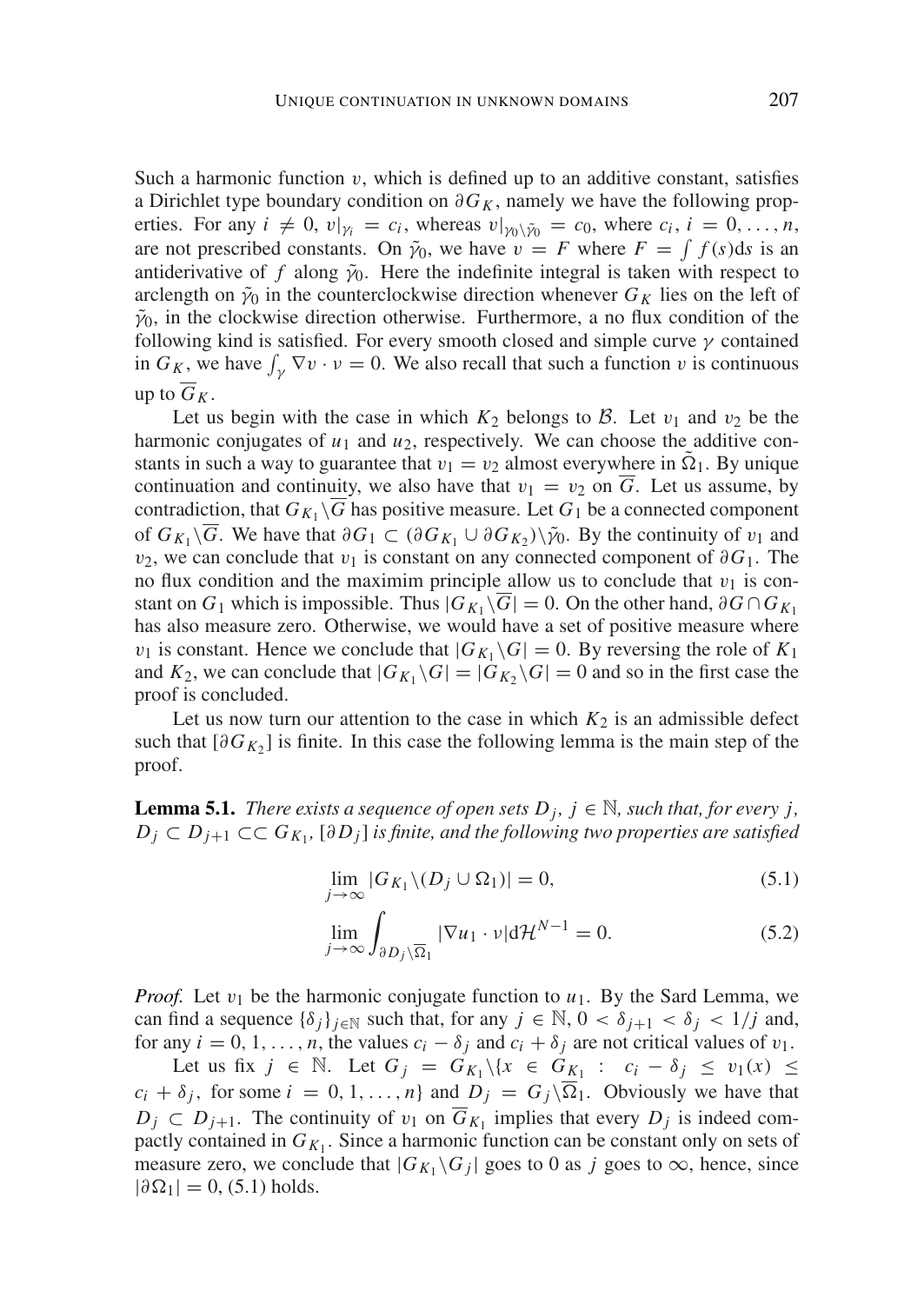It remains to prove that  $\left[\partial D_i\right]$  is finite and that (5.2) holds. Let us investigate the structure of  $\partial D_i$ . We have that  $\partial D_j$  is contained in the union of  $\partial \Omega_1$ , which has finite  $\mathcal{H}^{N-1}$  measure, and the level sets  $\{v_1 = c_i \pm \delta_i\}$ . By compactness and by the fact that we have chosen values which are not critical, we obtain that, for any *i* and *j*, ∂ $D_j$  ∩ { $v_1 = c_i \pm \delta_j$ } is composed by the restriction to  $\overline{D}_j$  of a finite number of pairwise disjoint simple analytic curves. Hence, we conclude that  $[\partial D_i]$  is finite.

Let us prove that (5.2) holds. We have that  $\partial D_i \setminus \partial \Omega_1 = \partial D_i \setminus \overline{\Omega}_1$  is contained in  $\{v_1 = c_i \pm \delta_j\} \cap \overline{D}_j$ . On each analytic curve  $\gamma$  contained in  $\{v_1 = c_i \pm \delta_j\}$ , we have that  $v_1$  is constant, hence there  $\nabla v_1$  is parallel to v, the normal to  $\gamma$ . By the definition of harmonic conjugate, we infer that  $\nabla u_1 \cdot v = 0$  on each of these curves  $\gamma$ , therefore we have obtained that

$$
\int_{\partial D_j \setminus \overline{\Omega}_1} |\nabla u_1 \cdot \nu| d\mathcal{H}^{N-1} = 0, \text{ for any } j \in \mathbb{N},
$$

and the proof is concluded.

By using the notation introduced in the previous section, we recall that, in order to conclude the proof, it is enough to show that  $\int_G \nabla u_1 \cdot \nabla ((1 - \chi)u_1) = 0$ . By Lemma 5.1, in particular by (5.1), we notice that

$$
\int_{G} \nabla u_1 \cdot \nabla ((1 - \chi)u_1) = \lim_{j \to \infty} \int_{D_j \cap G} \nabla u_1 \cdot \nabla ((1 - \chi)u_1). \tag{5.3}
$$

We recall that *D<sub>j</sub>* is compactly contained in  $G_{K_1}$  and  $[\partial D_j]$  is finite. Let  $\tilde{D}_j =$ *D<sub>j</sub>* ∩ *G*. Obviously, we have that both *u*<sub>1</sub> and  $(1 − χ)u_1$  belong to  $C^∞(G_{K_1})$ . By the Gauss-Green formula for sets of finite perimeter, Theorem 2.3, we have that

$$
\int_{\tilde{D}_j} \nabla u_1 \cdot \nabla ((1 - \chi)u_1) = \int_{\partial^* \tilde{D}_j} (\nabla u_1 \cdot \nu)((1 - \chi)u_1) d\mathcal{H}^{N-1}.
$$
 (5.4)

Since  $\chi = 1$  on  $\partial \Omega_1$ , and by Lemma 4.2, we obtain that

$$
\int_{\partial^*\tilde{D}_j} (\nabla u_1 \cdot \nu)((1-\chi)u_1) d\mathcal{H}^{N-1} = \int_{(\partial^*\tilde{D}_j \cap \partial D_j) \setminus \partial \Omega_1} (\nabla u_1 \cdot \nu)((1-\chi)u_1) d\mathcal{H}^{N-1}.
$$

Obviously  $(\partial^* \tilde{D}_i \cap \partial D_i) \setminus \partial \Omega_1$  is contained in  $\partial D_i \setminus \partial \Omega_1$ . We conclude, by (5.2), that  $\int_{(\partial^*\tilde{D}_j \cap \partial D_j) \setminus \partial \Omega_1} (\nabla u_1 \cdot \nu)((1 - \chi)u_1) d\mathcal{H}^{N-1} = 0$ . Therefore,  $\int_G \nabla u_1 \cdot \nabla ((1 - \chi)u_1) d\mathcal{H}^{N-1} = 0$ .  $\chi$ ) $u_1$ ) = 0 and the proof is concluded.

#### **6. Stability results**

In this section we limit ourselves to the three dimensional case, however adaptations of these results to the two-dimensional case can be easily inferred. We remark

 $\Box$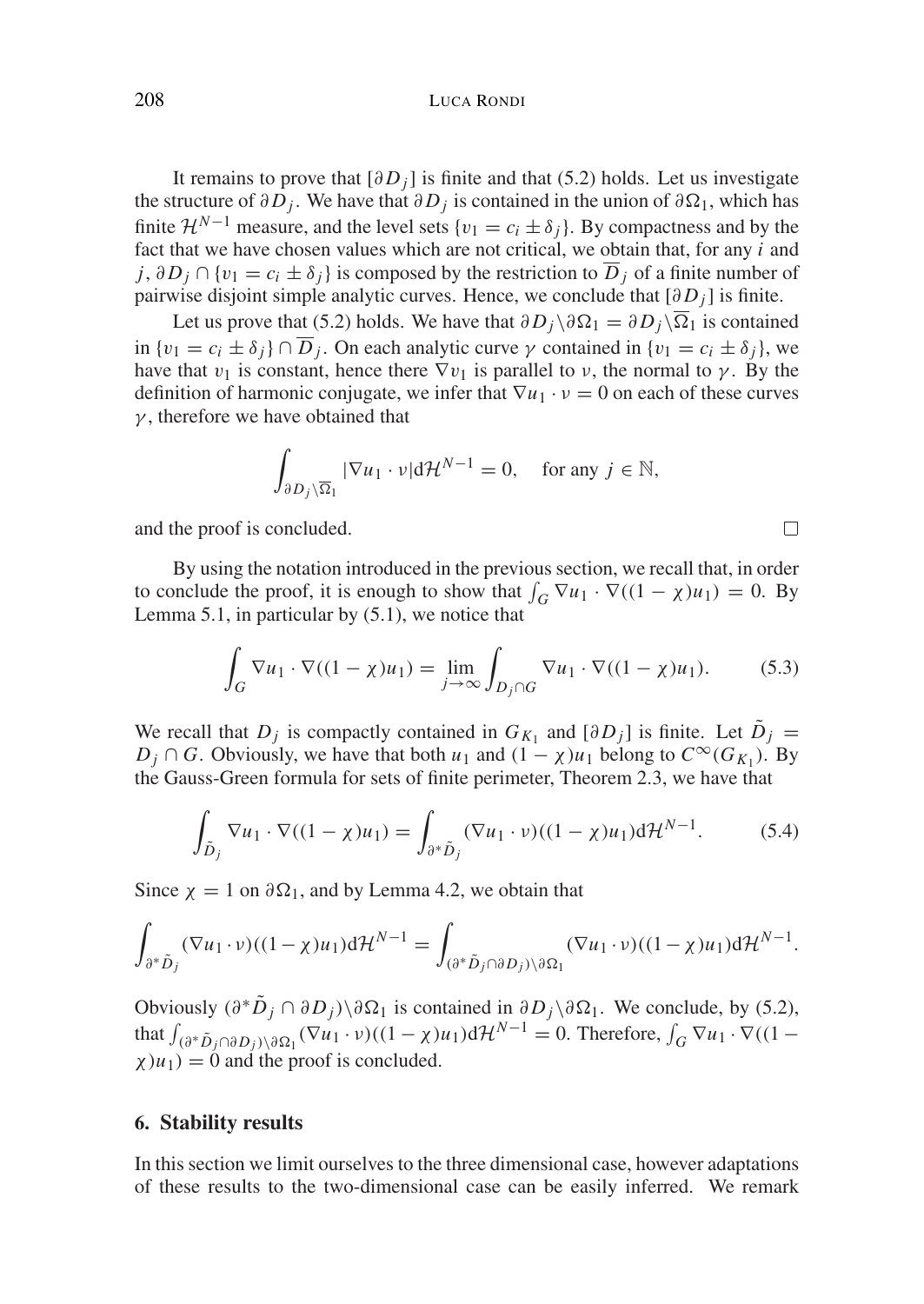that, in two dimensions, using duality arguments similar to the one used to prove Theorem 3.4, other, and stronger, results of stability may be obtained, we refer to [6] for a discussion on this issue. We also recall that a similar result, for what concerns the stability of the direct problem with respect to the variation of  $K$ , has been obtained in [12].

Let *T* be the closed equilateral triangle which is contained in the plane  $\pi$  = Let *I* be the closed equilateral triangle which is contained in the plane  $\pi =$ <br>{ $(x, y, z) \in \mathbb{R}^3 : z = 0$ } with vertices  $V_1 = (0, 1, 0), V_2 = (-\sqrt{3}/2, -1/2, 0)$  $\{ (x, y, z) \in \mathbb{R}^3 : z = 0 \}$  with vertices  $V_1 = (0, 1, 0), V_2 = (-\sqrt{3}/2, -1/2, 0)$ <br>and  $V_3 = (\sqrt{3}/2, -1/2, 0)$  and  $T' \subset \mathbb{R}^2$  be its projection on the plane  $\pi$ . Fixed a positive constant *L*, we call an *L*-*generalized triangle* a set  $\Gamma$  such that, up to a rigid transformation,  $\Gamma = \{(x, y, z) \in \mathbb{R}^3 : (x, y) \in \varphi(T'), z = \varphi_1(x, y)\}\)$ , where  $\varphi : \mathbb{R}^2 \to \mathbb{R}^2$  is a bi-Lipschitz function with constant *L* such that  $\varphi(0) = 0$  and  $\varphi_1 : \mathbb{R}^2 \to \mathbb{R}$  is a Lipschitz map with Lipschitz constant bounded by *L* and such that  $\varphi_1(0, 0) = 0$ .

The image through  $\varphi$  of any vertex or side of  $T'$  will be called a vertex or side of  $\varphi(T')$ , respectively. The image on the graph of  $\varphi_1$  of one of the vertices of  $\varphi(T')$ will be called a *vertex* of  $\Gamma$ , whereas the image of one of the sides of  $\varphi(T')$  will be called a *side* of  $\Gamma$ .

We remark that there exists a constant  $L_1 > 0$ , depending on *L* only, such that we can find  $\varphi_2 : \mathbb{R}^3 \to \mathbb{R}^3$ , a bi-Lipschitz function with constant  $L_1$ , such that  $\Gamma = \varphi_2(T).$ 

We introduce the following class of defects. Let  $\Omega$ ,  $\Omega_1$  and  $\tilde{\Omega}_1$  be three bounded domains with Lipschitz boundary such that  $\Omega_1 \subset \tilde{\Omega}_1 \subset \Omega$  and the following properties are satisfied. First,  $\Omega \backslash \overline{\Omega}_1$  is not empty. Then, there exists  $\gamma$ , an open subset of  $\partial\Omega$ , such that  $\overline{\gamma}$  is contained in the interior of  $\partial\Omega_1 \cap \partial\Omega$ . Furthermore,  $dist(\overline{\Omega}_1, \partial \overline{\Omega}_1 \cap \Omega) > 0.$ 

Let us fix positive constants *L*,  $\delta$ ,  $c$ ,  $0 < c < 1$ , a strictly increasing function  $\omega : (0, +\infty) \to (0, +\infty)$  such that  $\omega(s) \leq s$  for any  $s \in (0, +\infty)$ , and a point  $x_0 \in \Omega_1$ . Then, we say that a defect  $K \subset \Omega$  belongs to the class of admissible defects  $C$  whenever the following conditions are satisfied.

- i) dist( $K$ ,  $\tilde{\Omega}_1$ )  $\geq \delta$ ;
- ii)  $\partial G_K = \bigcup_{i=1}^n \Gamma_i$ , where *n* depends on *K* and each  $\Gamma_i$  is an *L*-generalized triangle;
- iii) for any *i*,  $j \in \{1, ..., n\}$  with  $i \neq j$ , we have that either  $\Gamma_i \cap \Gamma_j$  is not empty or dist( $\Gamma_i$ ,  $\Gamma_j$ )  $\geq \delta$ ;
- iv) for any *i*,  $j \in \{1, \ldots, n\}$  with  $i \neq j$ , if  $\Gamma_i \cap \Gamma_j$  is not empty then  $\Gamma_i \cap \Gamma_j$  is either a common side  $\gamma$  or a common vertex *V*. Furthermore, in such a case, for any  $x \in \Gamma_i$  we have dist( $x, \Gamma_j$ ) ≥ *c*dist( $x, \gamma$ ) or dist( $x, \Gamma_j$ ) ≥  $c|x - V|$ , respectively;
- v) for any  $t > 0$  and for any  $x_1 \in G_K$  so that  $\overline{B}_t(x_1)$  is contained in  $G_K$ , we can find a smooth (for instance  $C^1$ ) curve  $\gamma$  connecting  $x_1$  to  $x_0$  so that  $\overline{B}_{\omega(t)}(\gamma)$  is contained in  $G_K$  as well.

We make the following comments on the properties of the sets *K* belonging to the class  $C$ . Assumption i) is self-explanatory. For what concerns assumptions ii)–iv), we may think that the sets  $\Gamma_i$ ,  $i = 1, \ldots, n$ , are a kind of triangulation of  $\partial G_K$ .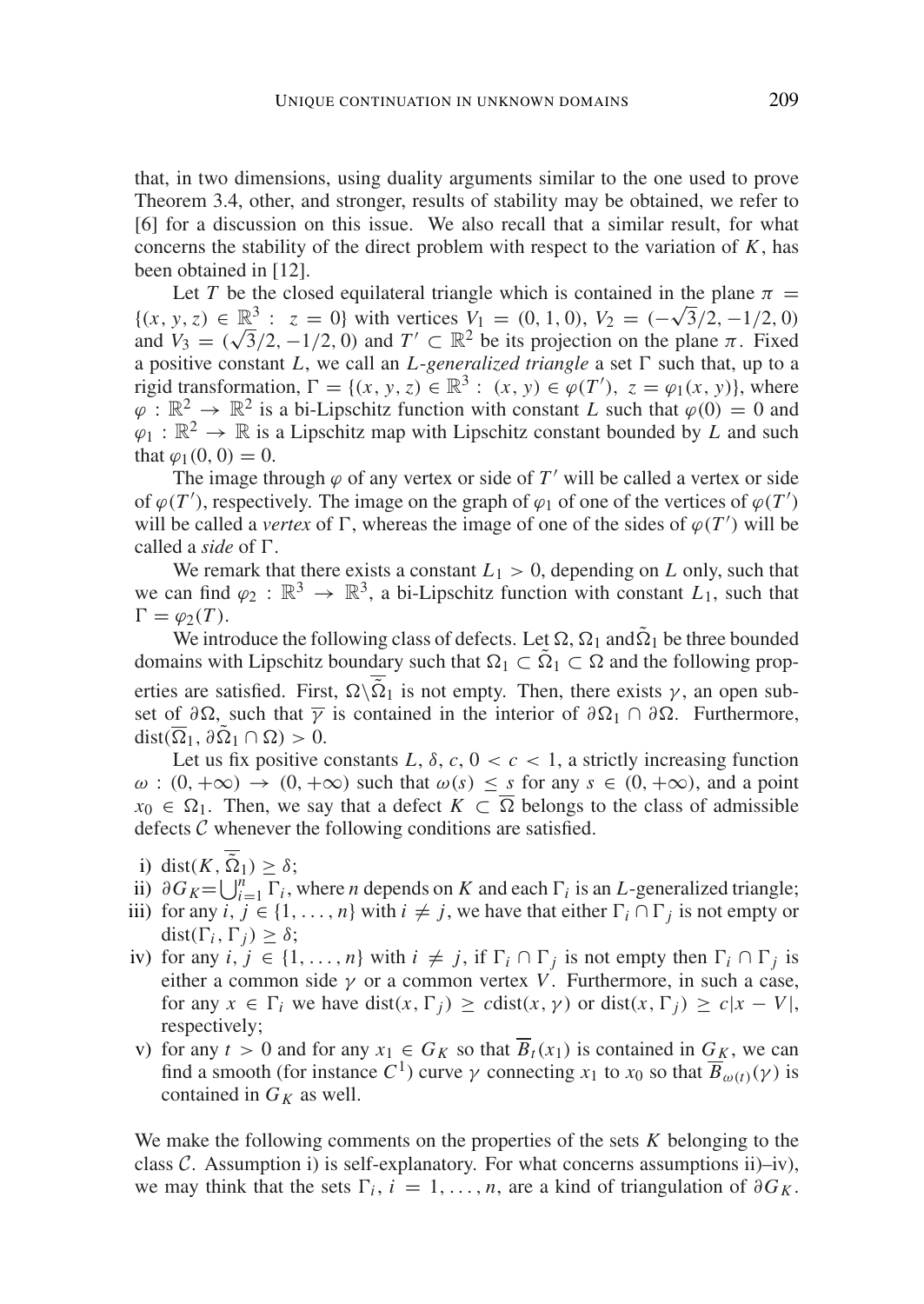If the  $\Gamma_i$  would be planar we would have a triangulation of the surface  $\partial G_K$  in the usual sense. Furthermore, we control how the various parts of the triangulation are close to each other and we also require a kind of uniform connectedness property, assumption v).

In order to simplify the notation, let us assume that there exists a point  $x \in \partial \Omega$ such that  $K = \{x\}$  belongs to C. In particular, this is equivalent to have the following assumptions upon  $\Omega$  and  $\Omega_1$ . First, there exists  $x \in \partial \Omega$  such that dist(x,  $\Omega_1$ ) ≥  $\delta$ . Second, we assume that  $\partial \Omega$  satisfies assumptions ii)–v). Without loss of generality, we can assume that any  $K \in \mathcal{C}$  contains the point *x*. Therefore, we have that C is not empty and any element of C is a nonempty compact set. We notice that there exists an integer M such that for any  $K \in \mathcal{C}$ , such that  $\partial G_K = \bigcup_{i=1}^n \Gamma_i$ , we have  $n \leq M$ . We remark that  $C \subset \mathcal{A}$  and that, for any  $K \in \mathcal{C}$ ,  $[\partial G_K]$  is bounded by a constant depending on C only. Let us consider the following compactness result.

#### **Lemma 6.1.** *The class* C *is compact with respect to the Hausdorff distance.*

*Proof.* Let us consider a sequence  $K_m$ ,  $m \in \mathbb{N}$ , of defects belonging to C. Up to  $\bigcup_{i=1}^{n} \Gamma_i^m$ , with the same integer *n* for any  $m \in \mathbb{N}$ , and that, as  $m \to \infty$ ,  $K_m$ passing to a subsequence, we can assume, without loss of generality, that  $\partial G_{K_m}$  = converges to a compact set K in the Hausdorff distance and, for any  $i = 1, \ldots, n$ ,  $\Gamma_i^m$  converges to a compact set  $\Gamma_i$ , again in the Hausdorff distance. It is not difficult to show that  $K \subset \overline{\Omega}$  and  $dist(K, \tilde{\Omega}_1) \ge \delta$ . Furthermore, again up to passing to a subsequence, we can also ensure that  $\Gamma_i$  is an *L*-generalized triangle for any  $i=1,\ldots,n$ .

We shall prove later that  $\partial G_K = \bigcup_{i=1}^n \Gamma_i$ . We now concentrate our attention to properties iii) and iv).

If dist( $\Gamma_i$ ,  $\Gamma_j$ ) <  $\delta$ , then, for any  $m \ge m_0$ , we have dist( $\Gamma_i^m$ ,  $\Gamma_j^m$ ) <  $\delta$ . Therefore  $\Gamma_i^m \cap \Gamma_j^m$  is not empty and, consequently, we deduce that also  $\Gamma_i \cap \Gamma_j$  is not empty, thus iii) is proved.

Let us assume that, for some  $i \neq j$ , we have  $\Gamma_i \cap \Gamma_j \neq \emptyset$ . Then, for any  $m \geq m_0$ , we have  $\Gamma_i^m \cap \Gamma_j^m \neq \emptyset$ . Without loss of generality, up to restricting to a further subsequence, we can assume that, for any  $m \ge m_0$  either we have  $\Gamma_i^m \cap \Gamma_j^m = \{V_m\}$ , where  $V_m$  is a common vertex, or  $\Gamma_i^m \cap \Gamma_j^m = \gamma_m$ , where  $\gamma_m$  is a common side. Since sides and vertices of generalized triangles are preserved by the convergence in the Hausdorff distance, we have that  $\Gamma_i \cap \Gamma_j$  is a common vertex *V* or a common side  $\gamma$ , respectively. Let  $x \in \Gamma_i$ . Then, there exist  $x_m \in \Gamma_i^m$  such that  $x_m \to x$  as  $m \to \infty$ . Besides, we have that dist $(x_m, \Gamma_j^m) \ge c |x_m - V_m|$  or dist( $x_m$ ,  $\Gamma_j^m$ )  $\geq$  *c*dist( $x_m$ ,  $\gamma_m$ ), respectively. Since  $V_m \to V$  or  $\gamma_m$  converges to  $\gamma$ in the Hausdorff distance, respectively, and dist( $x_m$ ,  $\Gamma_j^m$ )  $\to$  dist( $x$ ,  $\Gamma_j$ ), we obtain that iv) immediately follows.

We claim that  $\chi_{G_{K_m}}$  converges almost everywhere to  $\chi_{G_K}$ , as  $m \to \infty$ . Here χ denotes the characteristic function.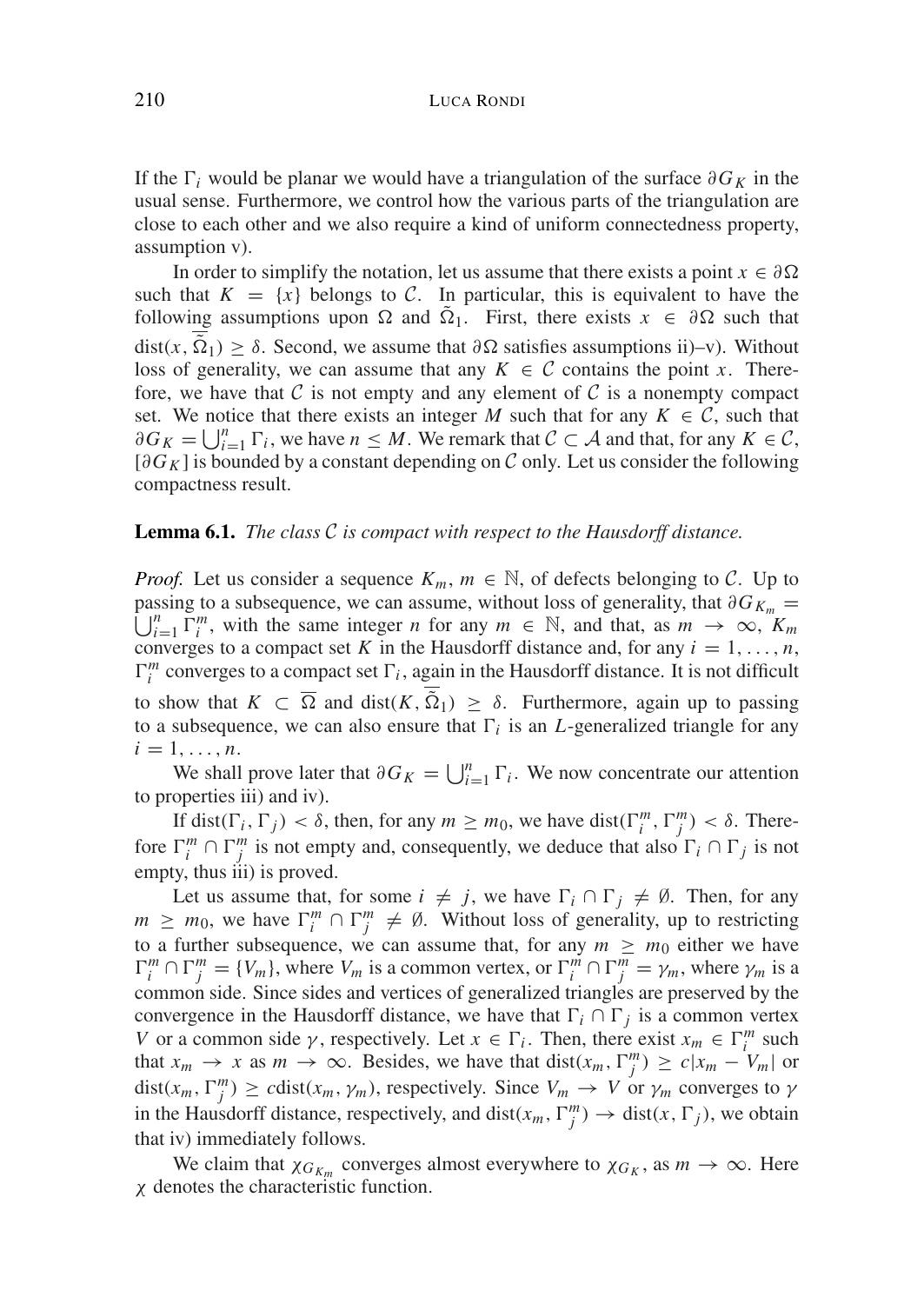Let  $x \in G_K$ . Then, for any  $m \ge m_0$ ,  $x \in A_m$  which is a connected component of  $\Omega \setminus K_m$ . Let  $\gamma$  be a smooth curve connecting *x* to  $x_0$  inside  $G_K$ . Then there exists *r* > 0 such that  $B_r(\gamma) \subset G_K$ . Therefore, there exists  $m_1$  such that for every  $\gamma \in \gamma$ and any  $m \geq m_1$ , we have  $y \in \Omega \backslash K_m$ . We deduce that  $x \in G_{K_m}$  for any  $m \geq m_1$ and that  $\chi_{G_{K_m}}(x) \to \chi_{G_K}(x)$ , as  $m \to \infty$ , for any  $x \in G_K$ .

Let  $x \in \Omega \setminus (\bigcup_{i=1}^n \Gamma_i \cup G_K)$ . Then there exists  $r > 0$  such that  $B_r(x) \subset$  $\Omega \setminus \bigcup_{i=1}^n \Gamma_i$ . Therefore, for any  $m \geq m_0$ ,  $\overline{B}_{r/2}(x) \in A_m$  which is a connected component of  $\Omega \setminus \partial G_{K_m}$ . Let us assume, by contradiction, that up to a subsequence we have  $A_m = G_{K_m}$  for every *m*. Then there exists  $\gamma_m$  connecting *x* to  $x_0$  inside *G<sub>Km</sub>* such that  $\overline{B}_{\omega(r/2)}(\gamma_m) \subset G_{K_m}$ . Therefore, for any  $m \geq m_1$ ,  $\gamma_m$  is contained in  $\Omega \backslash K$ , thus  $x \in G_K$  which is a contradiction. Hence, we deduce that for any  $m \geq m_2$ ,  $x \notin G_{K_m}$  and that  $\chi_{G_{K_m}}(x) \to \chi_{G_K}(x)$ , as  $m \to \infty$ , for any  $x \in$  $\Omega \setminus (\bigcup_{i=1}^n \Gamma_i \cup G_K).$ 

For any  $x \notin \Omega$  we have  $\chi_{G_{K_m}}(x) = \chi_{G_K}(x) = 0$  for any *m*. Since  $\bigcup_{i=1}^n \Gamma_i$ has N-dimensional Lebesgue measure zero, the claim is proved. We remark that completely analogous reasonings lead us to the fact that  $\partial G_K = \bigcup_{i=1}^n \Gamma_i$ .

Let us now prove v). Let  $x \in G_K$  be such that  $\overline{B}_t(x) \subset G_K$ , for some  $t > 0$ . Then, for some  $\varepsilon > 0$  and  $m_0$ , we have  $\overline{B}_{t+\varepsilon}(x) \subset G_{K_m}$  for any  $m \geq m_0$ . For any  $m \geq m_0$ , let  $\gamma_m$  be a smooth curve connecting *x* to  $x_0$  such that  $\overline{B}_{\omega(t+\varepsilon)}(\gamma_m) \subset$ *G<sub>Km</sub>*. For any  $\varepsilon_1$ ,  $0 < \varepsilon_1 < \omega(t + \varepsilon)$ , there exists  $m_1$  such that  $\overline{B}_{\omega(t+\varepsilon)-\varepsilon_1}(\gamma_m) \subset$  $G_K$  for any  $m \geq m_1$ . Since  $\omega$  is strictly increasing, we can choose  $\varepsilon_1$  such that  $\omega(t+\varepsilon) - \varepsilon_1 \geq \omega(t)$  an so property v) is proved. □

We now formulate our stability result. Let  $\gamma$  be an open nonempty subset of  $\partial Ω$  such that  $\overline{γ}$  is contained in the interior of  $\partial Ω ∩ ∂Ω₁$  and let  $\tildeγ$  be a closed subset of the interior of  $\partial \Omega \cap \partial \Omega_1$ . In order to simplify some technicalities of the proofs, we shall make, without loss of generality, the following assumption. We assume that for any  $K \in \mathcal{C}$  and any *L*-generalized triangle  $\Gamma \subset \partial G_K$  such that  $\Gamma \cap \partial \Omega \cap \partial \Omega_1 \neq \emptyset$ , we have that either  $\Gamma$  is contained in the interior of  $\partial \Omega \cap \partial \Omega_1$ or  $\Gamma \cap (\overline{\gamma} \cup \tilde{\gamma})$  is empty.

For any  $n \in \mathbb{N}$ , let  $f_n \in L^p(\partial \Omega)$  be such that  $\text{supp}(f_n) \subset \tilde{\gamma}$  and  $\int_{\partial \Omega} f_n = 0$ . Let  $K_n$  belong to C and let  $u_n = u(f_n, K_n)$ , where  $u(f, K)$  is the solution to (3.2)-(3.3)-(3.4). We recall that  $u_n \in SBV(\Omega)$  and  $\nabla u_n$  denotes its approximate gradient. We set  $g_n = u_n|_{\gamma}$ . Then the following stability results hold.

In the first one we treat the stability of the direct problem  $(3.2)$ - $(3.3)$ - $(3.4)$ with respect to  $K$  (and  $f$ ). In the second we deal with the stability of the unique continuation problem with respect to the Cauchy data.

**Theorem 6.2.** *Let us assume that, as n*  $\rightarrow \infty$ *, f<sub>n</sub>*  $\rightarrow$  *f weakly in L<sup>p</sup>*(∂ $\Omega$ )*.* 

*If*  $K_n$  *converges to*  $K$  *in the Hausdorff distance, then*  $u_n$  *converges to*  $u =$  $u(f, K)$  *weakly<sup>\*</sup> in BV*( $\Omega$ ) *and*  $\nabla u_n$  *converges to*  $\nabla u$  *in*  $L^2(\Omega, \mathbb{R}^3)$ *. Furthermore,*  $g_n \to u|_{\gamma} = g$  in  $L^2(\gamma)$ .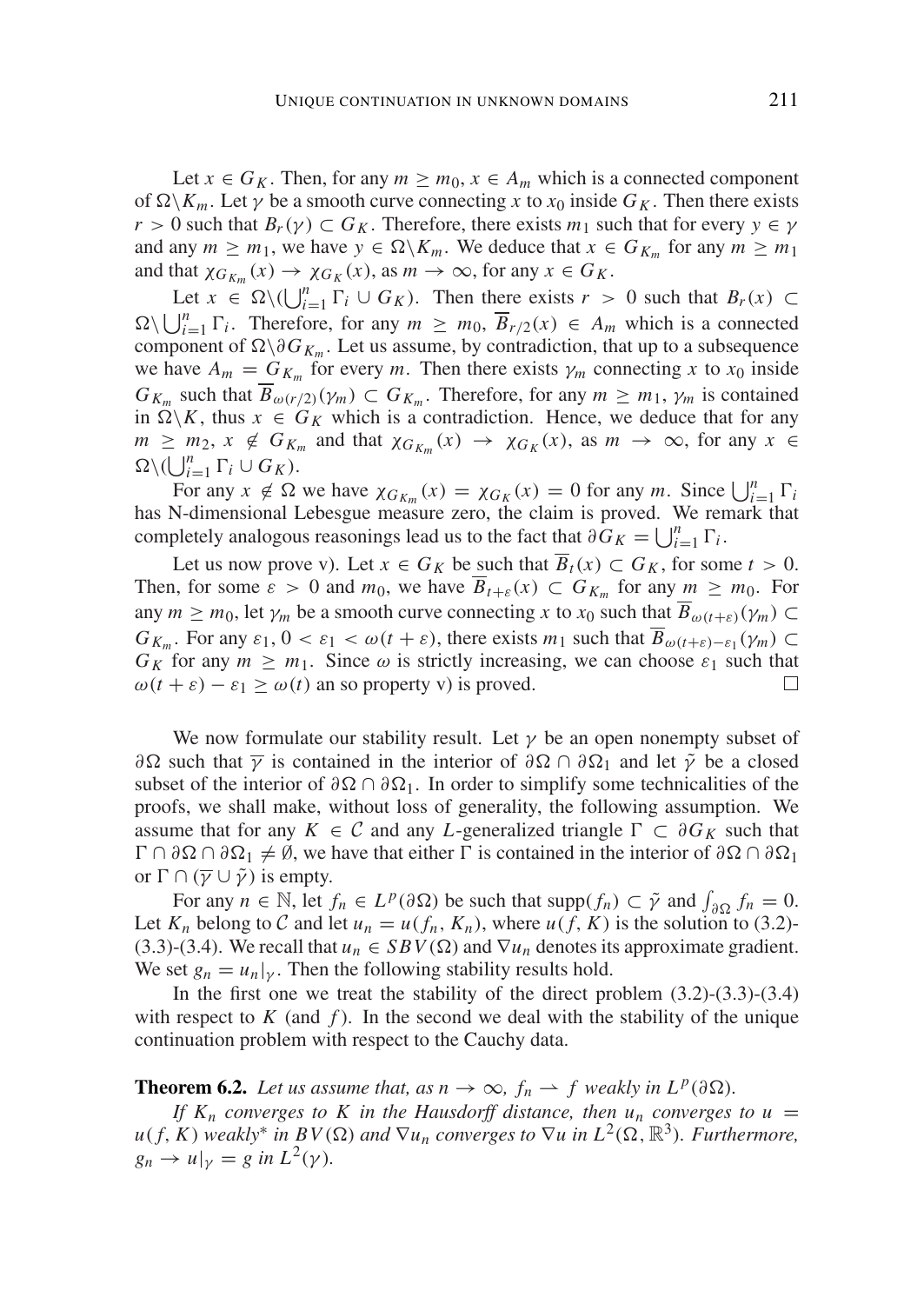**Theorem 6.3.** *Let us assume that, as*  $n \to \infty$ *,*  $f_n \to f$  *weakly in*  $L^p(\partial \Omega)$ *.* 

*If*  $g_n \to g$  in  $L^2(\gamma)$ , then there exists  $K \in \mathbb{C}$  such that  $u_n$  converges to  $u = K^2(\gamma)$ .  $u(f, K)$  *weakly<sup>\*</sup> in BV*( $\Omega$ ) *and*  $\nabla u_n$  *converges to*  $\nabla u$  *in*  $L^2(\Omega, \mathbb{R}^3)$ *. Furthermore,*  $u|_{\nu} = g.$ 

We begin with some remarks based on the only assumption that, as  $n \to \infty$ ,  $f_n \rightharpoonup f$  weakly in  $L^p(\partial \Omega)$ . First of all,  $u_n \in L^{\infty}(\Omega)$ ,  $\nabla u_n \in L^2(\Omega, \mathbb{R}^3)$  and  $[S(u_n)\setminus \partial G_{K_n}] = 0$ . Furthermore,  $||u_n||_{L^{\infty}(\Omega)}$ ,  $||\nabla u_n||_{L^2(\Omega \mathbb{R}^3)}$  and  $[\partial G_{K_n}]$  are uniformly bounded.

The crucial step is contained in the following proposition.

**Proposition 6.4.** *Let us assume that, as n*  $\rightarrow \infty$ *, f<sub>n</sub>*  $\rightarrow$  *f weakly in L<sup>p</sup>(∂Ω). Let*  $u$ *s* assume that there exists  $u \in BV(\Omega)$  such that  $u_n \stackrel{*}{\rightharpoonup} u$  weakly<sup>\*</sup> in  $BV(\Omega)$ ,  $u_n \rightarrow$ *u* almost everywhere in  $\Omega$  and  $\nabla u_n \rightharpoonup \nabla u$  weakly in  $L^2(\Omega, \mathbb{R}^3)$ . *Furthermore, we assume that*  $g_n \to g = u|_y$  *strongly in*  $L^2(y)$ *, and that there exists*  $K \in \mathcal{C}$  *such that*  $K_n$  *converges to*  $K$  *in the Hausdorff distance.* 

*Under these assumptions,*  $u = u(f, K)$  *and*  $\nabla u_n \to \nabla u$  *in*  $L^2(\Omega, \mathbb{R}^3)$ *.* 

Let us show that Proposition 6.4 allows us to conclude the proof of Theorems 6.2 and 6.3.

Let us consider Theorem 6.2. From every subsequence we can extract a further subsequence satisfying the assumptions of Proposition 6.4. In fact, with the only assumption that, as  $n \to \infty$ ,  $f_n \to f$  weakly in  $L^p(\partial \Omega)$ , we can ensure that, up to a subsequence, by Theorem 2.1,  $u_n \stackrel{*}{\rightharpoonup} u$  weakly<sup>\*</sup> in  $BV(\Omega)$ , where  $u \in SBV(\Omega)$ . We can also assume, without loss of generality, that  $u_n \to u$  almost everywhere in  $\Omega$  and that  $\nabla u_n \rightharpoonup \nabla u$  weakly in  $L^2(\Omega, \mathbb{R}^3)$ . Consequently,  $u_n \rightharpoonup u$  weakly in  $H^1(\tilde{\Omega}_1)$  where *u* is a harmonic function in  $\tilde{\Omega}_1$ . We can further deduce that, by the compactness of the trace operator from  $H^1(\tilde{\Omega}_1)$  to  $L^2(\gamma)$ ,  $g_n \to g = u|_{\gamma}$ strongly in  $L^2(\gamma)$ , and that on the interior of  $\partial \Omega_1 \cap \partial \Omega$  we have, in the weak sense,  $\partial u/\partial v = f$ . Finally, by Lemma 6.1, there exists  $K \in \mathcal{C}$  such that  $K_n$  converges to *K* in the Hausdorff distance. We apply Proposition 6.4, noting that *K* might depend on the first subsequence we have extracted. However,  $u = u(f, K)$  must satisfy  $u|_v = g$ . Hence, by the uniqueness result, Theorem 3.3, *u* does not depend on the subsequence, hence we can conclude that the whole sequence  $u_n$  converges in the required way.

The reasoning is similar for Theorem 6.3. From every subsequence we can extract a further subsequence satisfying the assumptions of Proposition 6.4. We apply Proposition 6.4 and we note that *K* must be the one of the hypothesis, therefore every such a second subsequence converges, in the required sense, to the same  $u = u(f, K)$ . Thus, the whole sequence  $u_n$  converges as required.

It remains to prove Proposition 6.4. Before doing it, we need to introduce the following notation.

Let  $\sigma$  be the conductivity of the medium occupying the region  $D \subset \mathbb{R}^N$ ,  $N \geq$ 2. We make the assumption that  $\sigma$  is an  $N \times N$  matrix whose entries are measurable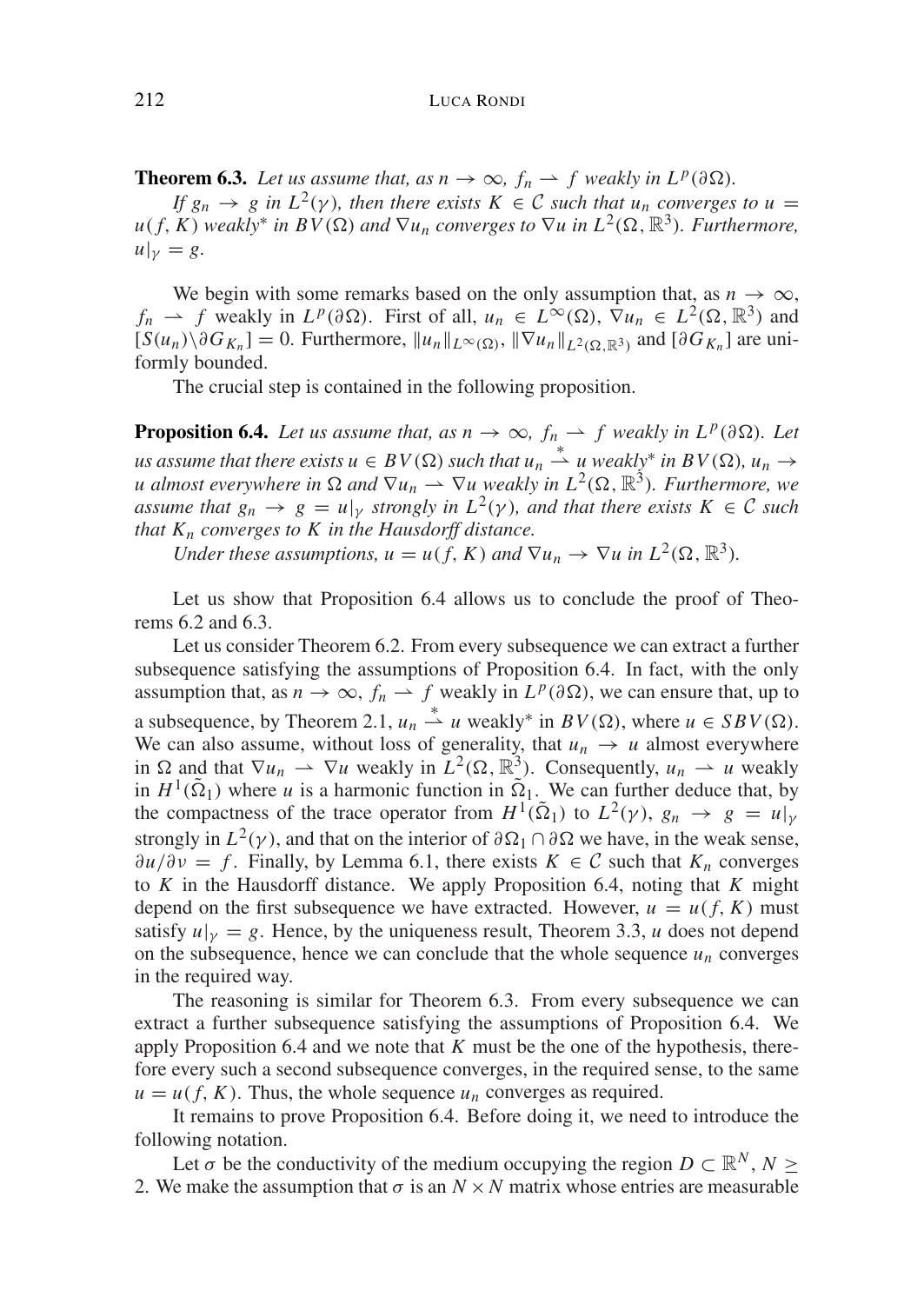functions on *D* satisfying

$$
0 < \lambda |\xi|^2 \le \sigma(x)\xi \cdot \xi \quad \text{for every } \xi \in \mathbb{R}^N \text{ and for a.e. } x \in \Omega,
$$
\n
$$
|\sigma_{i,j}(x)| \le \lambda^{-1} \quad \text{for every } i, j = 1, \dots, N, \text{ and for a.e. } x \in \Omega,
$$
\n
$$
(6.1)
$$

where  $\lambda$  is a positive constant less than 1.

We look for conditions upon which weak solutions to elliptic equations in divergence form in a domain *D* belong to  $H^{1,q}_{loc}(D)$  with  $q > 2$ .

The following result by N. G. Meyers, [17], states that, for any  $\sigma \in L^{\infty}(D, M^{N \times N})$ satisfying (6.1) with a constant  $\lambda$ , this holds for some  $q > 2$  depending on  $\lambda$  and N only.

**Theorem 6.5 (Meyers).** *Let D be a bounded domain with Lipschitz boundary contained in*  $\mathbb{R}^N$ ,  $N > 2$ . *Fixed*  $\lambda$ ,  $0 < \lambda < 1$ , *there exists a constant*  $Q$ ,  $2 < Q < \infty$ , *depending on*  $\lambda$  *and on*  $N$  *only,*  $Q \to 2$  *as*  $\lambda \to 0$  *and*  $Q \to \infty$  *as*  $\lambda \to 1$ *, such that*  $an\sigma \in L^{\infty}(D, M^{N \times N})$  *satisfying* (6.1) *with constant*  $\lambda$ *, satisfies the following property.*

*For any q,*  $2 < q < Q$ , *if*  $h \in L^q(D, \mathbb{R}^N)$ ,  $h_1 \in L^q(D)$  *and*  $u \in H^1(D)$  *is a weak solution to*

$$
\operatorname{div}(\sigma \nabla u) = \operatorname{div}(h) + h_1 \quad \text{in } D,
$$

*then*  $u \in H^{1,q}_{loc}(D)$  *and for any*  $D_1 \subset\subset D$  *the following estimate holds* 

$$
||u||_{H^{1,q}(D_1)} \le C \left( ||u||_{H^1(D)} + ||h||_{L^q(D,\mathbb{R}^N)} + ||h_1||_{L^q(D)} \right) \tag{6.2}
$$

*where the constant C depends on* λ*, N, q, D*<sup>1</sup> *and D only.*

**Proof of Proposition 6.4.** Let us investigate some properties of *u*. First of all, we have that *u* is harmonic in  $G_K$  and it is almost everywhere equal to zero outside *G<sub>K</sub>*. By Proposition 3.1, we also deduce that  $u \in L^{\infty}(\Omega)$  and  $u_n \to u$  in  $L^2(\Omega)$ . Therefore, by Caccioppoli's inequality, we obtain that  $u_n$  converges strongly to  $u$  in  $H^1$  on any compact set of  $G_K$ .

Let us show that  $u_n$  converges strongly to *u* in  $H^1(\Omega_1)$ . In fact, let  $\tilde{u}_n$  be the solution to (3.10)-(3.11) with *f* replaced by  $f_n$  and let  $\tilde{u}$  be the solution to (3.10)-(3.11). We have that  $\tilde{u}_n$  converges to  $\tilde{u}$  weakly in  $H^1(\tilde{\Omega}_1)$ . Furthermore,

$$
\int_{\tilde{\Omega}_1} |\nabla \tilde{u}_n|^2 = \int_{\partial \Omega_1 \cap \partial \Omega} f_n \tilde{u}_n \to \int_{\partial \Omega_1 \cap \partial \Omega} f \tilde{u} = \int_{\tilde{\Omega}_1} |\nabla \tilde{u}|^2.
$$

Therefore,  $\tilde{u}_n$  actually converges to  $\tilde{u}$  strongly in  $H^1(\tilde{\Omega}_1)$ .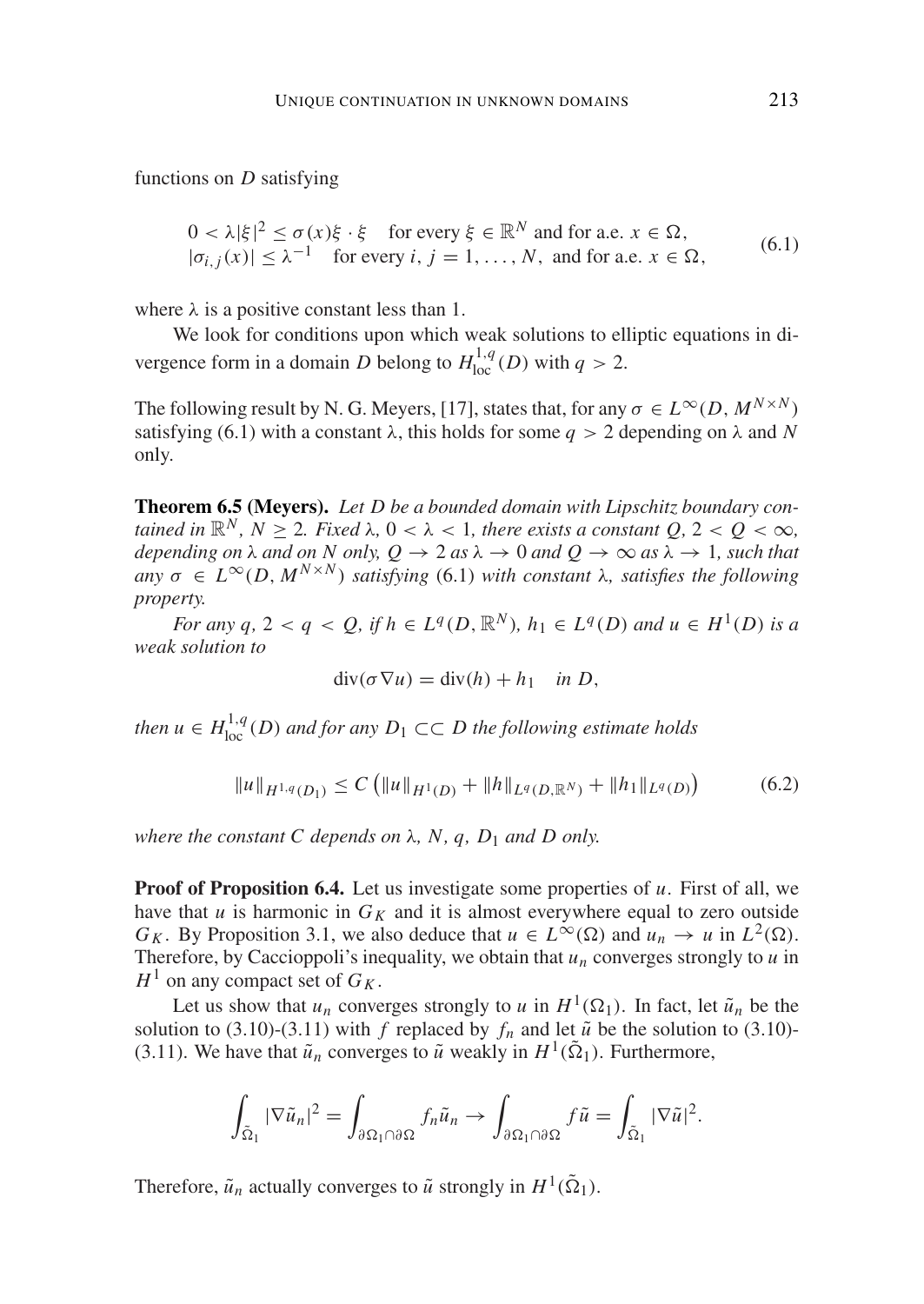Let  $\hat{u}_n = \tilde{u}_n - u_n \in H^1(\tilde{\Omega}_1)$  and  $\hat{u} = \tilde{u} - u \in H^1(\tilde{\Omega}_1)$ . We denote  $Q =$  $(-1, 1) \times (-1, 1) \times (0, 1)$  and *S* = (−1, 1)×(−1, 1)×{0} and *Q*<sub>1</sub> = (−1/2, 1/2)×  $(-1/2, 1/2) \times (0, 1/2)$  and  $S_1 = (-1/2, 1/2) \times (-1/2, 1/2) \times \{0\}$ . For every  $x \in \partial \Omega_1 \cap \partial \Omega$ , by the Lipschitz property of  $\partial \Omega$ , there exists  $r > 0$  such that the following properties are satisfied. First,  $B_r(x) \cap \Omega \subset \overline{\Omega}_1$  and  $\partial \Omega \cap B_r(x)$  is the graph of a Lipschitz function. Furthermore, we can find a constant  $r_1$ ,  $0 < r_1 < r$ , and a bi-Lipschitz function  $\varphi : \mathbb{R}^3 \to \mathbb{R}^3$  such that  $B_{r_1}(x) \cap \Omega \subset \varphi(Q) \subset \varphi(Q)$  $B_r(x) \cap \Omega$  and  $B_{r_1}(x) \cap \partial \Omega \subset \varphi(S_1) \subset \varphi(S) \subset B_r(x) \cap \partial \Omega$ . Let  $v_n = \hat{u}_n \circ \varphi$ . Then, there exists  $\sigma \in L^{\infty}(Q, M^{3 \times 3})$  satisfying (6.1) for some  $\lambda > 0$  such that  $div(\sigma \nabla v_n) = 0$  in *Q* and  $\sigma \nabla v_n \cdot v = 0$  on *S*. By a reflection argument and by Theorem 6.5, we infer that there exists  $q > 2$  such that  $v_n \in H^{1,q}(Q_1)$  and, consequently,  $\|\hat{u}_n\|_{H^{1,q}(B_r(x) \cap \Omega)} \leq C$ , where  $r_1, q$  and C might depend on *x* but

not on *n*.<br>By compactness, there exist  $x_1, ..., x_m \in \partial \Omega_1 \cap \partial \Omega$  such that  $\partial \Omega_1 \cap \partial \Omega \subset U$  = By compactness, there exist  $x_1, ..., x_m \in \partial \Omega_1 \cap \partial \Omega$  such that  $\partial \Omega_1 \cap \partial \Omega \subset U = \bigcup_{i=1}^m B_{r_1(x_i)}(x_i)$ . Therefore, there exist  $q > 2$  and C such that  $\|\hat{u}_n\|_{H^{1,q}(U \cap \Omega)} \leq C$ for any *n*. Hence, for any  $r > 0$  such that  $B_r(\partial \Omega_1 \cap \partial \Omega) \subset U$ , we have

$$
\|\nabla \hat{u}_n\|_{L^2(B_r(\partial\Omega_1\cap\partial\Omega)\cap\Omega)} \leq |B_r(\partial\Omega_1\cap\partial\Omega)\cap\Omega|^{(q-2)/(2q)}\|\nabla \hat{u}_n\|_{L^q(U\cap\Omega)}.
$$

Since  $\hat{u}_n$  converges to  $\hat{u}$  strongly in  $H^1$  on any compact subset of  $\tilde{\Omega}_1$  and  $\|\nabla \hat{u}_n\|_{L^q(U \cap \Omega)}$  is uniformly bounded, we can easily conclude that  $\hat{u}_n$  converges to  $\hat{u}$  strongly in  $H^1(\Omega_1)$  and therefore  $u_n$  converges to *u* strongly in  $H^1(\Omega_1)$ .

Let us show that  $\nabla u_n$  converges to  $\nabla u$  strongly in  $L^2(\Omega)$ . We know that  $\nabla u_n$ converges to  $\nabla u$  strongly in  $L^2$  on any compact subset of  $G_K$ . In order to control what happens near the boundary of  $G_K$ , we make use of the following reasoning. Let us consider the set *A* which is the union of the sides of all generalized triangles belonging to  $\partial G_K$  and  $\partial G_{K_n}$ , for any *n*. Such a set has zero capacity. Therefore, for any  $R > 0$  and any  $\varepsilon > 0$ , we can find  $r > 0$  and a function  $\chi_{R,\varepsilon}$ belonging to  $C_0^{\infty}(B_R(A))$  such that  $\chi_{R,\varepsilon}$  is identically equal to 1 on  $B_r(A)$  and  $\int_{B_R(A)} |\nabla \chi_{R,\varepsilon}|^2 \leq \varepsilon^2.$ 

Let us fix a cutoff function  $\tilde{\chi} \in C_0^{\infty}(\mathbb{R}^3)$  such that  $0 \le \tilde{\chi} \le 1$ ,  $\tilde{\chi}$  is identically equal to 1 in a neighbourhood of  $\Omega \setminus \overline{\Omega}_1$  and  $\tilde{\chi}$  is identically equal to 0 in a neighbourhood of  $\overline{v} \cup \tilde{v}$ . We have that

$$
\int_{(B_r(A)\cap\Omega)\setminus\overline{\Omega}_1} |\nabla u_n|^2 \leq \int_{\Omega} \tilde{\chi} \chi_{R,\varepsilon} |\nabla u_n|^2
$$
  
= 
$$
\int_{\Omega} \nabla u_n \cdot \nabla(\tilde{\chi} \chi_{R,\varepsilon} u_n) + \int_{\Omega} \tilde{\chi} u_n \nabla u_n \cdot \nabla \chi_{R,\varepsilon} + \int_{\Omega} \chi_{R,\varepsilon} u_n \nabla u_n \cdot \nabla \tilde{\chi}.
$$

The first term on the right-hand side is equal to zero, hence we deduce that, by the Poincaré inequality,

$$
\int_{(B_r(A)\cap\Omega)\setminus\overline{\Omega}_1}|\nabla u_n|^2\leq C\varepsilon,
$$

with a constant *C* independent on *n*.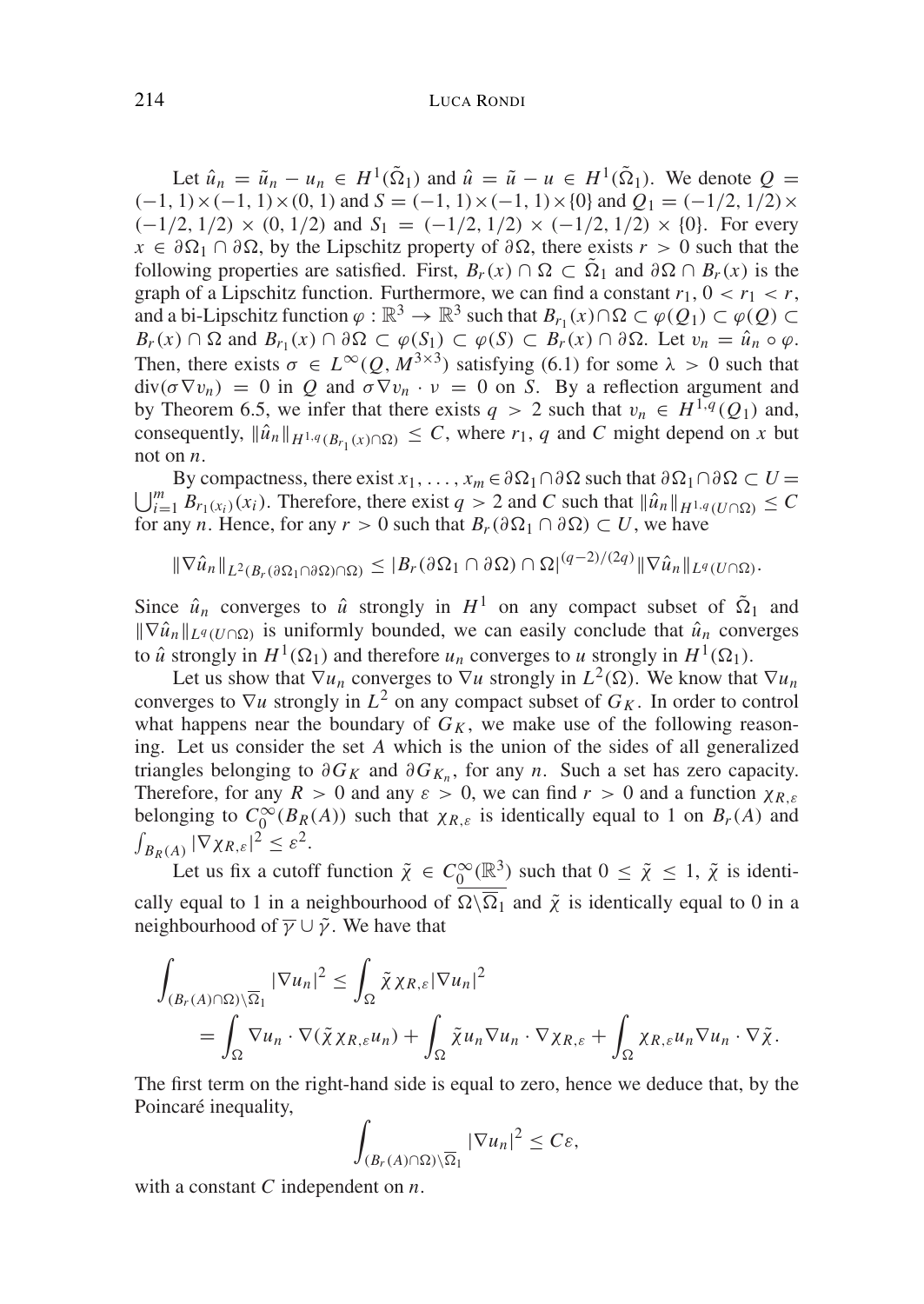Let now  $\Gamma$  be one of the generalized triangles of  $\partial G_{K_n}$ , for some *n*. We assume that  $\Gamma \cap (\overline{\gamma} \cup \tilde{\gamma})$  is empty. We recall that  $\Gamma = \varphi_2(T)$  where  $\varphi_2$  is a bi-Lipschitz function with constant  $L_1$ . For any  $s > 0$ , let  $P_s^+$  be the open pyramid with base the triangle *T* and vertex  $(0, 0, s)$  and  $P_s^-$  be the open pyramid with base the triangle *T* and vertex  $(0, 0, -s)$ . For any  $t$ ,  $0 < t < 1$ , we call  $P_{s,t}^+$  the pyramid which is obtained from  $P_s^+$  by a dilation, centred in the origin, of ratio *t*.

We can find  $s_0$ ,  $0 < s_0 \leq 1/4$  depending on C only, such that both  $\varphi_2(P_{s_0}^+)$ and  $\varphi_2(P_{s_0}^-)$  do not intersect  $\partial G_{K_n}$ . It may happen that only one of or both of these two sets are contained in  $G_{K_n}$ . Let us assume that  $\varphi_2(P_{s_0}^+)$  is contained in  $G_{K_n}$ . Let  $v_n = u_n \circ \varphi_2$ . Then, there exists  $\sigma \in L^{\infty}(P_{s_0}^+, M^{3 \times 3})$  satisfying (6.1) for some  $\lambda > 0$  such that div( $\sigma \nabla v_n$ ) = 0 in  $P_{s_0}^+$  and  $\sigma \nabla v_n \cdot v = 0$  on *T*. By a reflection argument and by Theorem 6.5, we infer that for any  $t$ ,  $0 < t < 1$ , there exists  $q > 2$ such that  $v_n \in H^{1,q}(P_{s_0,t}^+)$  and, consequently,  $||u_n||_{H^{1,q}(\varphi_2(P_{s_0,t}^+))} \leq C$ , where *q* and *C* depend on *C* and on *t* but not on *n* or on  $\Gamma$ . If  $\varphi_2(P_{s_0}^-)$  is also contained in  $G_{K_n}$ , then we infer in an analogous way that  $||u_n||_{H^{1,q}(\varphi_2(P_{s_0,t}^-))} \leq C$  as well.

For any generalized triangle  $\Gamma$  ⊂ ∂*G<sub>K</sub>* and any  $r > 0$ , let  $\Gamma$ <sub>r</sub> be the set obtained by removing from  $\Gamma$  the *r*-ball of its sides. Let us fix  $\varepsilon > 0$  and  $R > 0$  and let  $r > 0$ and  $\chi_{R,\varepsilon}$  be defined as before. We observe that, for any  $r_1$ ,  $0 < r_1 < r/2$ ,  $G_K$  is contained in the union of  $\overline{\Omega}_1$ ,  $B_r(A)$ ,  $B_{r_1}(\Gamma_r)$ , for any generalized triangle  $\Gamma \subset \partial G_K$ such that  $\Gamma \cap (\overline{\gamma} \cup \tilde{\gamma})$  is empty, and  $D_{r_1}$ , where  $D_{r_1}$  is a compact subset of  $G_K$ .

Let us consider one of these generalized triangles  $\Gamma \subset \partial G_K$  such that  $\Gamma \cap (\overline{\gamma} \cup$  $\tilde{\gamma}$ ) is empty. Let  $\Gamma^n \subset \partial G_{K_n}$  be the generalized triangle such that, as  $n \to \infty$ ,  $\Gamma^n$  converges to  $\Gamma$  in the Hausdorff distance and let  $\varphi_2^n$  be its corresponding bi-Lipschitz function. Then, there exist  $n_0 \in \mathbb{N}$  and  $t, 0 \le t \le 1$ , such that for any *n* ≥ *n*<sub>0</sub> and any *r*<sub>1</sub>, 0 < *r*<sub>1</sub> < *r*/2, we have  $B_{r_1}(\Gamma_r) \subset \varphi_2^n(P_{s_0,t}^+ \cup P_{s_0,t}^-)$ . Therefore, we can find  $q > 2$  and C such that for any  $n \geq n_0$  we have

$$
\|\nabla u_n\|_{L^q(B_{r_1}(\Gamma_r)\cap\Omega)}\leq C.
$$

Therefore,

$$
\|\nabla u_n\|_{L^2(B_{r_1}(\Gamma_r)\cap\Omega)} \le C|B_{r_1}(\Gamma)|^{(q-2)/(2q)}
$$

where C and q do not depend on  $n$  and  $r_1$ .

Therefore, for any  $\varepsilon > 0$  and  $R > 0$  we can find  $r > 0$ ,  $r_1 > 0$ ,  $C > 0$  and  $n_0 \in \mathbb{N}$  such that

$$
\|\nabla u_n\|_{L^2(\Omega\setminus(\overline{\Omega}_1\cup D_{r_1}))}\leq C\varepsilon
$$

for any  $n \ge n_0$ . Since  $\nabla u_n$  converges to  $\nabla u$  strongly in  $L^2(D_{r_1} \cup \Omega_1)$ , we immediately infer that  $\nabla u_n$  converges to  $\nabla u$  strongly in  $L^2(\Omega)$ .

What remains to be proved is the fact that  $u = u(f, K)$ , that is that we have

$$
\int_{G_K} \nabla u \cdot \nabla v = \int_{\tilde{\gamma}} f v \quad \text{for any } v \in H^1(G_K). \tag{6.3}
$$

,

Let us fix  $v \in H^1(G_K) \cap L^{\infty}(G_K)$ . Let  $\tilde{\chi}$  be the cutoff function defined before.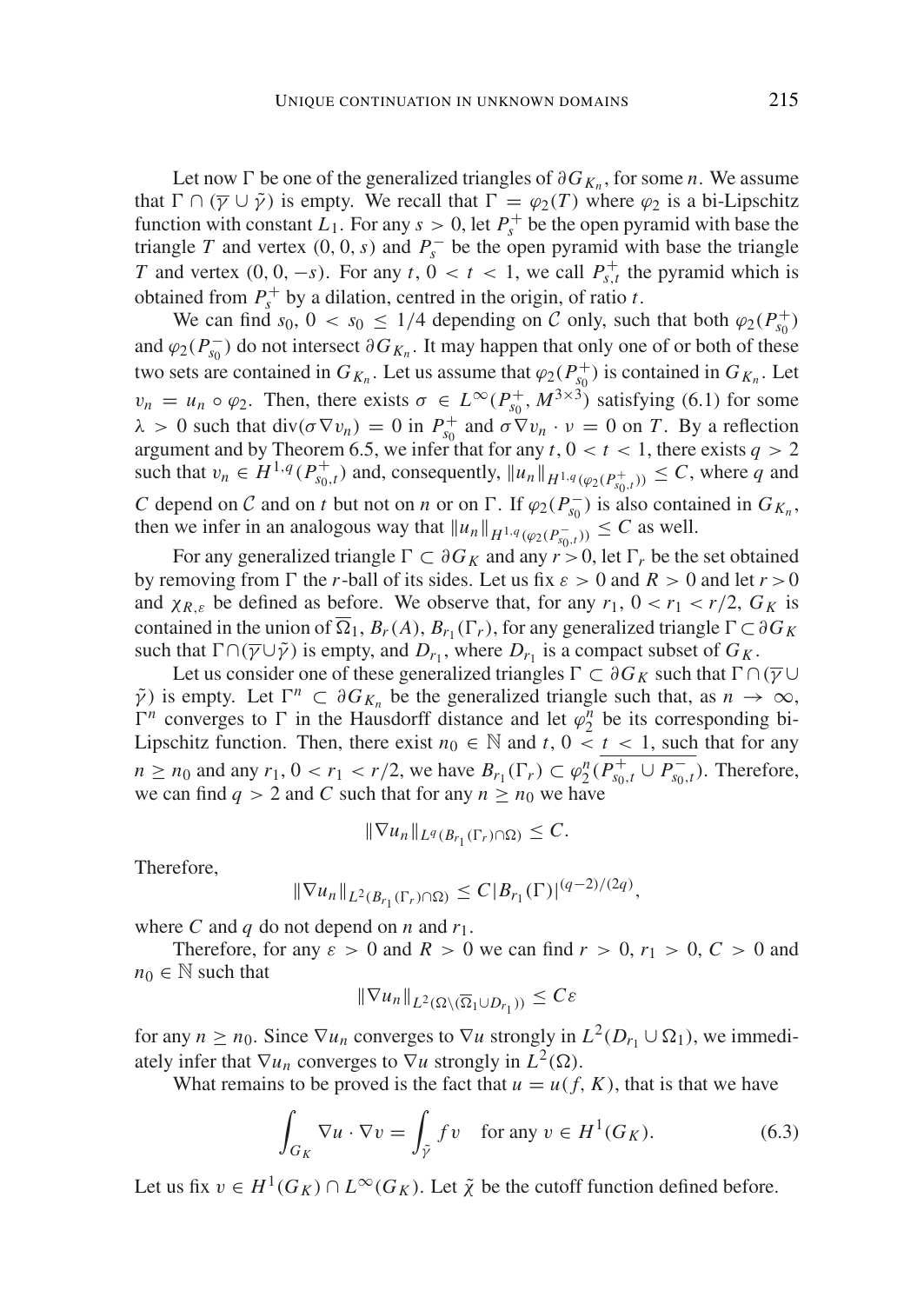Then

$$
\int_{G_K} \nabla u \cdot \nabla v = \int_{G_K} \nabla u \cdot \nabla(\tilde{\chi}v) + \int_{G_K} \nabla u \cdot \nabla((1-\tilde{\chi})v) = \int_{G_K} \nabla u \cdot \nabla(\tilde{\chi}v) + \int_{\tilde{\gamma}} fv.
$$

We need to show that  $\int_{G_K} \nabla u \cdot \nabla (\tilde{\chi} v) = 0$ . First, for any  $R > 0$  and any  $\varepsilon > 0$ , let  $\chi_{R,\varepsilon}$  be defined as before. Then, denoting  $\tilde{v} = \tilde{\chi}v$ , we have

$$
\int_{G_K} \nabla u \cdot \nabla \tilde{v} = \int_{G_K} \nabla u \cdot \nabla (\chi_{R,\varepsilon} \tilde{v}) + \int_{G_K} \nabla u \cdot \nabla ((1 - \chi_{R,\varepsilon}) \tilde{v}).
$$

We notice that

$$
\left| \int_{G_K} \nabla u \cdot \nabla (\chi_{R,\varepsilon} \tilde{v}) \right| \leq \|\nabla u\|_{L^2(G_K)} \|\nabla (\chi_{R,\varepsilon} \tilde{v})\|_{L^2(G_K)}.
$$

As *R* and  $\varepsilon$  goes to zero, we have that  $\|\nabla(\chi_{R,\varepsilon}\tilde{v})\|_{L^2(G_K)}$  goes to zero. We therefore concentrate our attention on the term  $\int_{G_K} \nabla u \cdot \nabla ((1 - \chi_{R,\varepsilon}) \tilde{v})$ .

Let  $x \in \partial G_K$  be such that *x* does not belong to  $\tilde{\gamma} \cup A$ . By the convergence in the Hausdorff distance, we can find positive constants *d* and  $d_1$ ,  $n_0 \in \mathbb{N}$ , Lipschitz functions  $\varphi : \mathbb{R}^2 \to \mathbb{R}$  and, for any  $n \ge n_0$ ,  $\varphi_n : \mathbb{R}^2 \to \mathbb{R}$  such that, setting  $D(x) = \{ y \in \mathbb{R}^3 : y' \in Q'_d(x') \text{ and } x_3 - d_1 < y_3 < \varphi(y') \} \text{ and } D_n(x) = \{ y \in Q'_d(x') \text{ and } y_3 - d_1 < y_3 \}$  $\mathbb{R}^3$ :  $y' \in Q'_d(x')$  and  $x_3 - d_1 < y_3 < \varphi_n(y')$ , the following properties are satisfied for any  $n \geq n_0$ . First, for any  $y' \in Q'_d(x')$ ,  $x_3 - d_1 < \varphi(y')$ ,  $\varphi_n(y') < x_3 + d_1$ ,  $D(x)$  and  $D_n(x)$  are domains with Lipschitz boundary, and the Lipschitz constants of  $\varphi$  and  $\varphi$ <sub>n</sub> are uniformly bounded. Second, up to the same rigid transformation,  $\overline{D}(x) \subset \overline{G_K} \setminus (\tilde{\gamma} \cup A)$  and  $\overline{D}(x) \cap \partial G_K = \{y \in \mathbb{R}^3 : y' \in \overline{Q'}_d(x) \text{ and } y_3 = \varphi(y')\},\$ and  $\overline{D}_n(x) \subset \overline{G_{K_n}} \setminus (\tilde{\gamma} \cup A)$  and  $\overline{D}_n(x) \cap \partial G_{K_n} = \{y \in \mathbb{R}^3 : y' \in \overline{Q'}_d(x') \text{ and } y_3 =$  $\varphi_n(y')$ . Finally, as  $n \to \infty$ ,  $D_n(x)$  converges to  $D(x)$  in the Hausdorff distance.

Let  $\hat{v} \in H^1(D(x))$  be such that  $\hat{v}$  is identically equal to zero on a neighbourhood of  $\partial D(x) \setminus \partial G_K$ . Since  $D(x)$  has Lipschitz boundary, we can assume that  $\hat{v}$ can be extended in such a way that  $\hat{v} \in H_0^1(B_a)$  for some *a* sufficiently large and that  $\hat{v}$  is identically equal to zero on a neighbourhood of  $\partial D_n(x)\setminus \partial G_{K_n}$  for any  $n \geq n_1$ . Then, we immediately infer that  $\int_{D_n(x)} \nabla u_n \cdot \nabla \hat{v} = 0$ . Furthermore,

$$
\int_{D_n(x)} \nabla u_n \cdot \nabla \hat{v} = \int_{D(x)} \nabla u_n \cdot \nabla \hat{v} + \int_{D_n(x) \setminus D(x)} \nabla u_n \cdot \nabla \hat{v} - \int_{D(x) \setminus D_n(x)} \nabla u_n \cdot \nabla \hat{v}.
$$

Since  $\nabla u_n$  converges strongly in  $L^2$  to  $\nabla u$  we have that  $\int_{D(x)} \nabla u_n \cdot \nabla \hat{v} \to \int_{D(x)} \nabla u \cdot$  $\nabla \hat{v}$  as  $n \to \infty$ . On the other hand, by a construction similar to the one used before, we can find  $q > 2$  ad  $C > 0$  such that for any  $n \ge n_2$  we have  $\|\nabla u_n\|_{L^q(Q_{d,d_1}(x))} \le$ *C*. Therefore,  $\int_{D_n(x)\setminus D(x)} \nabla u_n \cdot \nabla \hat{v} - \int_{D(x)\setminus D_n(x)} \nabla u_n \cdot \nabla \hat{v} \to 0$  as  $n \to \infty$  and we conclude that

$$
\int_{D(x)} \nabla u \cdot \nabla \hat{v} = 0.
$$

By a localization procedure, for instance by a partition of unity, it is not difficult to conclude that for any  $v \in H^1(G_K) \cap L^\infty(G_K)$  we have  $\int_{G_K} \nabla u \cdot \nabla ((1-\chi_{R,\varepsilon})\tilde{v}) = 0$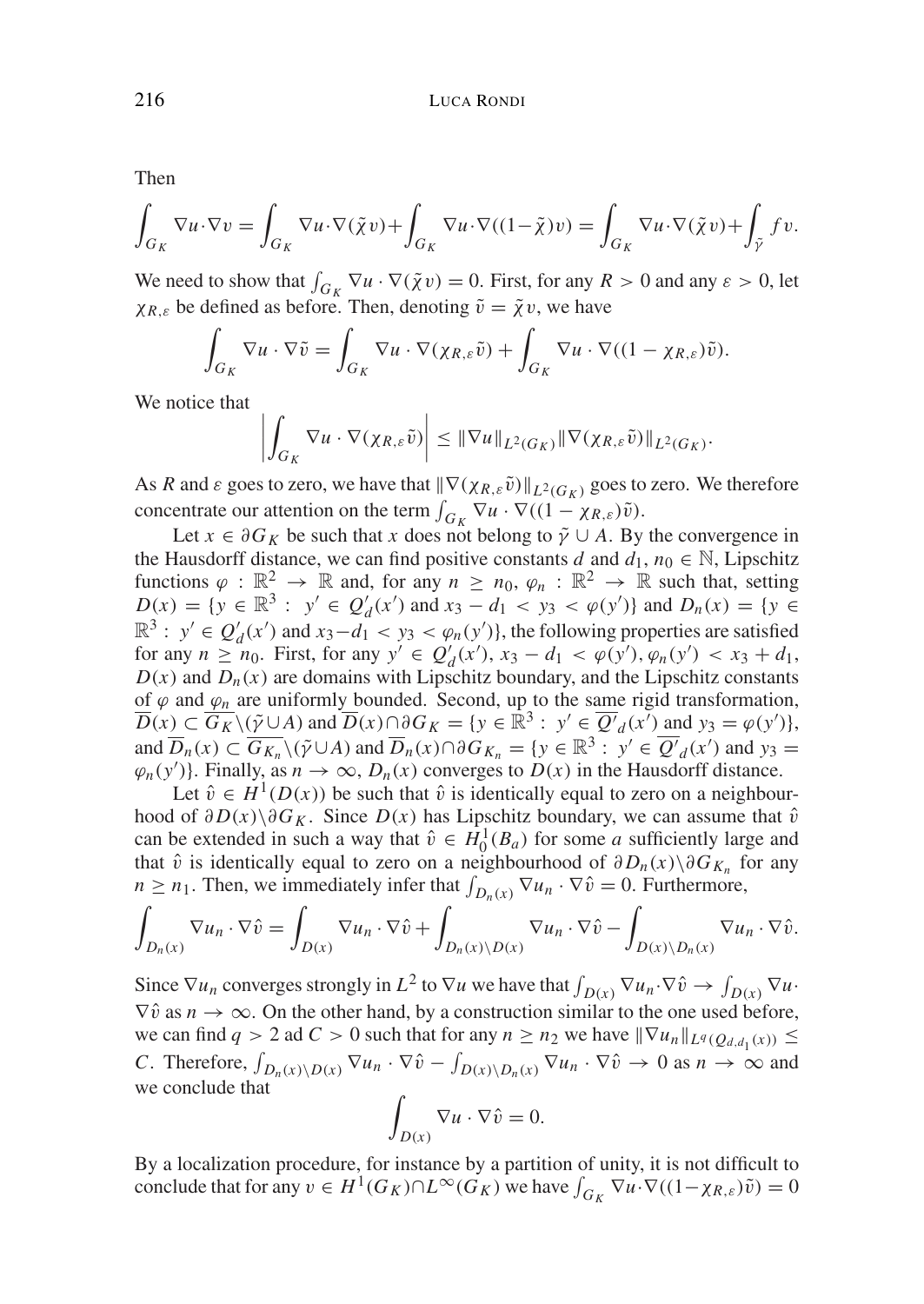and, consequently,  $\int_{G_K} \nabla u \cdot \nabla v = \int_{\tilde{\gamma}} f v$ . The result for any  $v \in H^1(G_K)$  which is not bounded follows by a truncation argument. For any  $m \in \mathbb{N}$ , let  $v_m = (v \wedge m) \vee$  $-m = \max\{\min\{u, m\}, -m\}$ . Then, for any *m* we have  $\int_{G_K} \nabla u \cdot \nabla v_m = \int_{\tilde{\gamma}} f v_m$ and, since, as  $m \to \infty$ ,  $\int_{G_K} \nabla u \cdot \nabla v_m \to \int_{G_K} \nabla u \cdot \nabla v$  and  $\int_{\tilde{\gamma}} f v_m \to \int_{\tilde{\gamma}} f v$ , the proof is concluded.

We conclude the paper by describing some applications of these stability results to inverse problems. Let  $f \in L^p(\partial \Omega)$  be such that supp $(f) \subset \tilde{\gamma}$  and  $\int_{\partial\Omega} f = 0$ . Let  $K \in \mathcal{C}$ ,  $u = u(f, K)$  and  $g = u|_{\gamma}$ .

Let us assume that the Cauchy data  $(g, f)$  are known up to some error due to noise. Let us fix  $\delta > 0$ , then the noisy Cauchy data are given by  $f_{\delta}$  and  $g_{\delta}$ . Here  $f_{\delta}$ belongs to  $L^p(\partial \Omega)$  and satisfies supp $(f_\delta) \subset \tilde{\gamma}$  and  $\int_{\partial \Omega} f_\delta = 0$ , whereas  $g_\delta$  belongs to  $L^2(\gamma)$  and satisfies  $\int_{\mathcal{F}} g_\delta = 0$ . We assume that  $\|g - g_\delta\|_{L^2(\gamma)} \le \delta$ . (6.4)

Therefore  $\delta$  estimates from above the noise level of the measurements.

The following stability result holds.

**Theorem 6.6.** For any  $\delta > 0$ , there exists a solution of the following minimization *problem*

$$
\min_{K\in\mathcal{C}}\|u(f_\delta,K)|_\gamma-g_\delta\|_{L^2(\gamma)}.
$$

*If*  $K_{\delta} \in \mathcal{C}$  *is a minimizer and*  $u_{\delta} = u(f_{\delta}, K_{\delta})$  *is its corresponding potential, then we have that u<sub>δ</sub> converges, as*  $\delta \rightarrow 0^+$ *, to u weakly<sup>\*</sup> in BV(* $\Omega$ *) and*  $\nabla u_\delta$  *converges to*  $\nabla u$  *in*  $L^2(\Omega, \mathbb{R}^3)$ *.* 

*Proof.* By the direct method in the calculus of variations and Theorem 6.2, we immediately obtain the existence of a minimizer.

Now, let  $v_{\delta} = u(f_{\delta}, K)$ . By Proposition 3.1, we have that

$$
||v_{\delta} - g||_{L^{2}(y)} \leq C||f - f_{\delta}||_{L^{p}(\partial \Omega)} \leq C\delta,
$$

where *C* is a positive constant independent of  $\delta$ . Therefore, we deduce that

$$
||u_{\delta}|_{\gamma}-g_{\delta}||_{L^{2}(\gamma)} \leq ||v_{\delta}-g_{\delta}||_{L^{2}(\gamma)} \leq ||v_{\delta}-g||_{L^{2}(\gamma)} + ||g-g_{\delta}||_{L^{2}(\gamma)} \leq (C+1)\delta.
$$

We conclude that  $u_{\delta}|_{\gamma}$  converges to *g* in  $L^2(\gamma)$  as  $\delta \to 0^+$ , hence the proof is concluded by using Theorem 6.3 and Theorem 3.3.  $\Box$ 

#### **References**

- [1] G. ALESSANDRINI, E. BERETTA, E. ROSSET and S. VESSELLA, *Optimal stability for inverse elliptic boundary-value problems with unknown boundaries*, Ann. Scuola Norm. Sup. Pisa Cl. Sci. **29** (2000), 755–806.
- [2] G. ALESSANDRINI and A. DIAZ VALENZUELA, *Unique determination of multiple cracks by two measurements*, SIAM J. Control Optim. **34** (1996), 913–921.